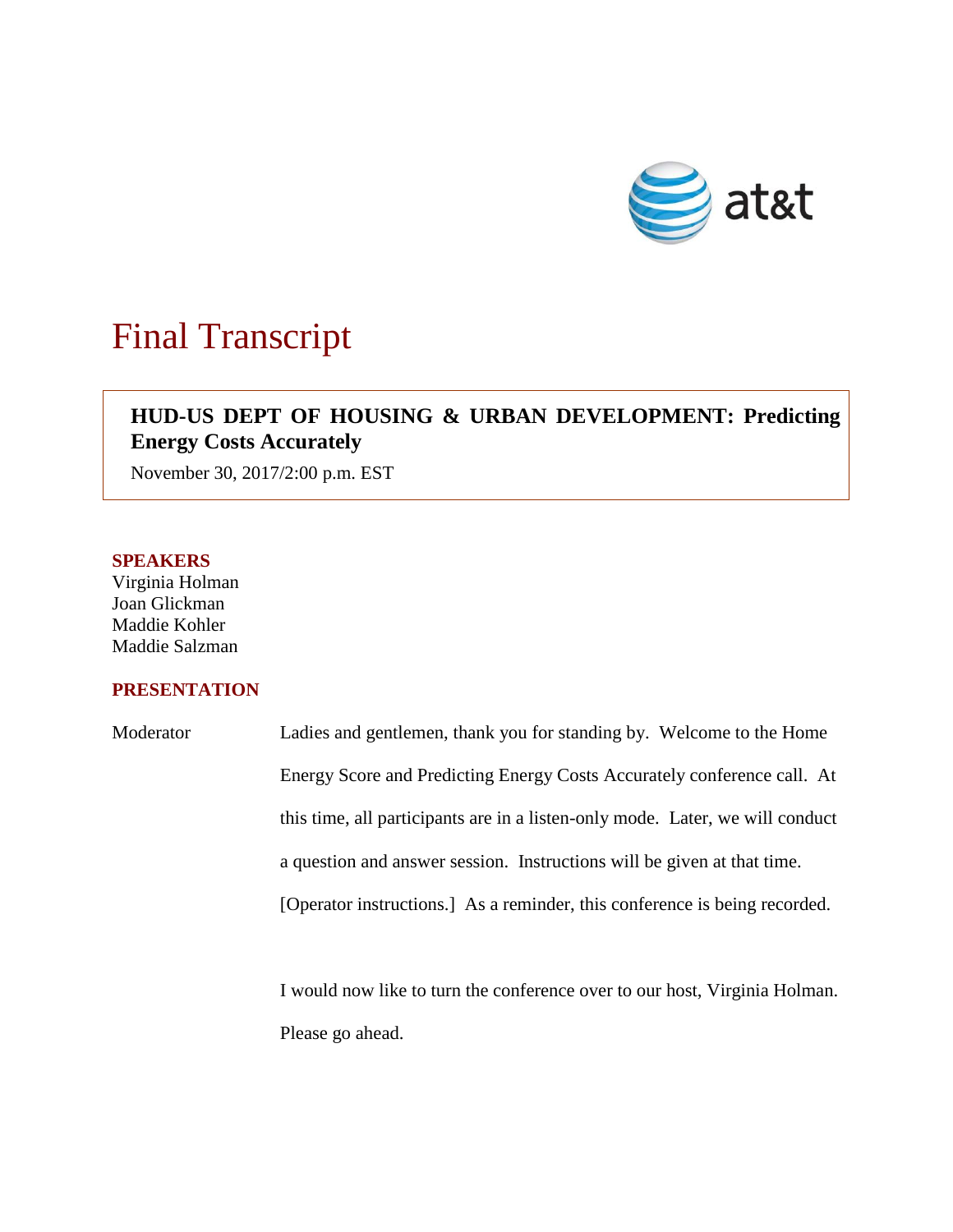Virginia Thank you, and welcome to today's webinar that's hosted by the Office of Housing Counseling and presented by the Department of Energy. I'm going to give you some very important information that will help your clients save money on their energy bills. Before we get started, I wanted to go over some logistics.

> As the operator said, the audio is being recorded. We're going to provide the playback number along with a PowerPoint and a transcript probably in about four or five days, and those will be posted in the archive section on the OHC page on HUD Exchange. We'll also send out a Listserv that tells you when that posting has happened. All your lines are also muted. I did send out handouts this morning, but they're also available for download on the control panel on the right-hand side of your screen under handouts.

> We are going to have a short polling question. So please respond to it, because the people from DOE really want to understand who you are. We may have live questions, but at this point, we're not planning on it, but you know how things change. Your questions are really very important to us, so there are a couple other ways that you can ask the questions. Again, on the control panel on the right-hand side of your screen there's a box labeled questions. If you just write your question in there, we have staff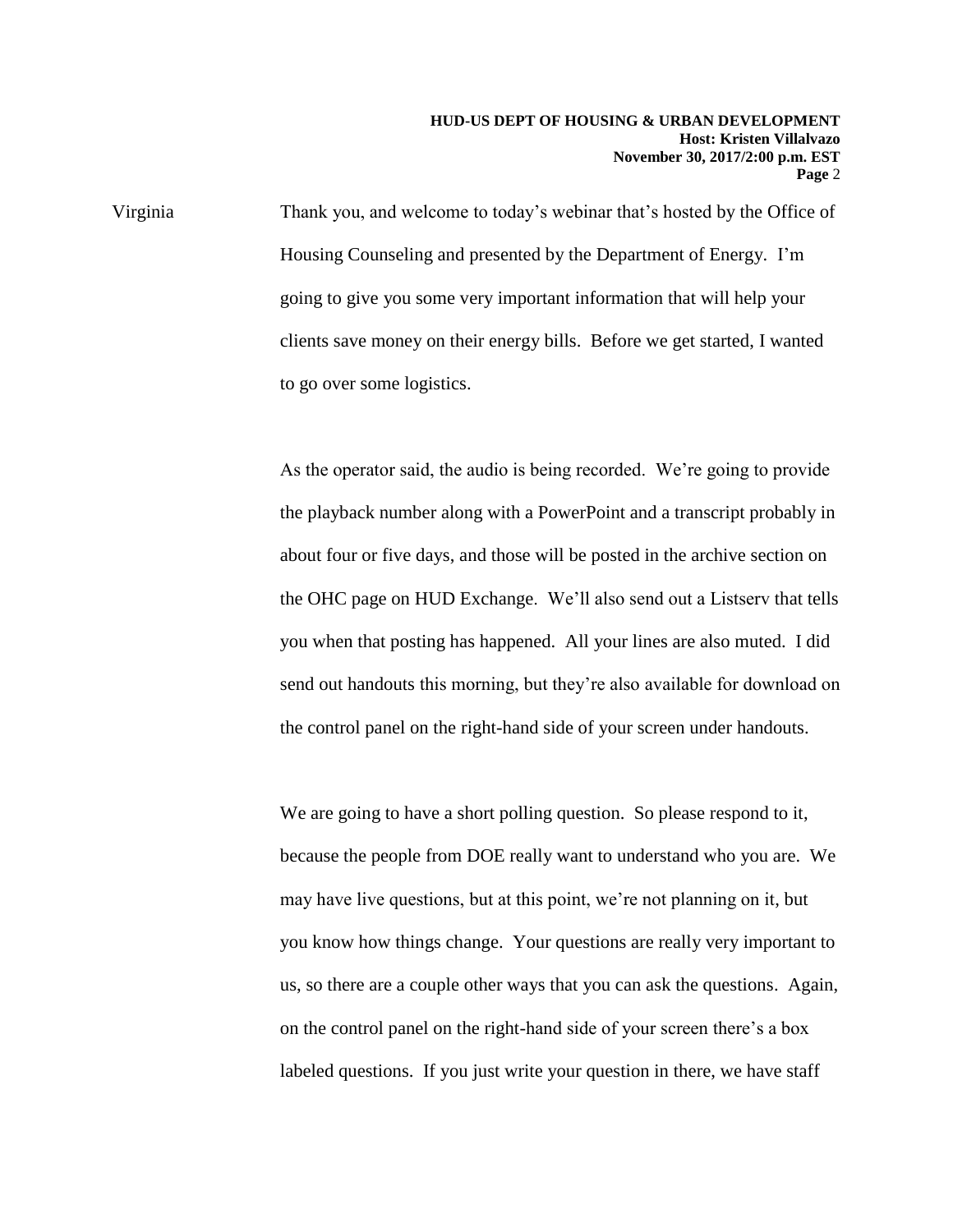that are monitoring those questions, and we'll get back to you as part of the presentation. If after the webinar is over and you think of a question or a comment, please send it to our mailbox at housing.counseling@hud.gov and just put "energy rating" as the topic in the subject line. We'll get it back to these folks at DOE so they can help us answer your question. Should we open the lines, please mute your phones so we don't have a lot of background noise.

There's going to be a brief survey at the end of the session, if you would just take a few minutes and fill that out. Your responses are really important to us as we continue to improve our presentations and our webinars. You will also be getting, within 24 to 48 hours, an email from GoToWebinar, and the email is going to say this is your certificate of training. Please note that there is no attachment, it is just that email. So print that out and save it for your records so you have that record of attendance.

At this point, I'm going to turn it over to Joan Glickman at DOE, who is the Home Energy Score Program Manager, to start the presentation.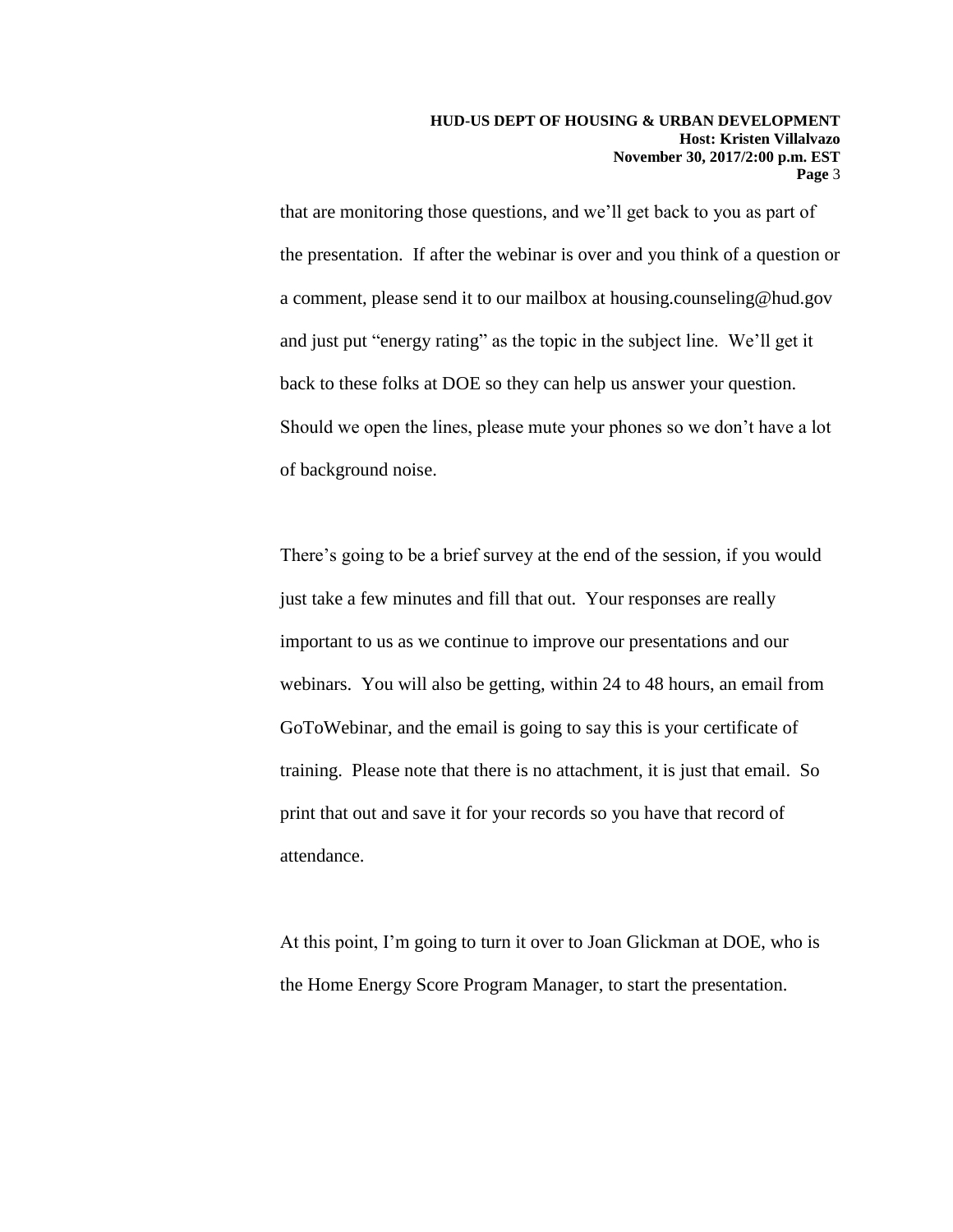Joan Thank you so much, Virginia. We really appreciate your invitation to speak today. As Virginia said, we're going to do a quick poll to ask you what kind of organization you're with, because I know it went out to a lot of different kinds of people, and I want to make sure that we try to address your interests as much as possible.

> While you're answering this question, who's in the audience, I'm just going to mention a couple other things which is that as Virginia said, we're really happy to take questions. If you type them into the chat box, we've divided up the presentation into four different parts. We'll take questions after each part to break it up a little bit, because I know 90 minutes is kind of a long time to sit here and listen to me, which is why we also have broken it up in terms of who's presenting.

Today, I'm going to be presenting. As Virginia said, I'm Joan Glickman with the Department of Energy. I manage the Home Energy Score Program as well as we have some accelerators. There's one called the Home Energy Information Accelerator, which is a partnership between real estate entities and efficiency groups. With me are members of our team. Madeline Salzman is an ORISE Fellow here at DOE. Maddie Kohler is with CSRA and works a lot in the real estate side and in other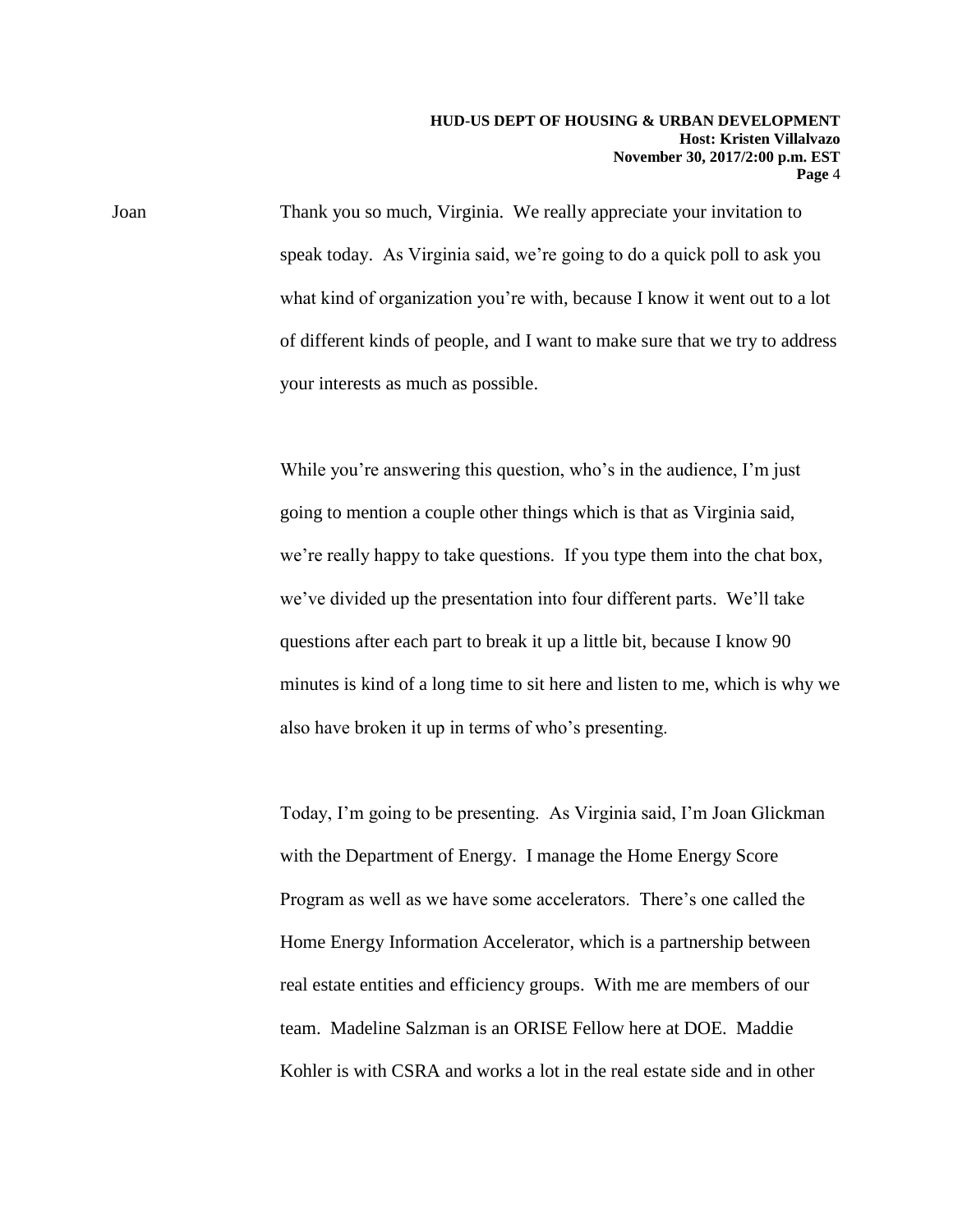areas of outreach. Glenn Dickey, he's our technical lead, and we might have him do a presentation at the end, like a demo depending on level of interest and also your areas of interest in particular and timing.

With that, I guess I will get started. Did people, maybe Maddie, you can tell me if people wrote in.

Maddie Yes. I can tell you the results of the poll. So 5% of people said that they were energy efficiency program implementers, 74% said housing counselors, 11% said housing program implementer other than a counselor, and 11% said other.

Joan Okay. Great. So I'm guessing that the folks who said they're energy efficiency groups are actually our partners with the Home Energy Score Program, and we appreciate you being on the call. The reason we invited our partners to call in, I'm sure it's all of them but a few have called in today, because they're really some of the groups that it would be great for housing counseling groups to work with in the field, particularly obviously if they're in your area. So, we have a map of those later in the presentation, and of course you can get in touch with us or go to our website to find out if there is a partner specifically in your area. Even if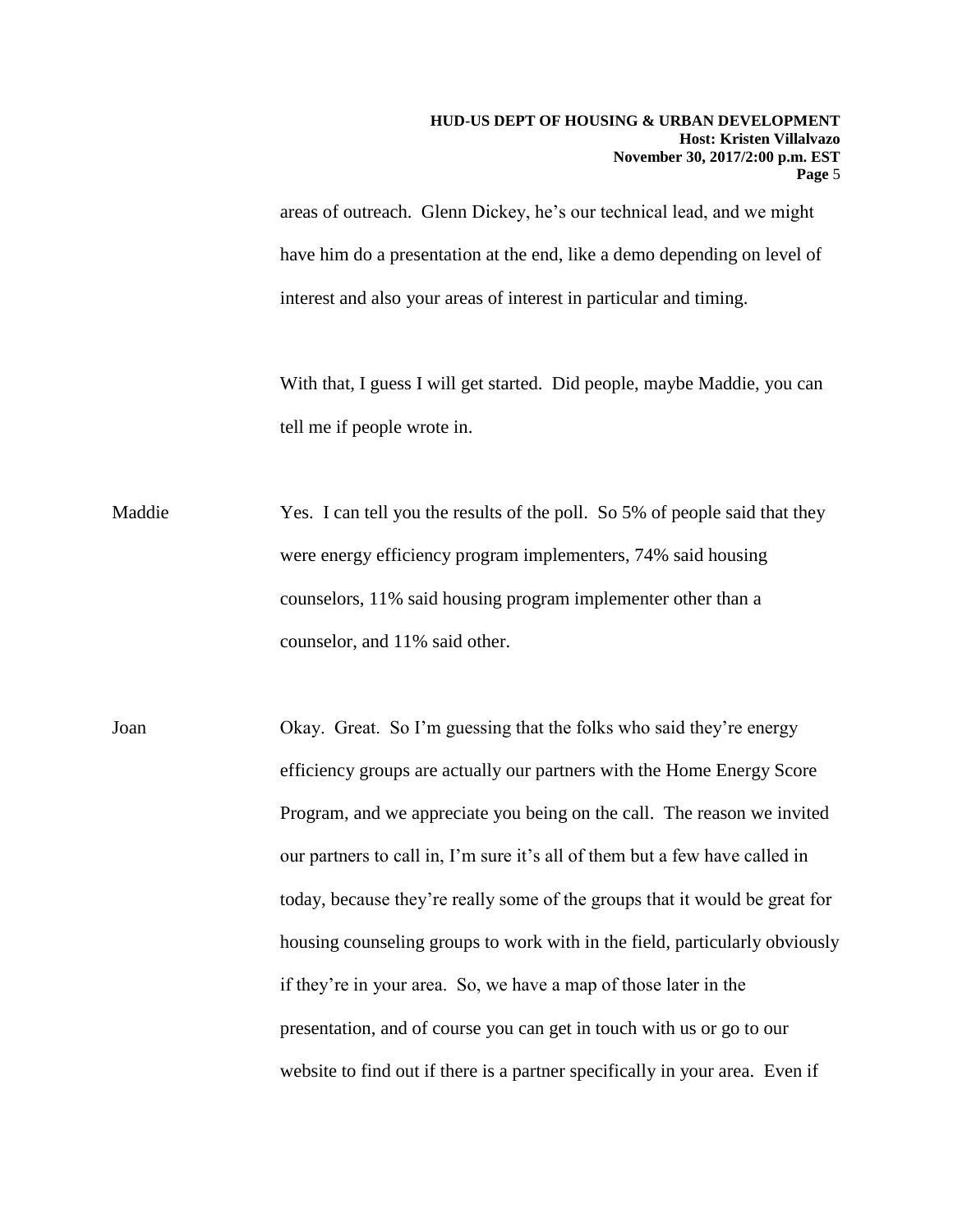there isn't a partner in your area, you can still make use of the information we're giving you today because it's a national program.

What we're going to talk about today is why we think your homebuyers and homeowners should care about energy efficiency. I'm sure you already are aware of some of that, but we're going to state the value proposition one more time here and hopefully bring up some things that you might not have thought of or might not know of specifically and then, focus a lot of the conversation today on Home Energy Score, which is a rating program that the Department of Energy developed with some of our national laboratories about eight years ago. With that, I'm going to advance to the next slide.

Again, value of home energy efficiency, the basics of the score, how to get one, and then also some additional resources because we know that you're going to be telling homeowners and buyers not just about the home energy score. We want to make sure we can direct you to other resources that might be helpful to you as well.

Thinking about the value of energy efficiency, well we all know that obviously energy efficiency is basically getting you to use energy more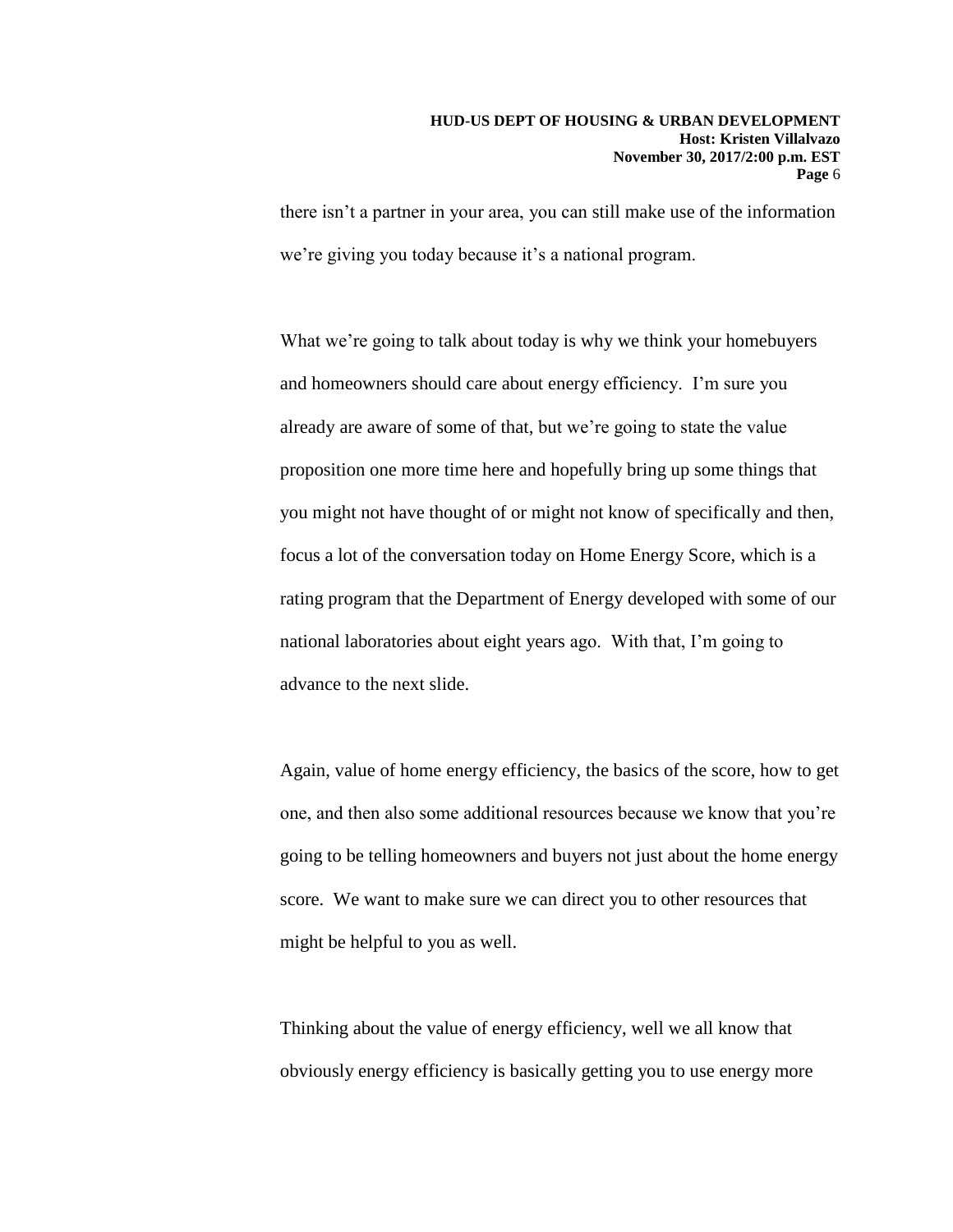effectively in your house or in other places, and therefore, it can help reduce your costs. I think that most people don't realize that on average, energy costs for a homeowner are actually higher than what they pay in either property tax or insurance or property insurance I should say.

Now, that's not going to be true, obviously, it's just an average everywhere. Some places have really high property tax rates or other insurance issues that they're dealing with, but that's still pretty remarkable that paying about \$2,000 or \$2,200 a year in energy costs is actually higher than what people are already thinking about when they buy a house which is property tax and insurance. We all think of that as part of our mortgage, but people rarely consider the fact that they're going to have this monthly cost that's pretty unavoidable, except if you're willing to make some investments to improve the home.

Efficiency investments can not only reduce your cost but can also just make it easier to have a stable bill that's coming year round, so you're not just kicked with a huge bill in the summer if you have extreme heat—not that it will completely help you avoid that, but if you have a tight home, an efficient home, one that's not leaking cooling and heating out to the outdoors, you're obviously going to be having a much more stable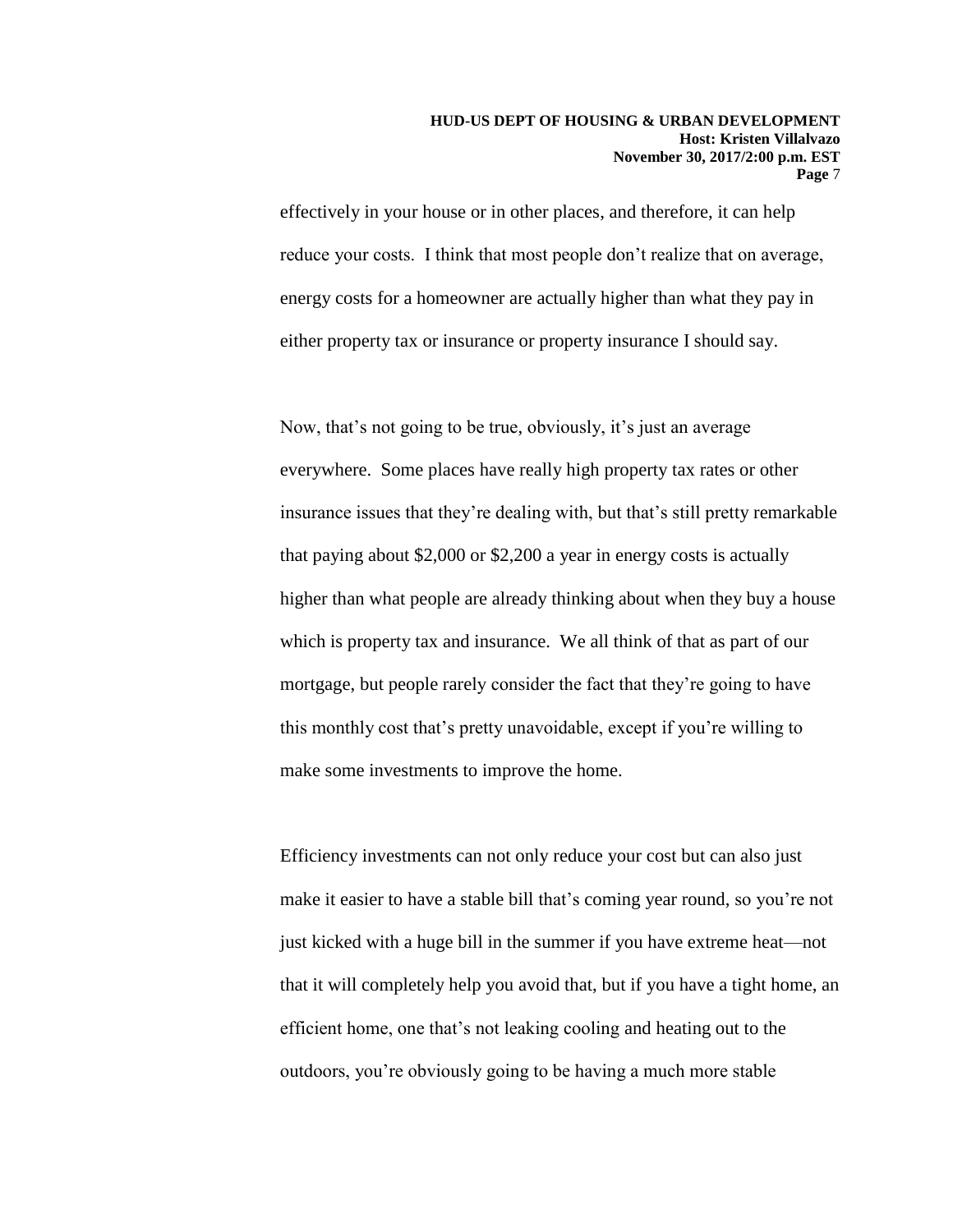environment if you do experience extreme weather events like really cold fronts or hot fronts.

We have also found and there's research that shows that investing in energy efficiency is actually a really smart investment, not just because it's going to save you money right now, but because it actually gets a pretty good high rate of return. If people are aware of what's been done in the house, a remodeling report that was done by the National Association of Remodelers along with the National Association of Realtors found that home improvement projects found that attic insulation had the highest rate of return of all. They also are among the cheapest upgrades. That's not to say that every energy efficiency upgrade is cheap, but some of them can really pay off in a very short period of time.

Energy investments can be extremely lucrative in terms of giving you a payback on your investment if people are aware of what's happened in the house. There's a lot of studies around the country that show that if you have a green home or an energy efficient home, whether it's new or old, if you've made the improvements, that those homes can sell faster and for more money. Again, you can't generalize entirely, but if you look at these studies that have been done across the country and you can see that they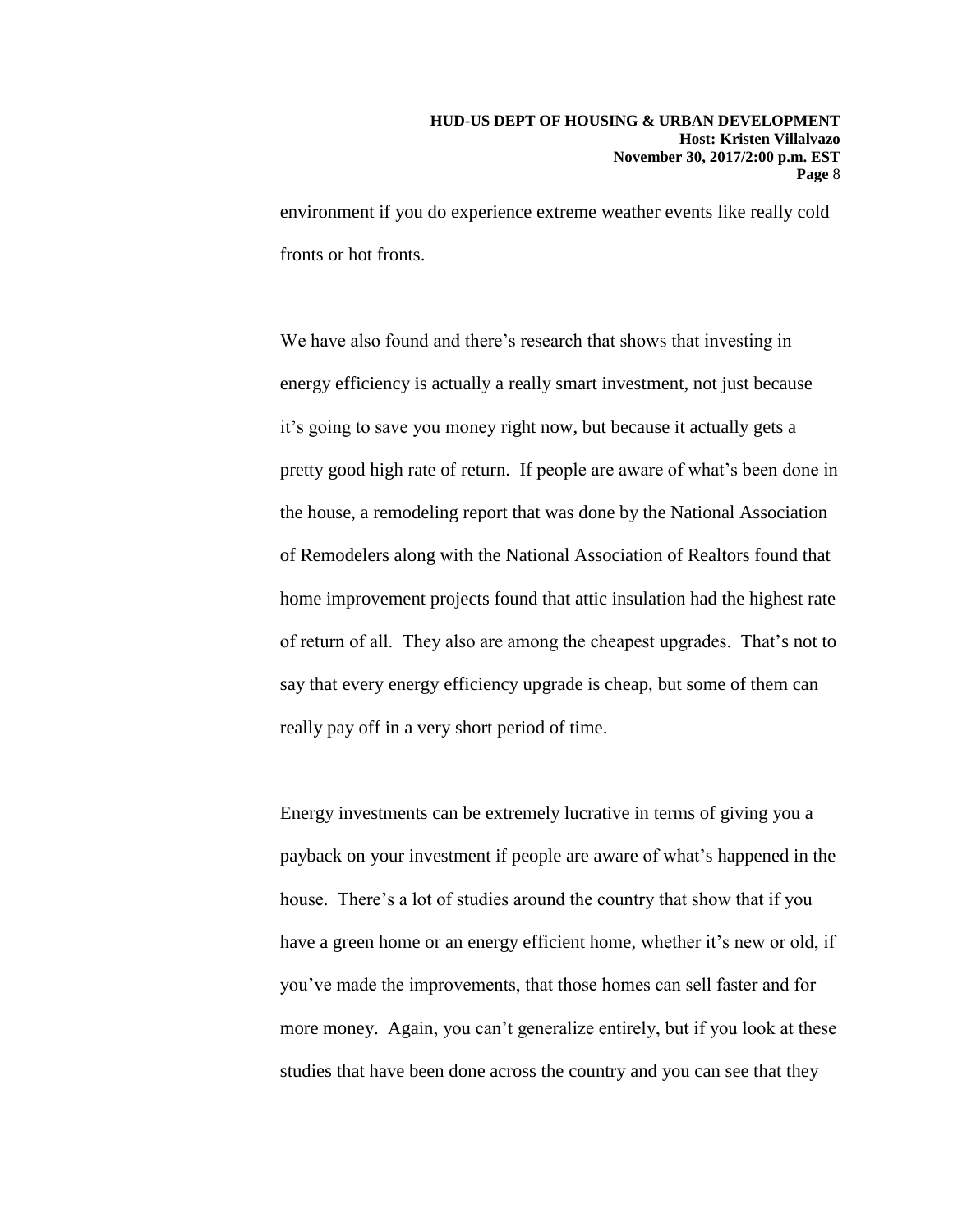#### **HUD-US DEPT OF HOUSING & URBAN DEVELOPMENT Host: Kristen Villalvazo November 30, 2017/2:00 p.m. EST Page** 9

are pretty well spread out, and this is just a few of many that have been done, you can find that people are finding somewhere between a 2% and a 6% premium on the sales price where you have highly efficient homes.

They've also found that not only do you have that premium, but as I said, you can sell homes much more quickly if you either have improved the home or even if you're just making that information available. So Chicago did a study where they looked at if you gave people information about the former utility bills in the house, those that showed the utility bills sold about a month and a half faster than those that didn't. I think it was one and a half, I guess they call it terms or whatever. Even if there were higher costs, it's just the fact that it was giving people some certainty that they didn't feel like they had when that information was not available.

In addition to being a smart investment and helping save money, energy efficiency if done properly, can really just improve how much you enjoy your home. It can certainly make it more comfortable. There was another study that, the same study actually, the National Association of Remodelers did, found that they did this interesting metric that they came up with which was a joy factor, that was their term. They found that the things that really paid off for people, not just in terms of rate of return in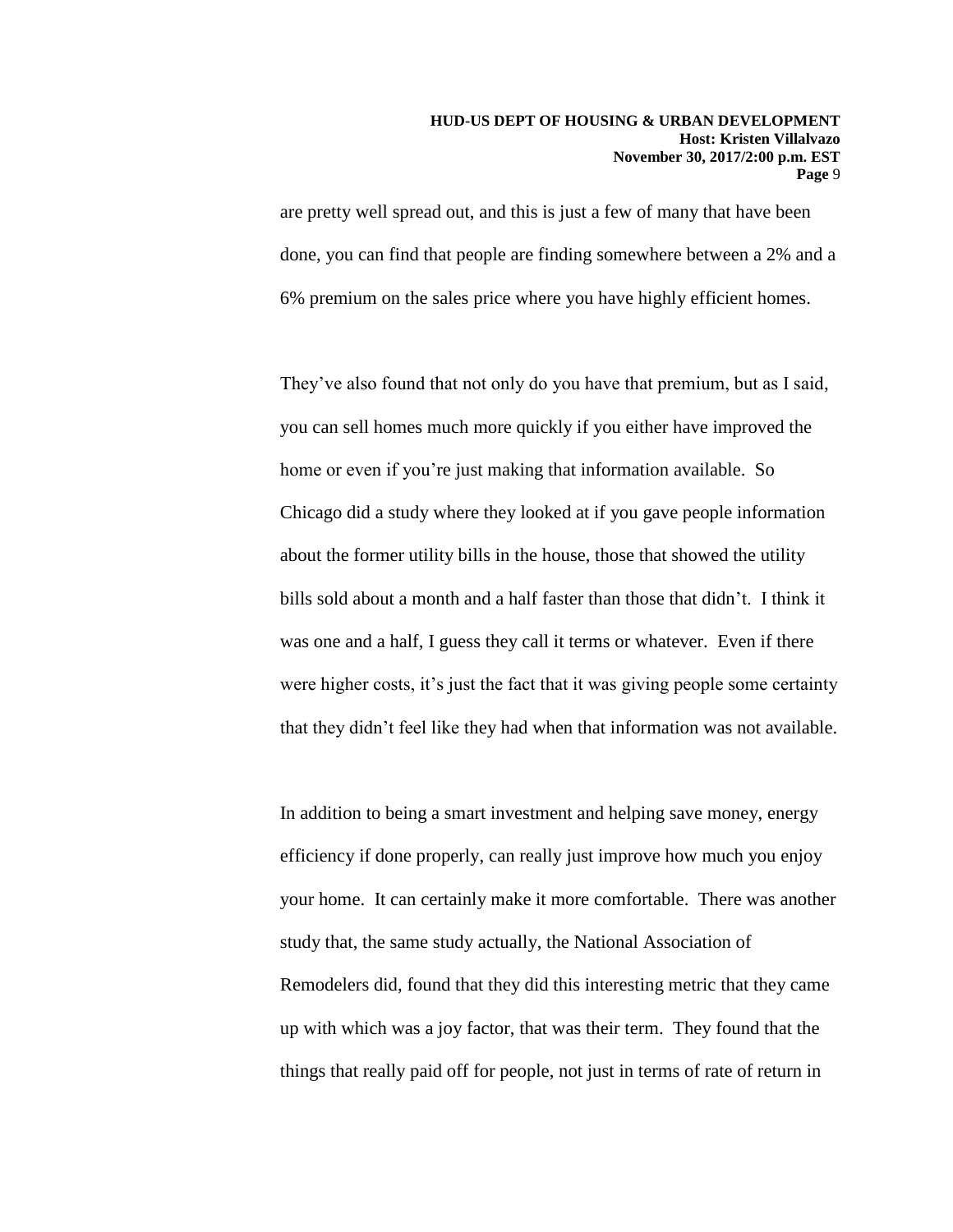your investment but in terms of joy were things that made the home more comfortable like attic insulation. So people really enjoyed it while they were living there and then also were able to find value in that investment when they went to sell.

You hear people frequently say, you know, I don't know, I'm going to make an investment in my kitchen, because I'm going to be able to enjoy it and then also I'm going to make this money back when I sell, which can be the case and cannot be the case depending on where you live and what you've invested in. But, frequently people are sort of saying well, energy efficiency I'm not sure how long I'm going to be in the house, and it's a pain, and I don't want to deal with it, and I'm not going to make my money back. Well, that's true if you don't make people aware of the fact that you've made those improvements. If you do, you certainly can very much make some of that money back or all of it back, particularly in certain markets.

We've also found that energy efficient homes, and there's much more research that's coming out to show that this can really make a big difference in terms of air quality and therefore, really reduce some of the difficulties that people have in homes that are either fraught with mold or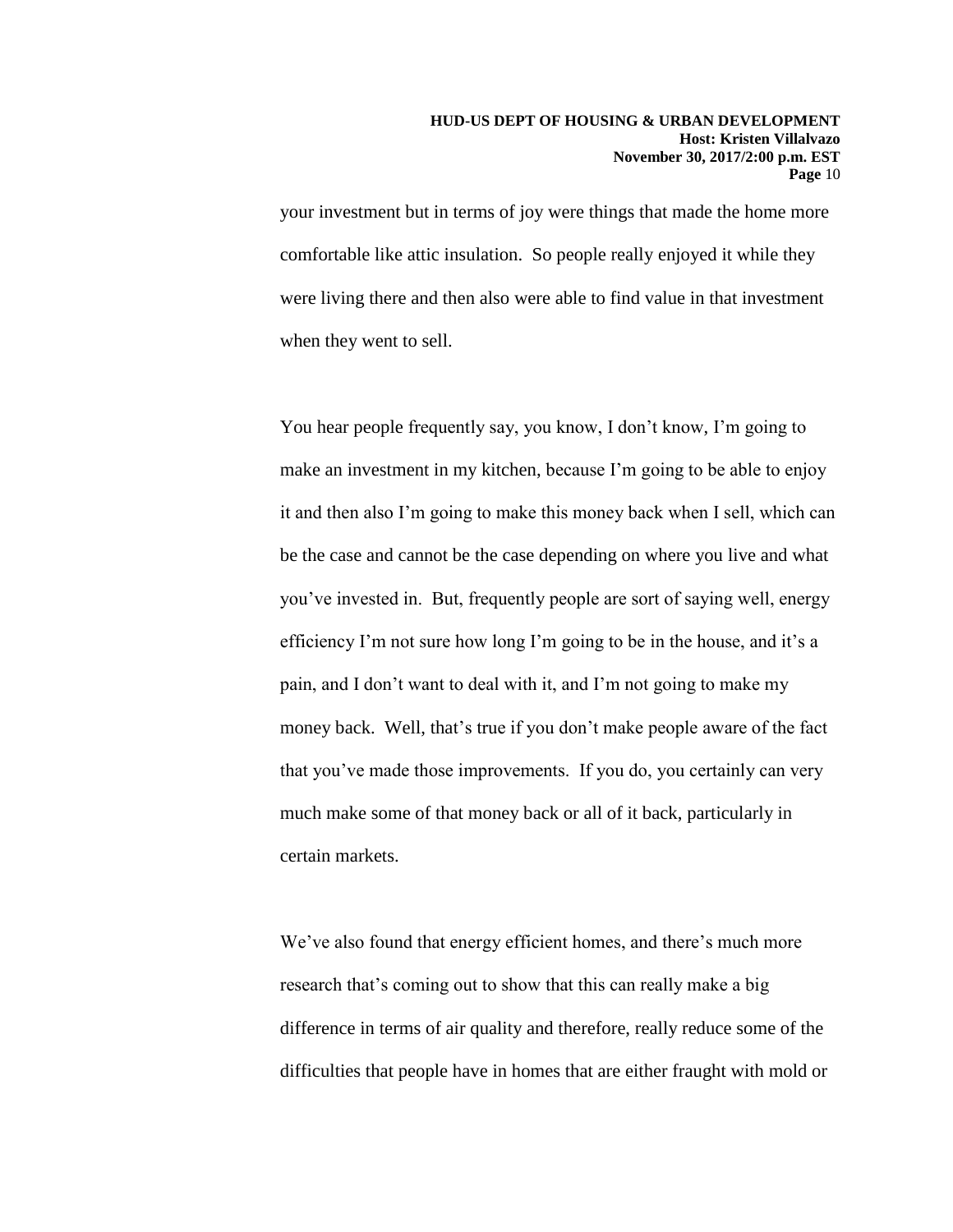are too tight and don't have good circulation, etc. Asthma, hypertension, allergies have all been shown to be able to reduce that if you fix the home properly and benefit not just from the savings but from these other things that people value.

People want to feel comfortable. They want to feel good about it. This obviously is not the most efficient way to heat your home, but it does make people feel, it's sort of a warm, good feeling. People don't see that because efficiency is something that's just kind of invisible. You can control how your home uses energy, it's not just something you turn the thermostat on and give up any control. If you make the decisions about how the home is built or how it's been renovated and what kind of equipment you're using, you really can enjoy your home much more easily, save money, and also give you piece of mind with a consistent bill across the year or more consistent than you would have if you have a really leaky house.

Then, although, maybe when you're buying a home you're not thinking about this, people really do like to make a difference. As we're seeing with more and more difficult events that are affecting I'm sure the buyers and homeowners that you deal with—in fact, I was talking to Virginia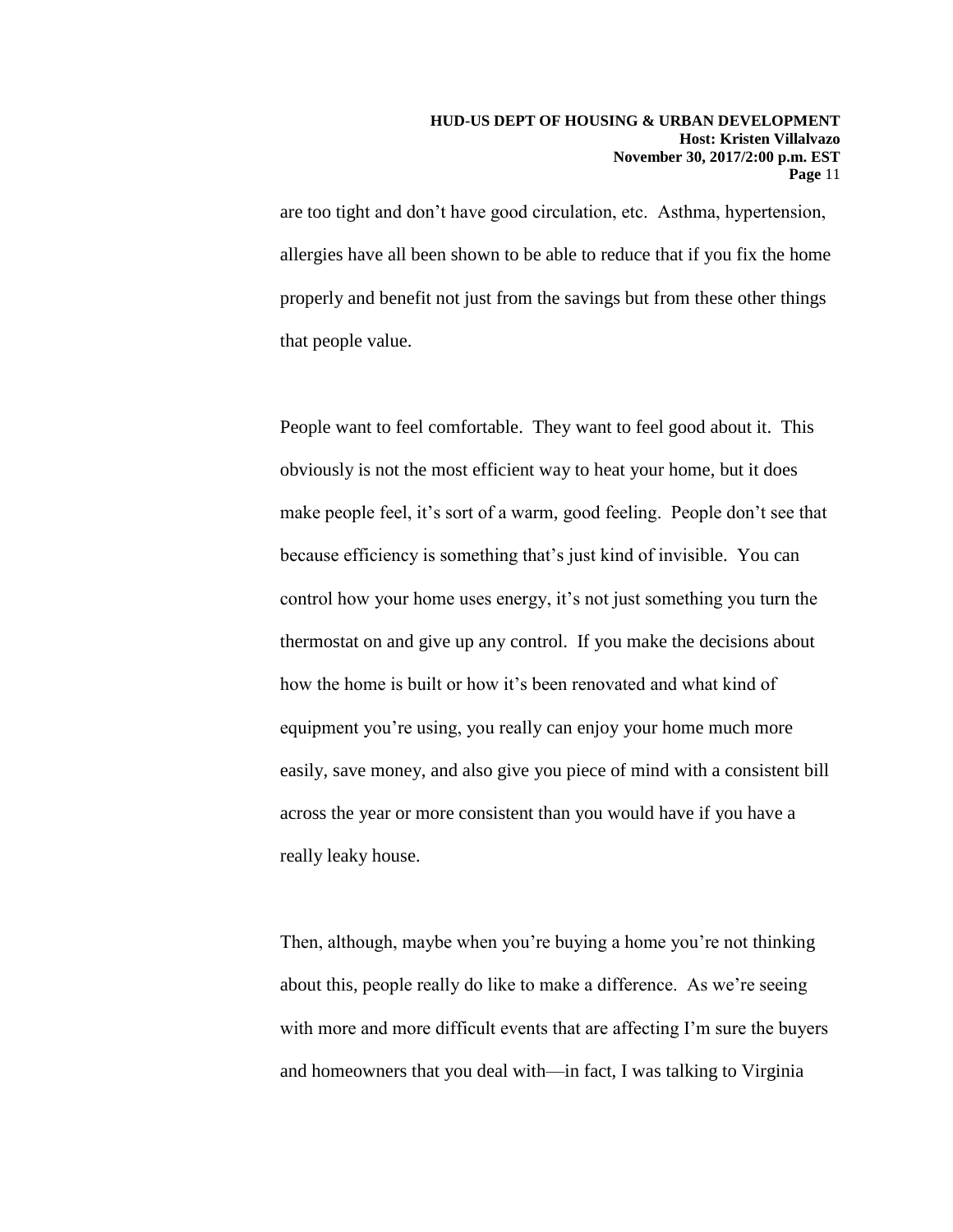about this before the call, dealing with massive disasters like Harvey and other things that have affected this country this year and in the past, and those events are not going away. So people do want to make a difference, but if you say hey, would you like to do something about climate change and they say yes, but they say do you know how to do it, people will tell you no, we have no idea how to do it.

Well, there are ways you can do it. You can make a personal difference by making choices. The main ways that an individual can make a difference is where they live and how they decide to get around in a vehicle choice and whether or not they use public transportation or walk, etc. Residential buildings, homes around this country use 21% of our energy for the country. Most people feel like you could easily save a quarter of that if not 50% or more if we made investments in energy efficiency as well as move to use of solar where it makes sense.

We also, although one individual can't make this difference, just like one individual can't make a singular difference, obviously we all have to work together, but everybody can make some difference on climate change and also on electricity grid stability, because we all have had, I'm sure, some instance where we've lost our power, it's a hassle. I've lost it for a week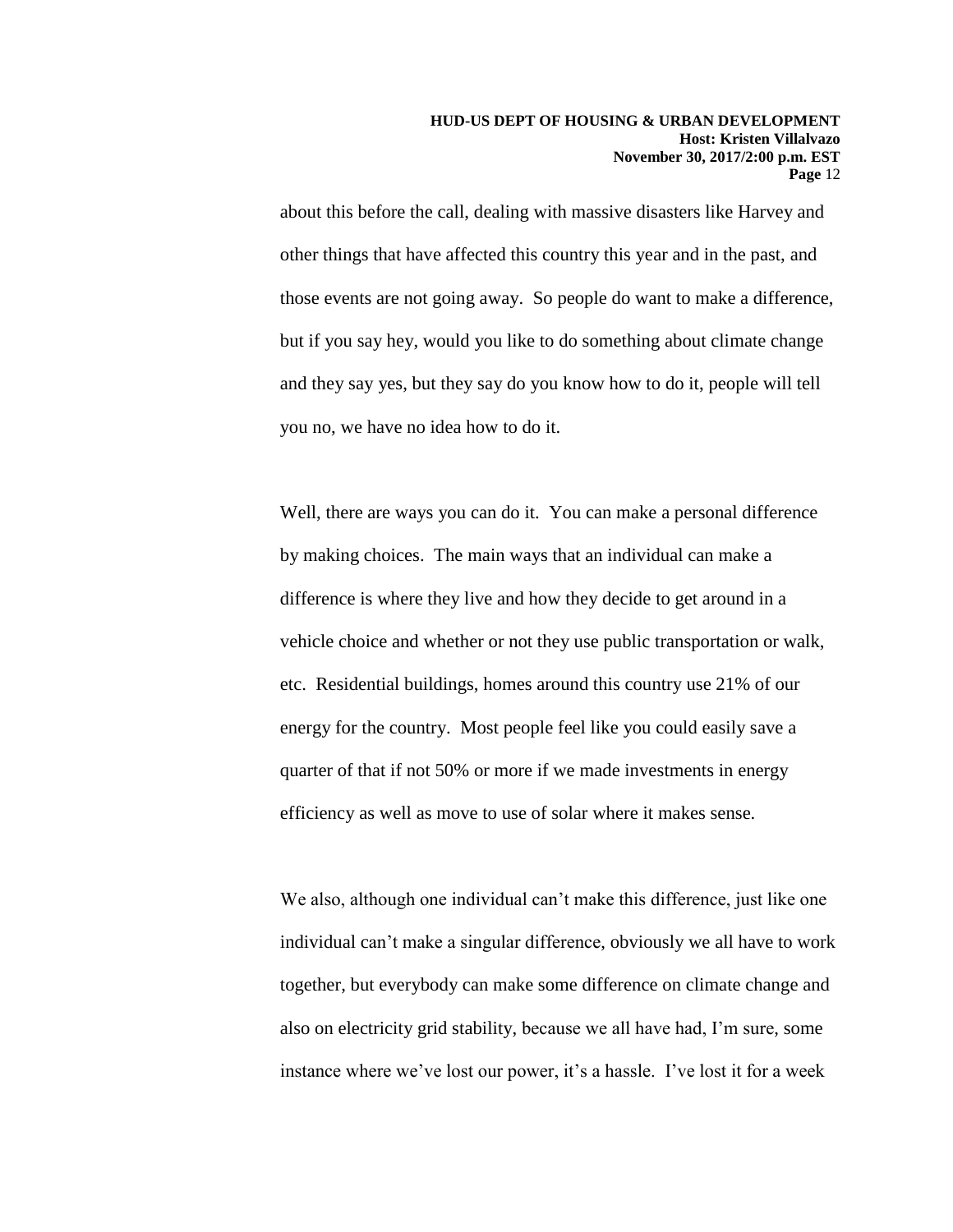during times that were really terrible with storms, but people also lose it just because it's too hot in the summer. I know there have been deaths and all sorts of things have happened where you have a tremendous load, but if you have a more efficient building, you're obviously not going to need as much electricity to get you to a comfortable state, and therefore, you can mitigate the risk of outages that we've all experienced over time.

I think that might be my last slide on the value of energy efficiency so kind of making the case why people should care about it. Next, we're going to talk about the score, but before we do and I pass it on to Maddie Salzman, are there any questions that have come up?

Maddie I was going to say we did get a few, and they are mostly on things that we will be covering shortly. So I'll leave those for the end just in case we forget to cover something. Then, I did see a comment saying that the slides aren't the same as what you guys may have received before. They are slightly different. We've updated the slides since they went around. So, the ones that Joan are going over are the most recent ones, and they should be seen on your screen.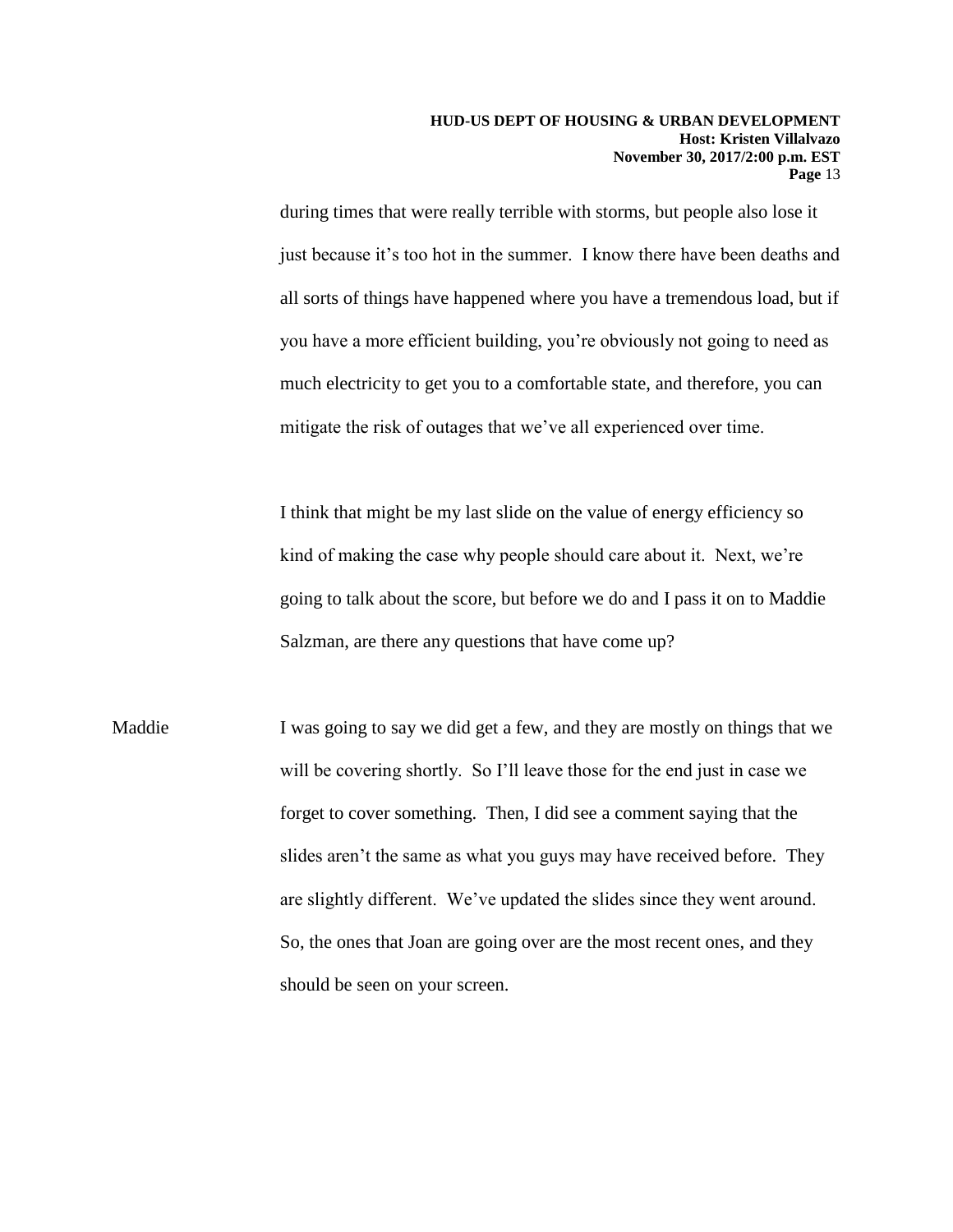Joan Thank you, Maddie. I should have mentioned that at the beginning. I apologize. We sent Virginia a draft, and then we realized that it was 90 minutes and not an hour, so we added some more information. What you have is still accurate, but it's just not as extensive as what we're showing today. Virginia said that the final presentation is what will be going up on the website, and if there's some way for us to get that to you sooner, we're happy to send it out. There's an email at the end where you can send us a note if you'd like to receive it sooner than just getting it downloaded from the website. So, I apologize for that. I hope you guys can see the slides that we're showing right now.

> If there aren't any other questions or we're going to answer those later, please continue to send them in, I will pass it on to Maddie, who's going to tell you a little bit about how the Home Energy Score can help you figure out how to make your home more efficient.

Maddie S. Thanks, Joan. This is Maddie Salzman. I'm a fellow at the Department of Energy, as Joan mentioned earlier. Joan kind of set up the overall value of efficiency and why we think that this is something important, not only for DOE to work on but that a lot of members of the US public would have interest in and particularly if they knew how to implement it in their own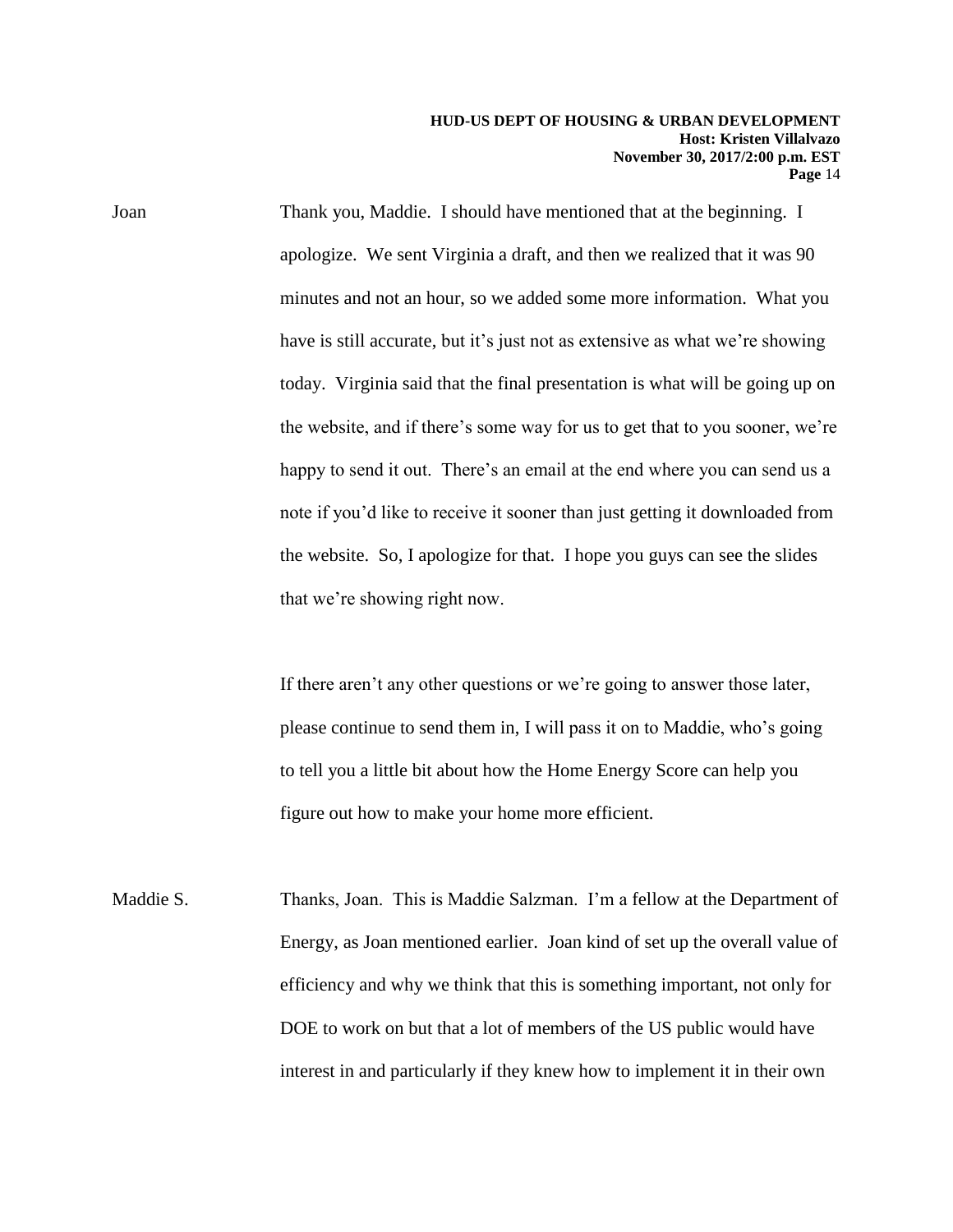lives. Next we'll go over how Home Energy Score can help connect the dots for people.

One thing that we find is that we know that energy information can be confusing. There are lots of different things available in the marketplace, different certifications and programs, and ways that you can categorize a home's performance. There are also lots of different energy features, not just a certification. You might get that certification for your high insulation value, or your heat pump, or your windows, or what have you.

We see the Home Energy Score as a way to help clarify this marketplace. It can be used in coordination with lots of other information. For anybody who would like more information, they can certainly still have access to that, but DOE wanted to enter the space and create a tool that could be used for any home in the existing market to help people understand it. To show how these things connect together, there are three different major types of home energy information that a homebuyer could gain access to when they're thinking about purchasing a home, or any homeowner could get to better understand the home that they live in. We've wanted to go over these three major types just to clarify how Home Energy Score fits into this space.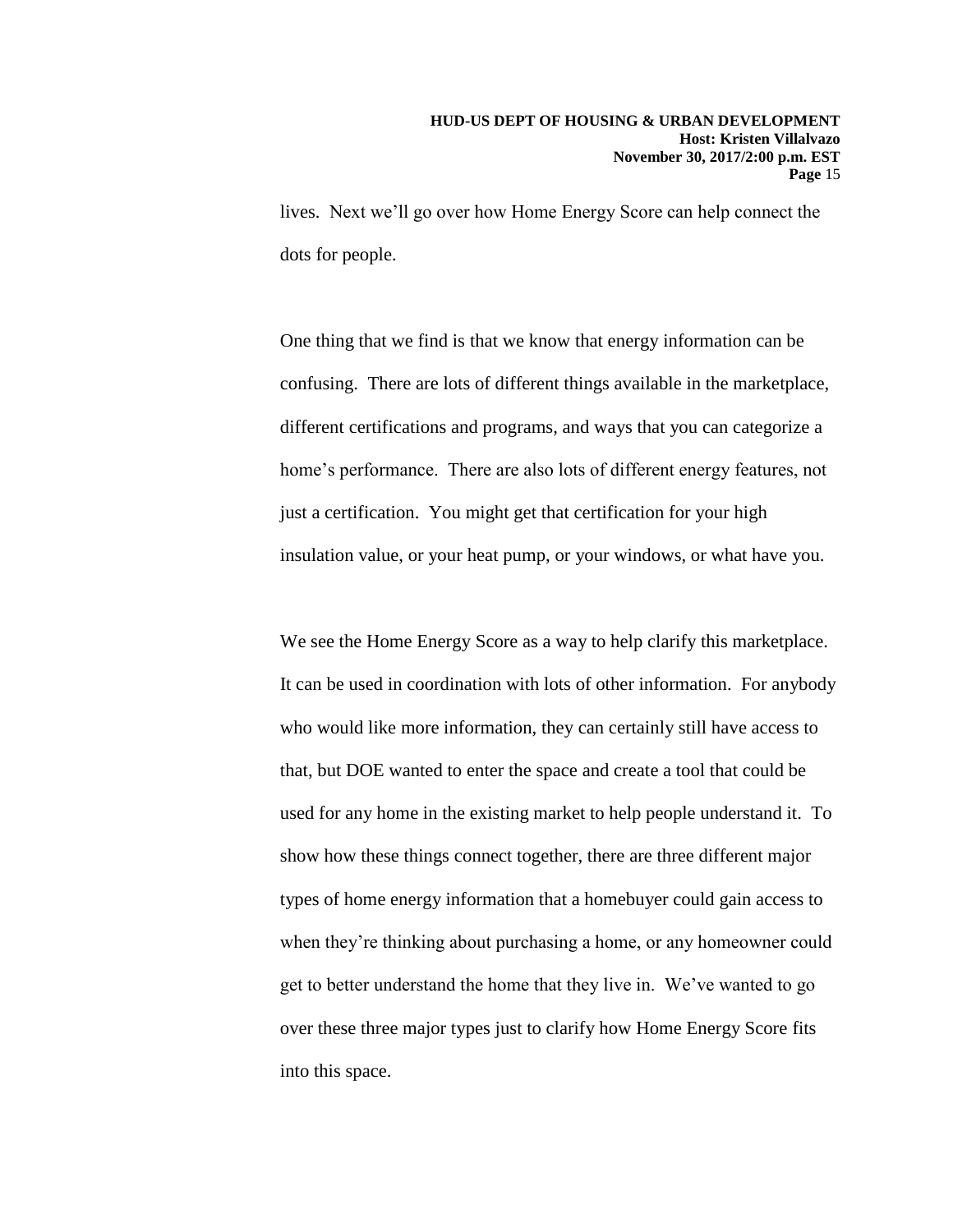The first one on the list is green certification. These are homes that achieve standards of energy performance or have green features of some type in the home. Some things people might have heard of are zero energy ready homes, passive homes, LEAD certified homes, these types of programs.

The exact programs that are popular can vary by market. There are lots of things that might be popular in one part of the country and then another part of the country, and we're happy to help clarify after this call what things might be popular in your area. We compare all of them to items in the food industry just to make sure we're all on the same page about how these play in the marketplace. Green certifications are like getting a USDA organic sticker on your food. There are standards that have to be met, and then if those standards are met, then that item gets the sticker, and it's a sign to the market that it's performing well.

The second thing on the list, the second type of green verification to show energy information are energy labels. These are things that are applicable to any home and compare homes to an accepted standard. This is really where we see a product like Home Energy Score fitting in. We compare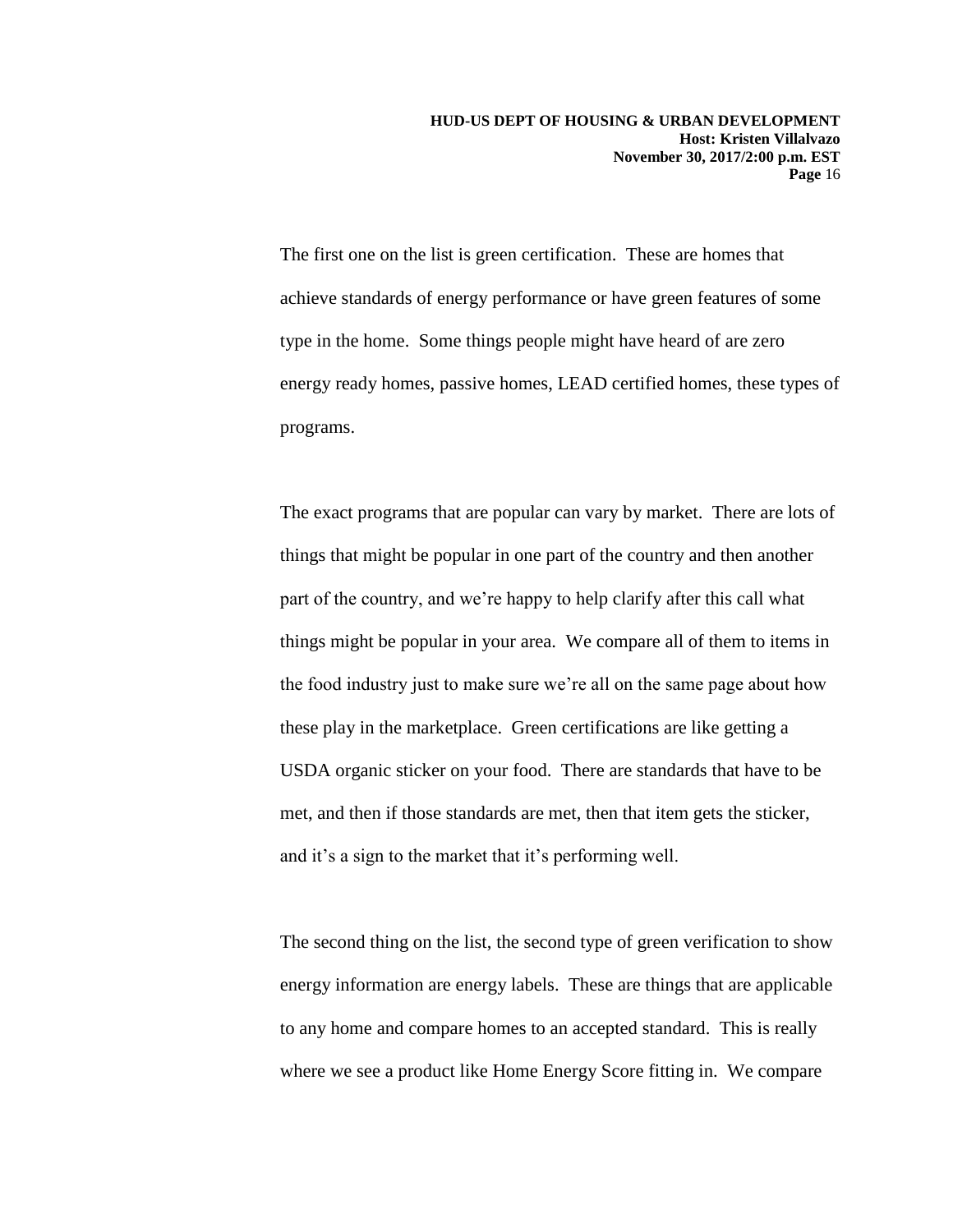this to the nutrition facts label. Any piece of food can get a nutrition facts label to better show in a standardized way what its contents are and what that means to people. We see the Home Energy Score as something that can function like this in the marketplace.

Then the last one are verified energy improvements. These are things that will show that a home has undergone certain upgrades, that we've improved the efficiency of our water heater, or we have new windows, something like that. It clarifies the differences that home has with homes that might seem comparable to the untrained eye. When the home appraiser comes through, they might think it's a very similar home to one in the neighborhood, but then they can see oh, it's different because it has these upgrades as well.

Comparing it to the food industry, we like to compare this to a reduced fat label. It shows that it's a new-and-improved version from a previous version of that house, but it doesn't necessarily show that it meets organic standards. It could, but it shows something a little different. As you can see on the bottom here, this information and lots more is available in a document called *The Home Energy Information Guide* that was put out by the Council of MLSs.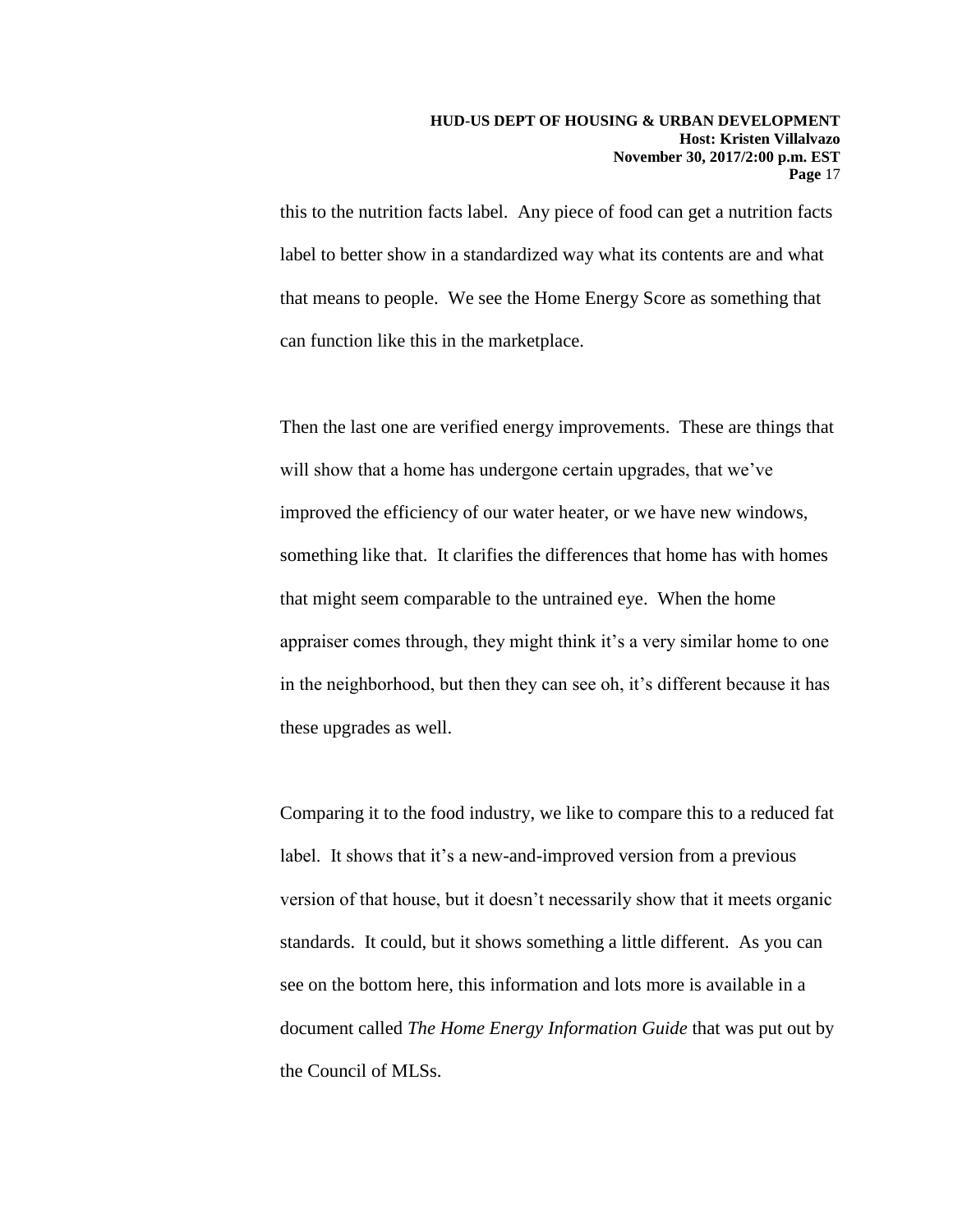We worked in coordination with the Council of MLSs, the National Association of Realtors, and the Real Estate Standards Organization to put out this document to help clarify this information and improve clarity and consistency in the market and the real estate market across the board. We'll give you all links later in this presentation about this resource and other resources that might be helpful to people in your market and your community.

Really quick, I'm hoping this will work okay. We're going to show a video of Home Energy Scores—that's my email—and hopefully, you guys will be able to hear this okay.

[Video shown]

Cool. So hopefully that worked okay. I'll get back to the presentation. Yes, so that's a video that we put together a few months ago just because we really wanted to have an easy, short way for us to explain to consumers the value of Home Energy Score. If you want to share that with anybody, please feel free. It's available on YouTube.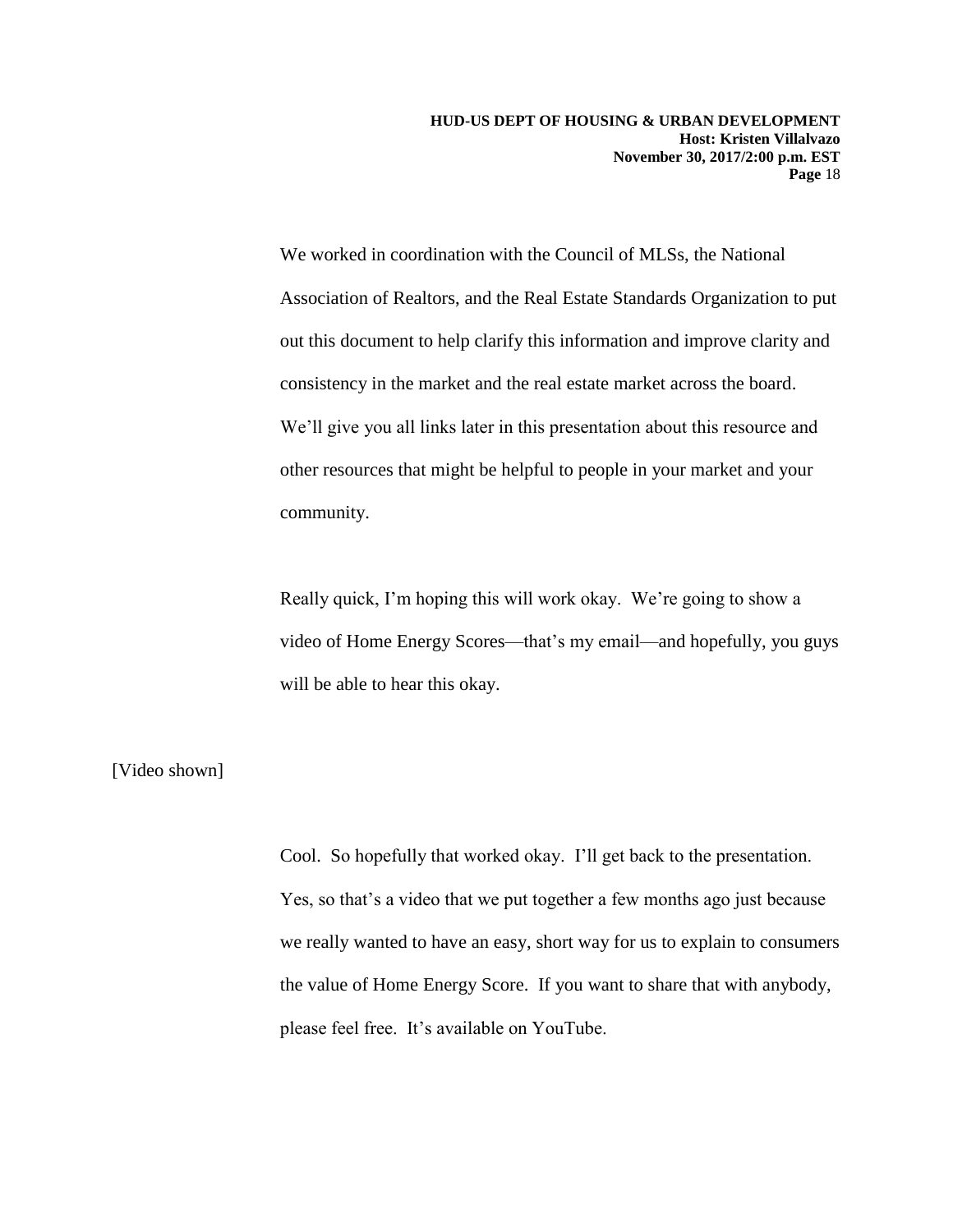To get into the meat and potatoes of it, Home Energy Score is like a miles per gallon rating for homes. In the way that cars get a fuel economy sticker that says how much energy that car is likely to use under standard driving conditions, the Home Energy Score gives very similar information about a home. It gives potential homebuyers information about a home's energy features and estimates the cost, and then it can also provide new homeowners guidance on energy improvements that can make homes more comfortable and less expensive.

For us, we really see the value in a few ways in the score. One, we tried really hard to make a tool that can be completed very quickly. It takes less than an hour in most homes, and it can also be provided as part of a larger home inspection. If that's the case, then it only requires about an extra 15 minutes of data collection in the home beyond what the home inspector was already going to do, and then it can just be a report provided at the time of the home inspection.

We also wanted to make sure it was something that was affordable, so provide all of the tools, and training, and resources on our website for free so that we can really help keep costs low. Of course, it is not a free resource in most markets in the country for homeowners to get, but we do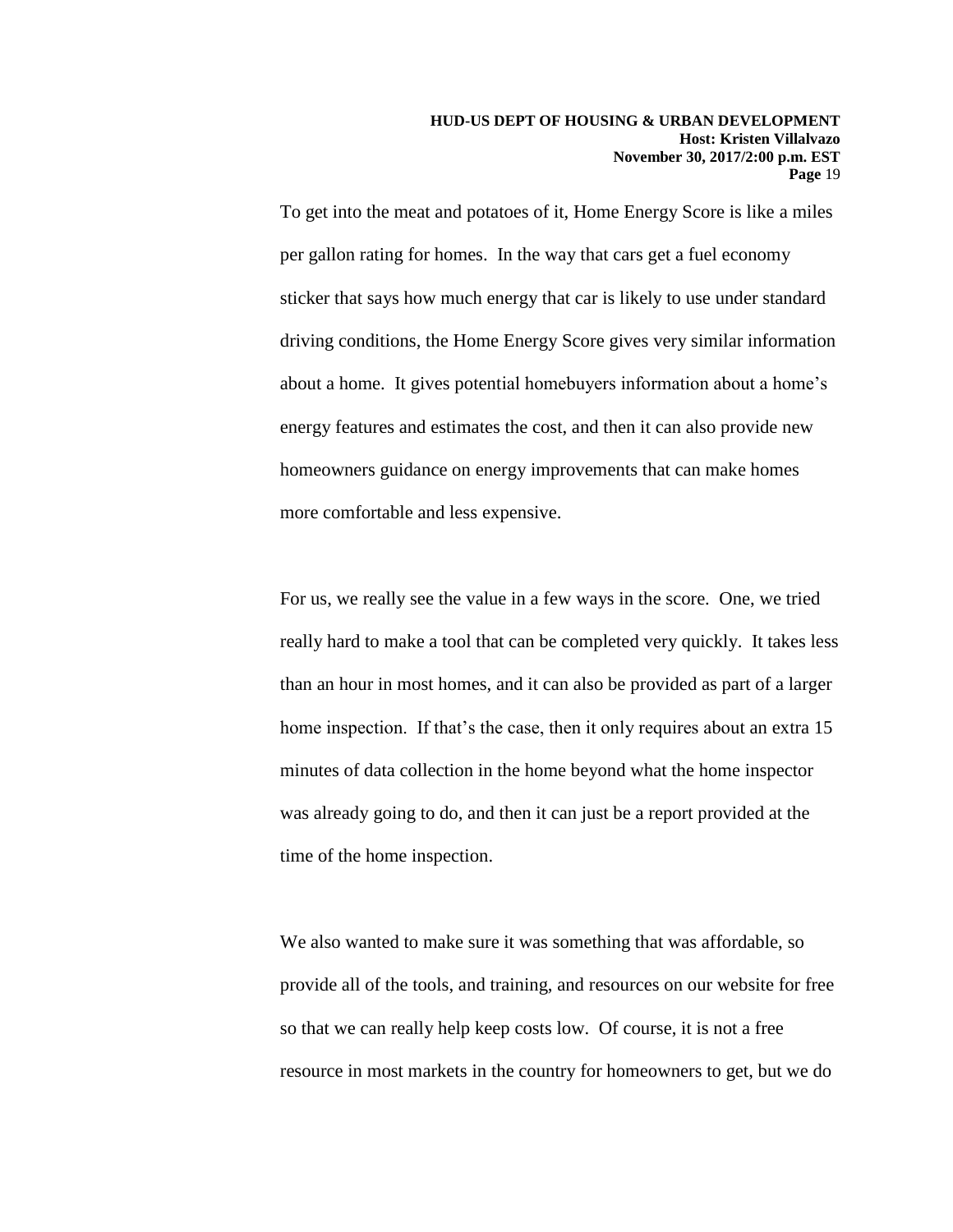feel that it's the most affordable thing in the market to get a similar type of accurate energy assessment.

We also wanted to keep it really simple, so we'll go into a little more about what it looks like, but it places each home on a one to ten scale based on its energy use. We created it over years of robust testing and analysis, so we really feel it's a credible tool for homeowners to use. We also tried to provide it through various programs and software to make it fit well with home inspectors, or energy contractors, or nonprofits working in this space around the country. One thing that it is important for us to note, it is only applicable for single family homes and townhomes. Mobile homes and stacked apartments are not able to be scored through the tool just because of the energy modeling going on in the background.

We tried to give the information in Home Energy Score to the audience in a really easy-to-understand way. The report, this is an example. The first page of the report shows you your score today. This house is scoring a three today, and also shows the score with improvements. We'll go into that in just a moment, but if the home were to undergo all of the recommendations that the report suggests, then that's the score it could have at that point. Like I said, this is the first page of the report, and it is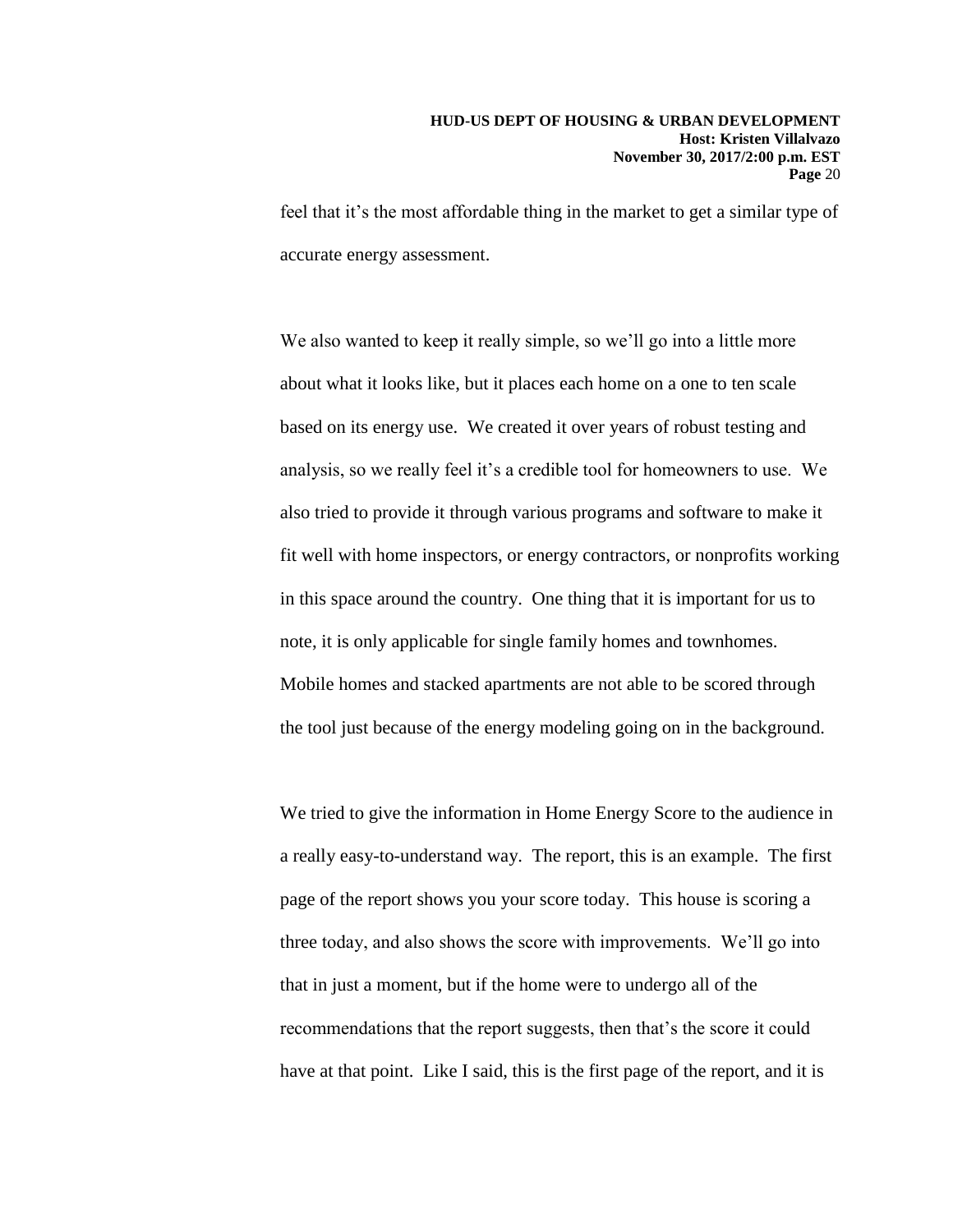followed by five pages of home facts and cost-effective recommendations for energy efficiency improvements, so that like that nutrition facts label, people can really understand what the contents of the home are, and what's going into the score.

Overall, like we say, we try to keep the score really simple. The less energy a home is expected to use, then the higher its score. A score of one is considered to be a more inefficient home. If you were to compare it to a miles per gallon, it would be a car that has a really low miles per gallon rating, so a home that is expected to use more energy than 85% of US homes will score a one. By contrast, on the other end of the scale, a score of ten is a very efficient home, so a home that is expected to use less energy than 90% of US homes will score a ten. Then right in the middle is a five, or homes that use an average amount of energy compared to other US homes. The scale does adjust based on local weather conditions, so it's not like all homes in Alaska score really poorly, and all homes in really temperate climates score really well. It is adjusted for that local area so that it is more comparable across the country.

The score itself is based on a home's energy-related assets. That's the word we use to describe everything in the box of that Home Energy Use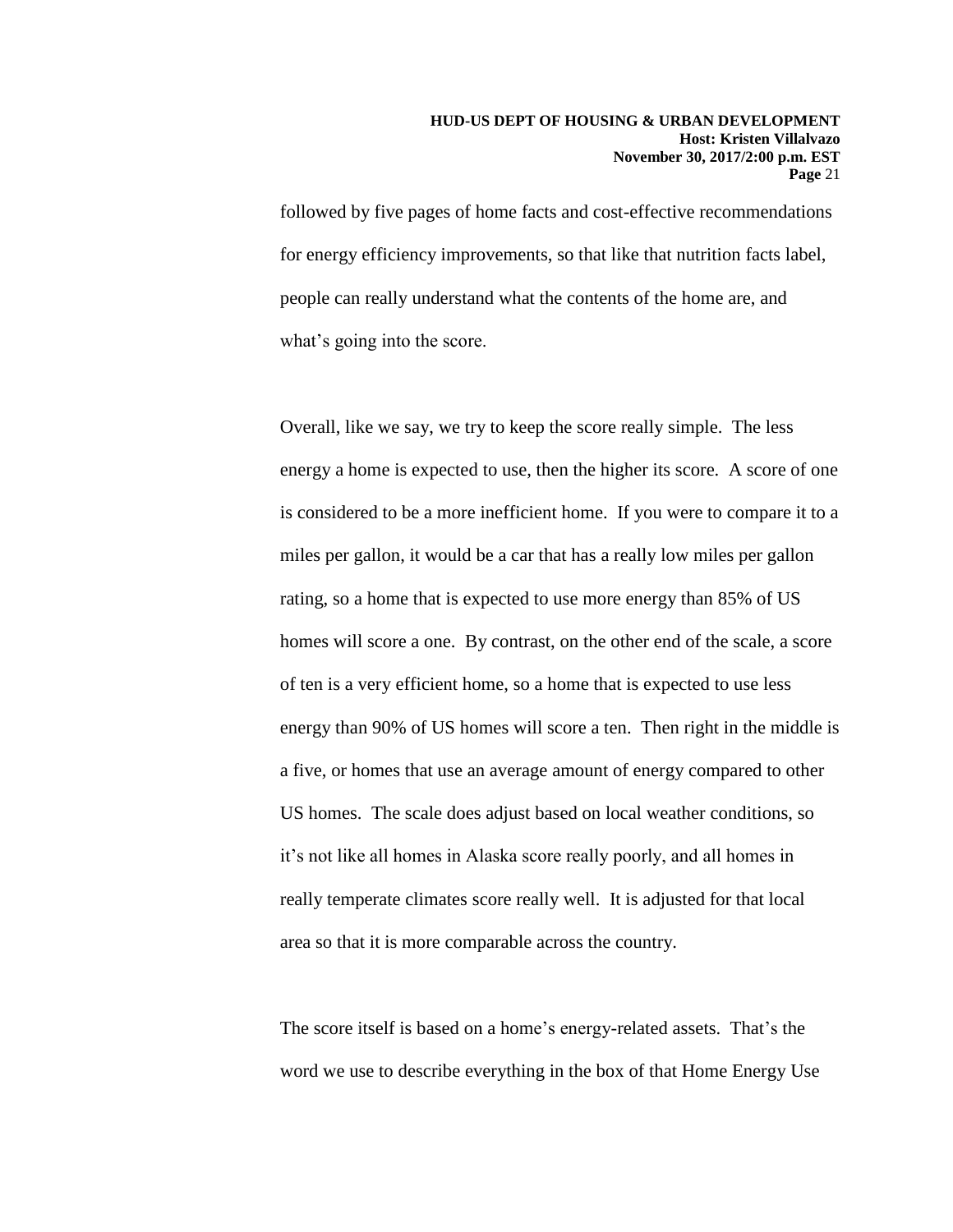Pyramid you can see on this slide. Everything from the number of stories, the local climate like I said, the age of the home, the size of the home are all building attributes. Those go into the score, the building envelope as well, the foundation, windows and skylights, insulation quality, attic and roof, and then the equipment—the heating, cooling, hot water equipment, and then the ducts that might be around the house.

The Home Energy Score does not include things like the electric load and the behavior of the residents. The reason for this is because we try to include things that are really going to convey with the home at time of sale. That way, if a house is either being occupied only half the year or less than that as a second home, all the way to a home that has eight people living in it, and they each have their own television set on all the time, things like that, we try to take that out of the equation. This really isn't a score for how well a resident is using their home, but how well that home performs as an entity of itself.

This really allows for an apples-to-apples comparison between homes. It doesn't matter if the home has been uninhabited recently or was recently built, or foreclosed, or anything like that. We can still compare the bones and structure of that house. We also feel that because of this, it's better at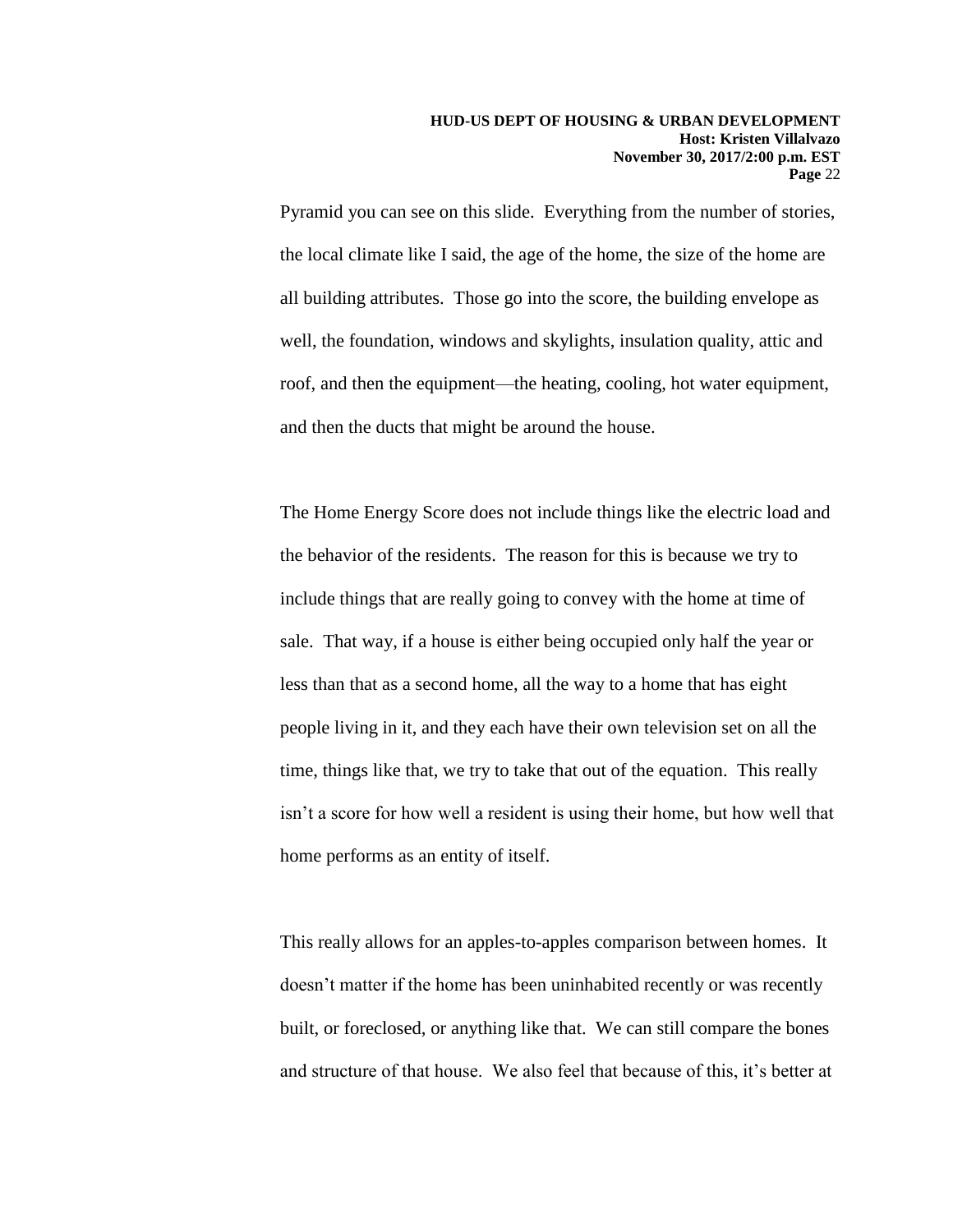#### **HUD-US DEPT OF HOUSING & URBAN DEVELOPMENT Host: Kristen Villalvazo November 30, 2017/2:00 p.m. EST Page** 23

predicting costs and bills of prior occupants, just because we're really looking at what the home is doing and taking out the variables of resident behavior.

As I mentioned before, the report comes with a last page of recommended improvements. These are divided into two sections. The first is repair now, so things that can be done relatively quickly; and then the replace later, so things that maybe you want to plan for, so that when your water heater breaks you know that you can improve the water heater of your house, or maybe you can start setting up a fund to be able to afford that. These are ones that the tool automatically has produced in this particular example score report. The way it does that is it will figure out the score for the house, and then it will run all of the improvements that are available within the tool, and any improvement that it models to pay back in ten years or less will be added to the list.

Sometimes we have home assessors that want to include their own recommendations, maybe because there's a local rebate that the tool does not know to take into account, or just some other reason they know the homeowner would really like that type of upgrade. They can include that as well, and then the upgrade score, or that score with improvements on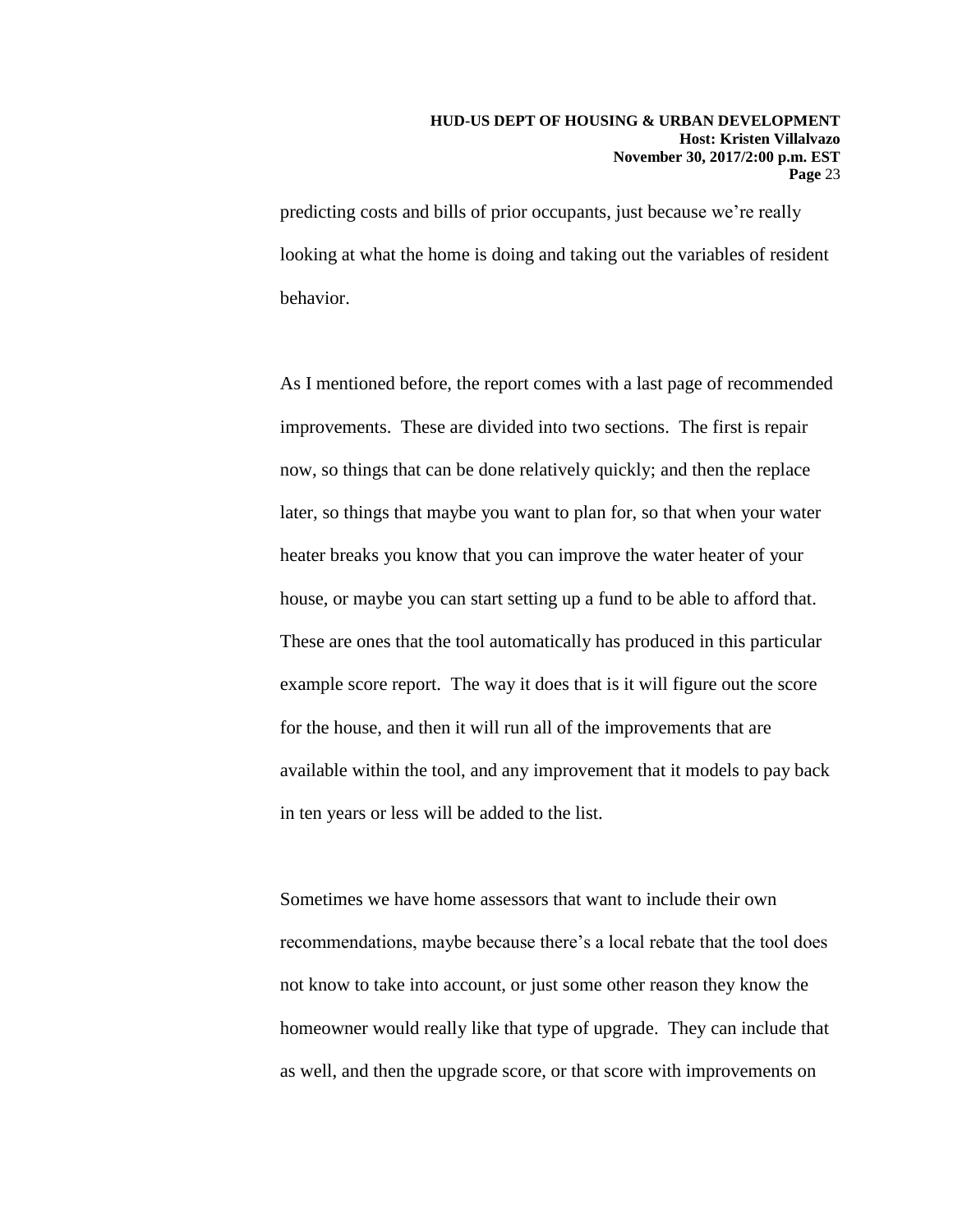that first page will adjust to include to include or exclude whatever improvements are included on the last page. Yes, and they can also add comments to show more information to that homeowner about the recommendations coming from the assessor.

Okay, so that's the overview of the Home Energy Score tool itself. I'm happy to take any questions on that before passing it back over to Joan.

- Maddie We did get a comment from the audience. Somebody in the audience named Wendy said that she's interested in the link to the MLS from the Home Energy Score, so if there's anything you want to add to that, feel free.
- Maddie S. Yes, for sure. Joan mentioned at the very beginning that another program that she works on is called the Home Energy Information Accelerator. That's also a program that I work on, and that is really working to try to build out that connection really strong between Home Energy Score, as well as all the other energy information we mentioned, and the MLS. In particular, that *Home Energy Information Guide* I mentioned goes into a lot of detail about how to make that connection work, but Home Energy Score fits into the green fields that the Real Estate Standards Organization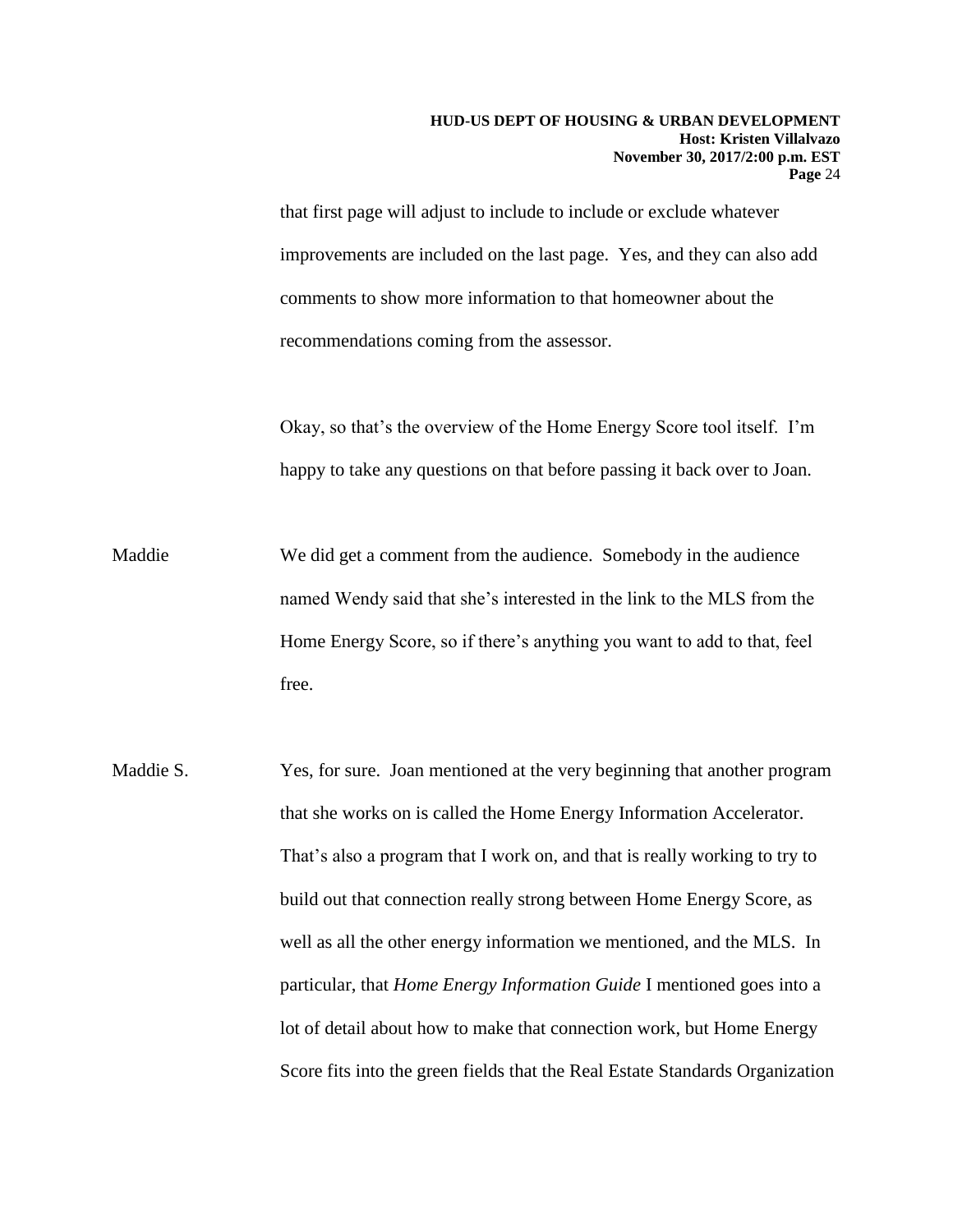#### **HUD-US DEPT OF HOUSING & URBAN DEVELOPMENT Host: Kristen Villalvazo November 30, 2017/2:00 p.m. EST Page** 25

has put together in that in order for an MLS to achieve silver certification and include green fields, they would have to have it set up in a way that would allow for Home Energy Score to be entered. We can talk about that offline for anybody who's interested after the fact, and I'm happy to chat more—you'll get my email at the end.

Joan Anything else, Maddie, Kay? Any other questions?

Maddie That's everything so far.

Joan Okay, great. I'll just add a comment to Maddie's response there. As I said, some of our partners are on the call today, and obviously a number are not, but a few of our partners are working to set up these clearinghouses of information; they're like centralized databases that pull together reliable information like the Home Energy Score, or HERS rating, or LEAD, or whatever into one common data building registry. Then what they're doing is trying to automate, so you can auto-populate the information into the multiple listing services.

> The ones that are getting off the ground relatively soon are in the Northeast through the Northeast Energy Efficiency Partnership, and their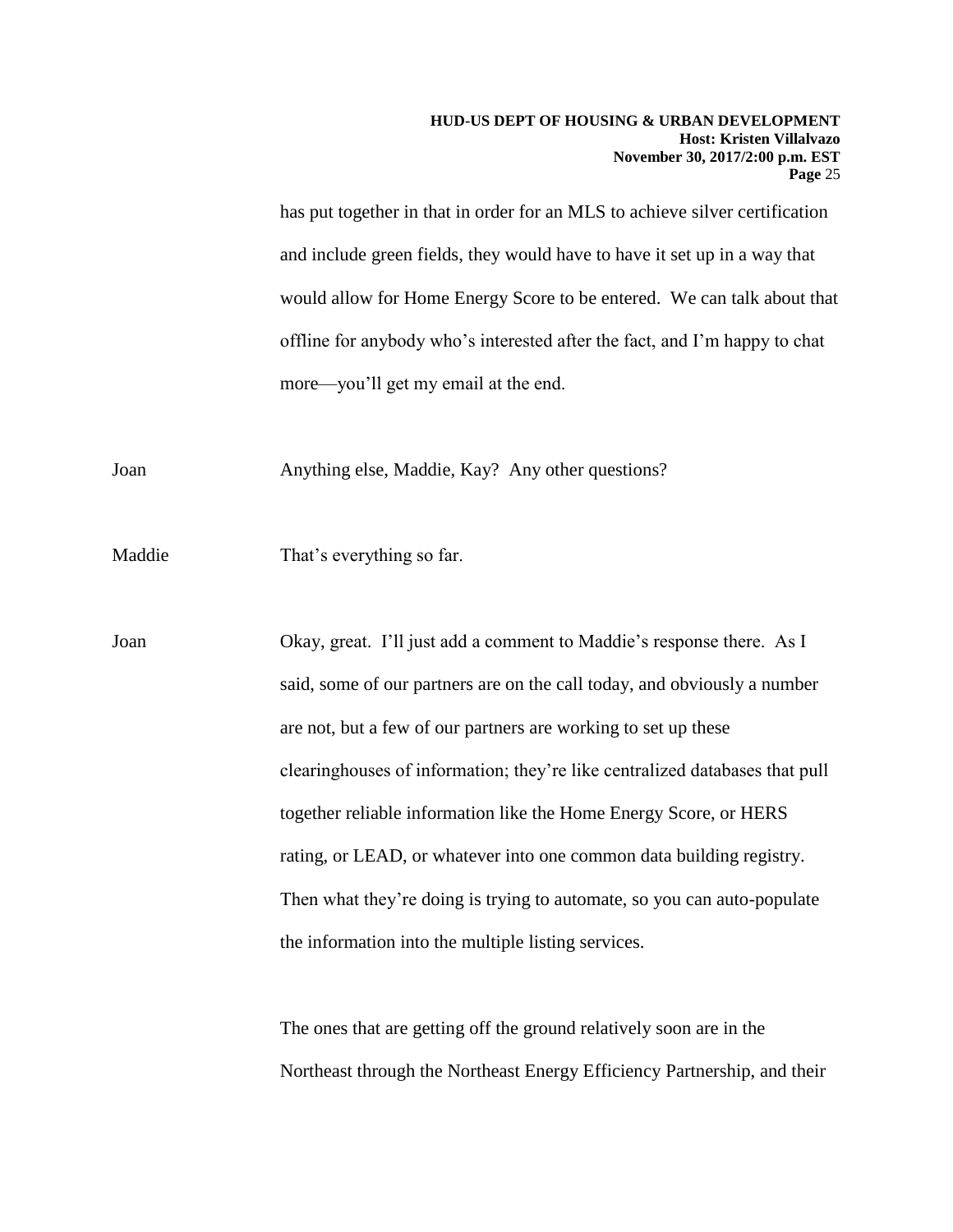project is called HELIX. I can't remember what that stands for, but it's basically an exchange of information. Then there's one in Oregon, starting with the city of Portland, and I saw that Roger, from the state of Oregon is on the call. Then Build it Green in California is building a similar registry. There might be a couple others, but those are the main ones that we're working with right now.

Hopefully, it will get—I think the key is you want to be able to give your homebuyer or homeowner reliable information, not just something that someone pulled out of a hat. You really need to know that it came from a reliable source, and that's why we really encourage people to get the score, and there are other ways to address this as well, as Maddie said.

You don't want it just to be what the—not that you can't trust the seller, but you don't want it just to be a list of attributes that the seller says the house has, because it's very hard for anyone, even a professional to understand what all that stuff adds up to in terms of how the house is going to use energy. Let's say you have a really efficient heating system or cooling system, but your house has no insulation, or very little, or it's been installed poorly, it doesn't really matter in the end, it's just not going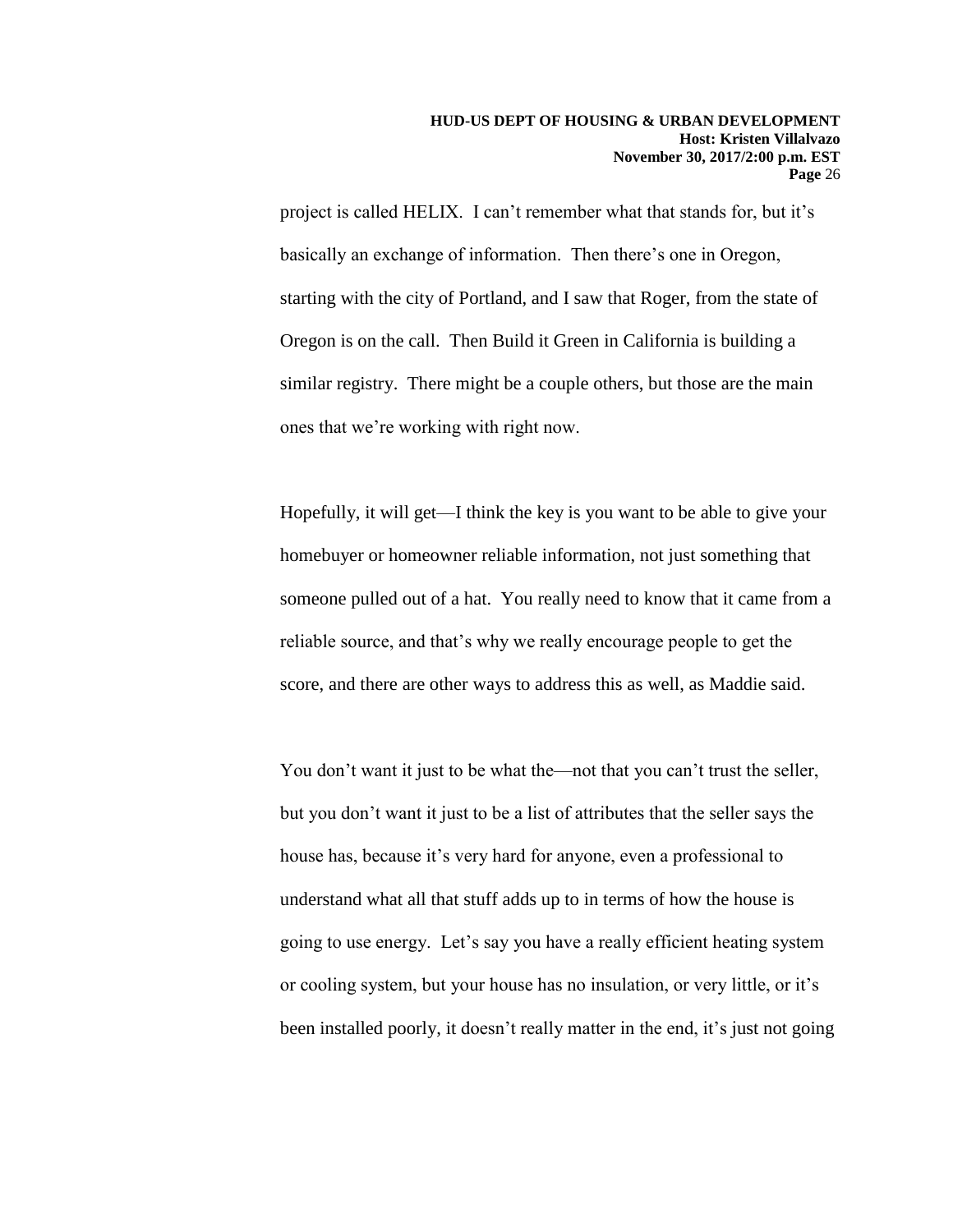to perform well, so that's what can be misleading if you don't look at the whole house.

Okay, so next slide, How to get a Home Energy Score. There are a few times, really you can get one any time, but the times that it probably makes the most sense are when you're buying. Home inspectors can do the score as part of home inspection, and I think Maddie might have mentioned it can add as little as 15 minutes to a home inspection because they're already collecting a lot of data that you need to score the house. They do have to be qualified assessors, which we require all of the folks that give a Home Energy Score go through our training and testing, and have to pass it before they can get access to the tool that scores homes.

You want that information when you're buying, but if you didn't get it when you're buying you can certainly do it after you've moved in, or lived in the house for a while to inform what kind of energy improvements you should make. What we found was that when people see a full score report versus just get someone to come in their house and chat with them or give them, change out some light bulbs, if you ask them afterwards, "What are the things you think you'd make investments in," the people who received a score report—at least in the study we did in Wisconsin—were much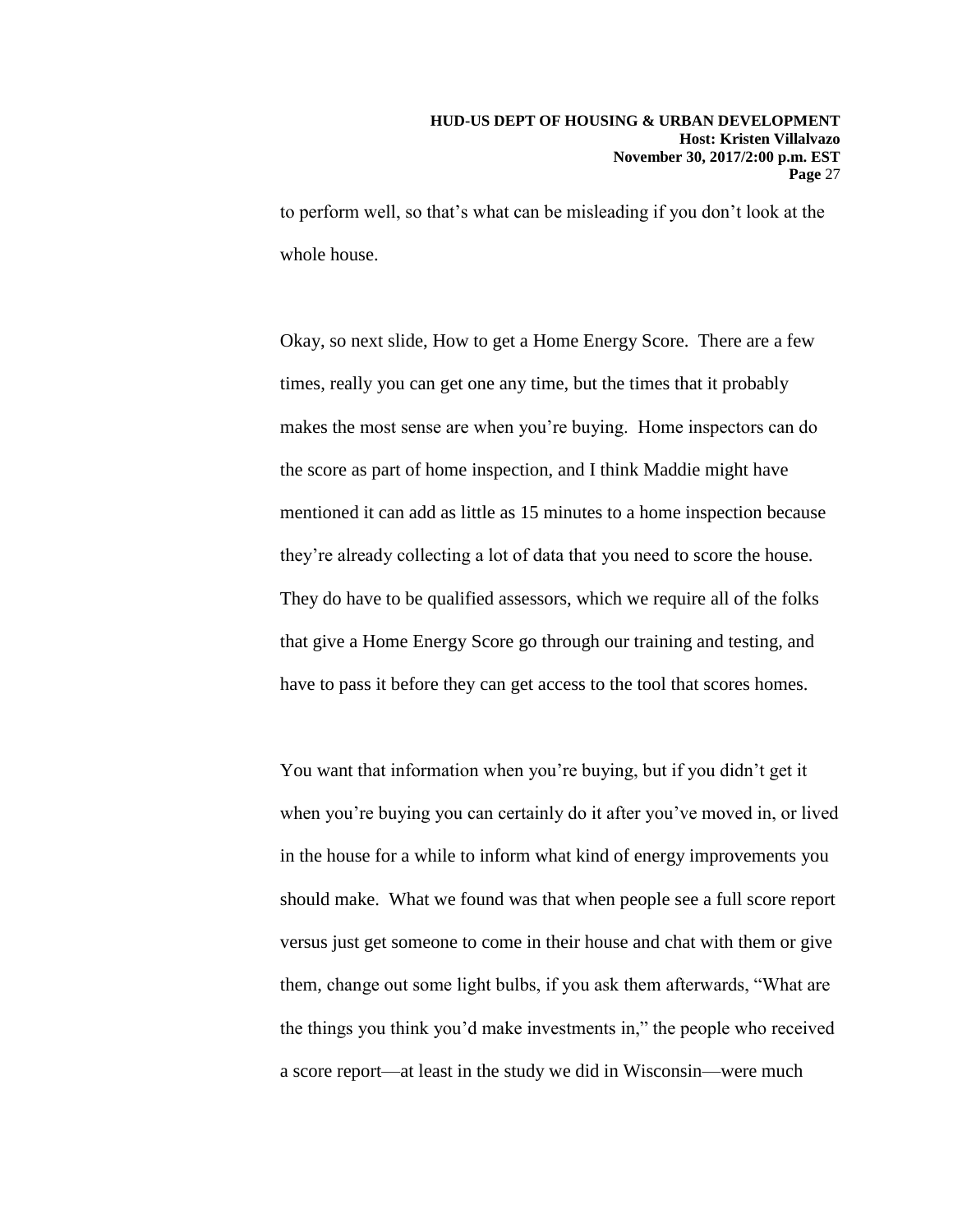better informed, so they picked things that actually were much more sensible for the home.

They would pick things like insulation or air sealing or duct sealing, as opposed to the things that just everybody might think of more commonly, like oh, I better get a more efficient heater. That's fine, it's good to get a more efficient furnace if that's what you need, but it's also good to, or it's even better if you look at the house as a whole unit, because that's the way it works. Then obviously, if you've made improvements to the house, and the folks you're working with have made these investments they should make sure that they showcase those investments when they're listing the home.

The other times that you'd really want to get a score to inform what you're doing is if you're renovating, if you're adding on to a home, as I think we talked about earlier, Virginia Holman mentioned that many of you are working with distressed communities and people who have either lost their homes, or homes have been damaged. Obviously, it would be a great time to get a score, or get a full energy audit, or other energy expertise if you're going in and rebuilding. Those are times that it makes a lot of sense, because it's a lot easier to make improvements when you're already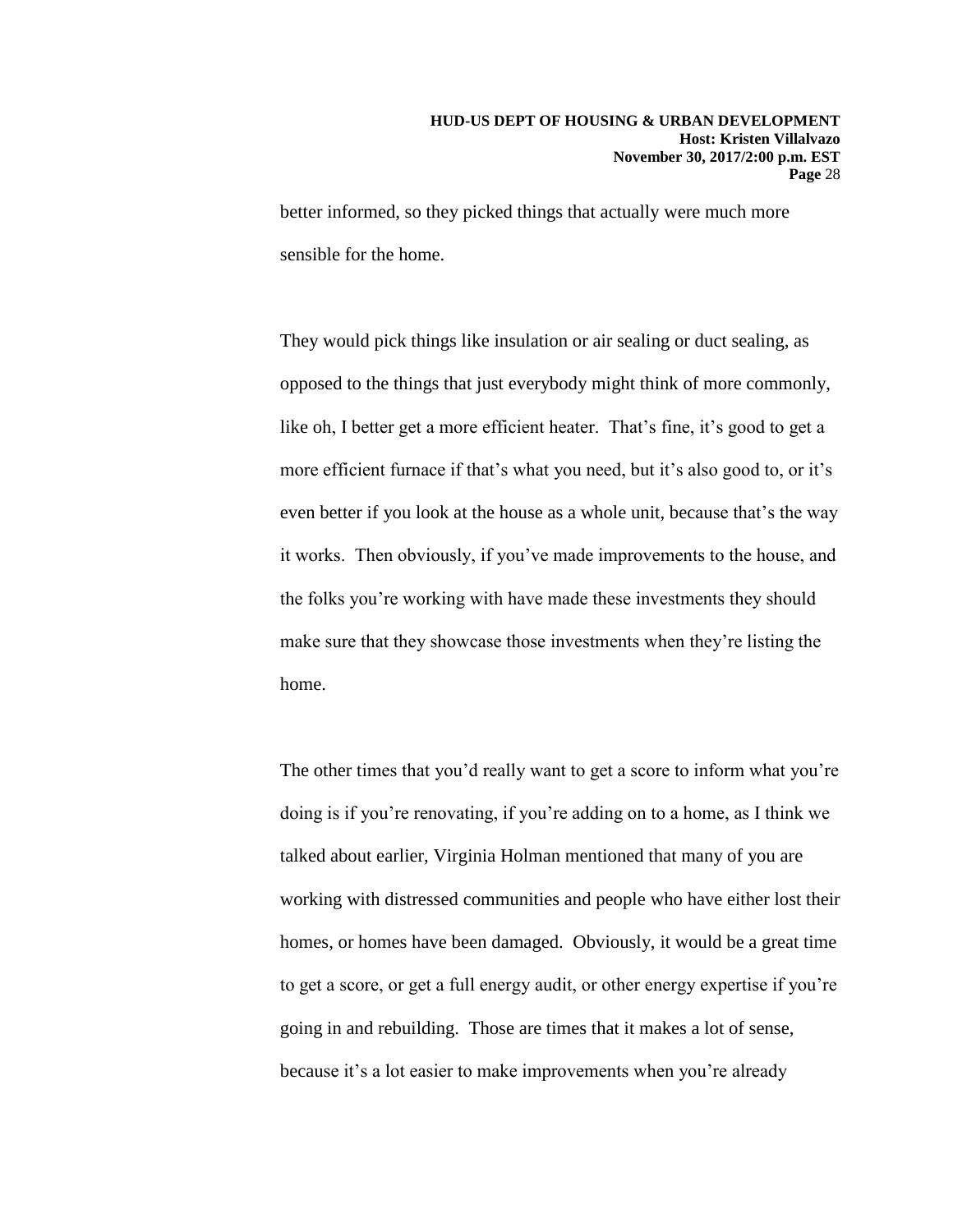making the improvements, than to go back in and try to fix things after you've done it—not so well. There are things like even if you're adding new siding to the house, you'd want to do it—and this is where Glenn could pick up—you'd want to put in insulation, or I've forgotten what you put in there exactly, but basically you'd want to add stuff that would improve the functioning and the effectiveness in terms of energy use of that siding, not just put it on for ornamental purposes.

One of the other reasons to get a score is that more and more, we are coming up with ways that the financial markets can value energy efficiency. We saw at the beginning of the presentation I talked about how it's somewhat valued in the markets, and that there are a lot of studies that show that, but it has been hard to consistently value it, and that's because there's just not a score on every house, and there's not this information on every house.

That's why we worked really closely with FHA to come up with a policy that allows someone, if they get a score, to either use the score to already allow them to borrow more money and do a 2% stretch on a debt-toincome ratio for a borrower who's buying a home that's a six or better, because it's going to use less energy than an average home. As Maddie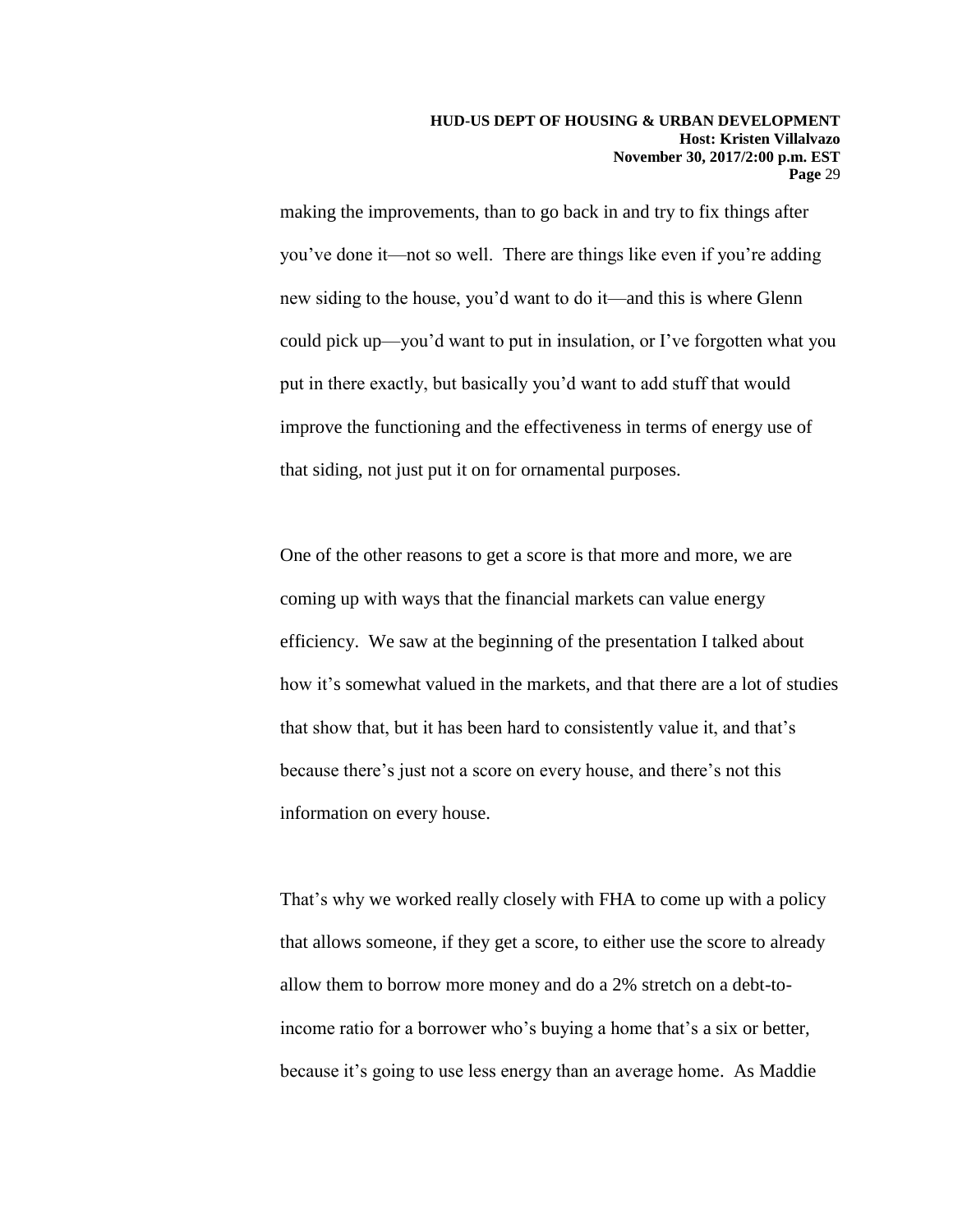said, five is average. Or, if you're willing to make improvements when you're buying or refinancing, you can also get qualify for that 2% stretch on your debt-to-income ratio if you show that you're making the improvements, and then they just have to be verified to get to a six or higher after you finance that.

Fannie Mae, about—I don't know, maybe close to two years ago I think came out with a HomeStyle Energy Mortgage loan, which allows folks to finance up to 15% of the home value of the home after improvements and use that money to make improvements. It's still kind of a complicated system, and so we're working with them to improve the way that works. Then there are a lot of state and local options, some more than others obviously, but I know that Connecticut has a really good green bank, I think New York does as well, and then there are others around the country. Or there might be rebates through your state or utility that folks should find out about that they can use to make these improvements.

As I said, we're trying to work with Fannie and Freddie to make sure that not only are there policies and loan products that are out there, but that people are more ready to use them. Fannie Mae and Freddie Mac are under this—you guys are probably already familiar with this—but they're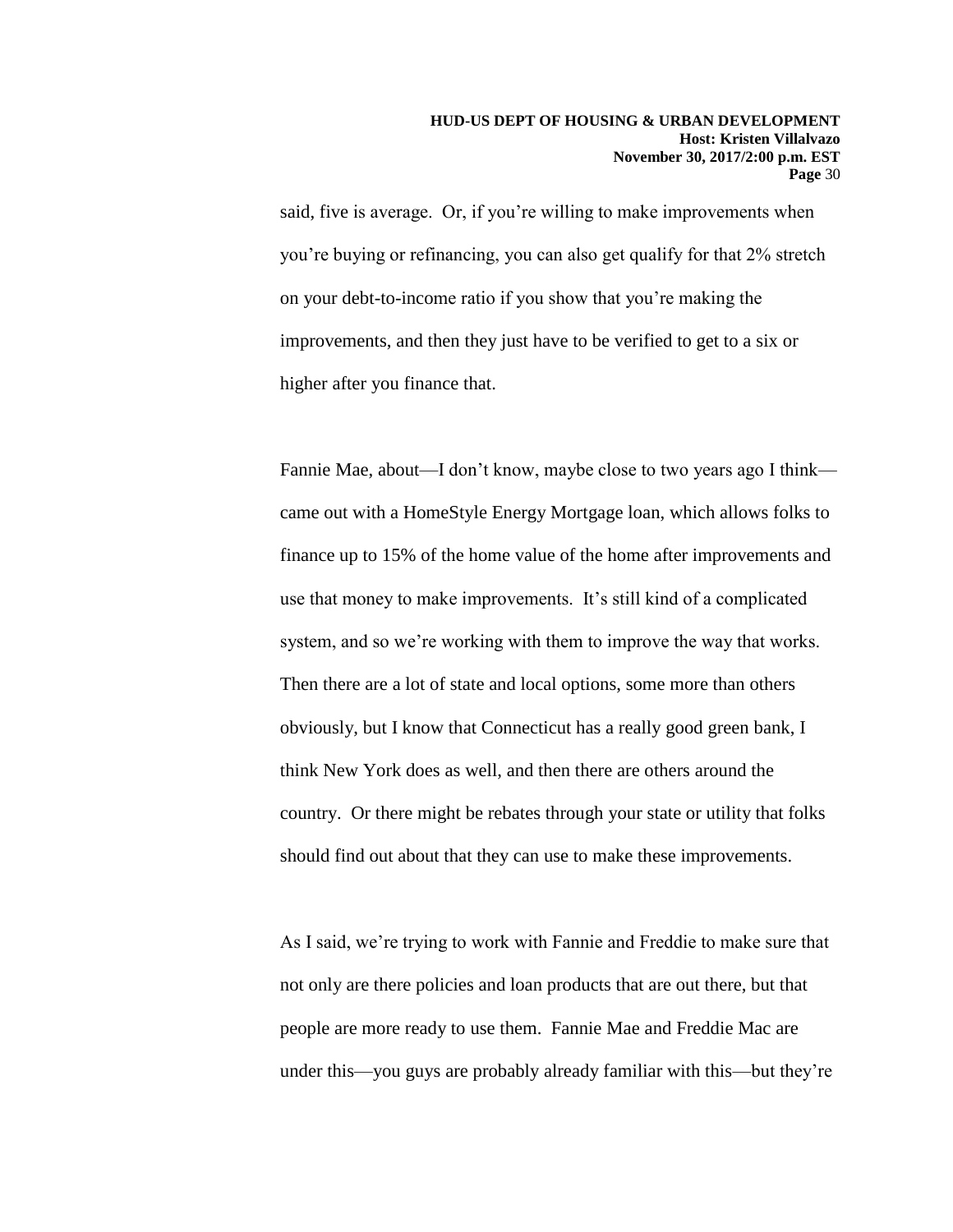#### **HUD-US DEPT OF HOUSING & URBAN DEVELOPMENT Host: Kristen Villalvazo November 30, 2017/2:00 p.m. EST Page** 31

under a regulation called duty to serve, which is calling on them to more actively and more effectively serve underserved markets, like low income affordable housing, manufactured housing, rural housing, I think those are the three areas.

They're planning pilots with us, certainly Fannie is, we're still in the process of talking to Freddie, but Fannie Mae and DOE are going to be working together to pilot test different loan products and different incentives that could be tied to Home Energy Score more readily, without having to go quite through so many hoops, because as I'm sure you all know, it's much easier to just go with the current system of lending and underwriting, and people are disinclined to try to do extra stuff. We have to make it basically streamline it into the mainstream products that people have, and that's just not out there yet. Even though the FHA 2% stretch is part of 203K and 203—I've forgotten the other 203 product, but—I think 203B, so it's mainstream in that sense, but it's not currently allowed under automatic underwriting; it's only allowed under manual underwriting.

Not to get into the gory details of all of this, but we basically need to make it a lot simpler, and we're really trying hard to do that. Part of making it simpler is making sure there's demand for these types of products, so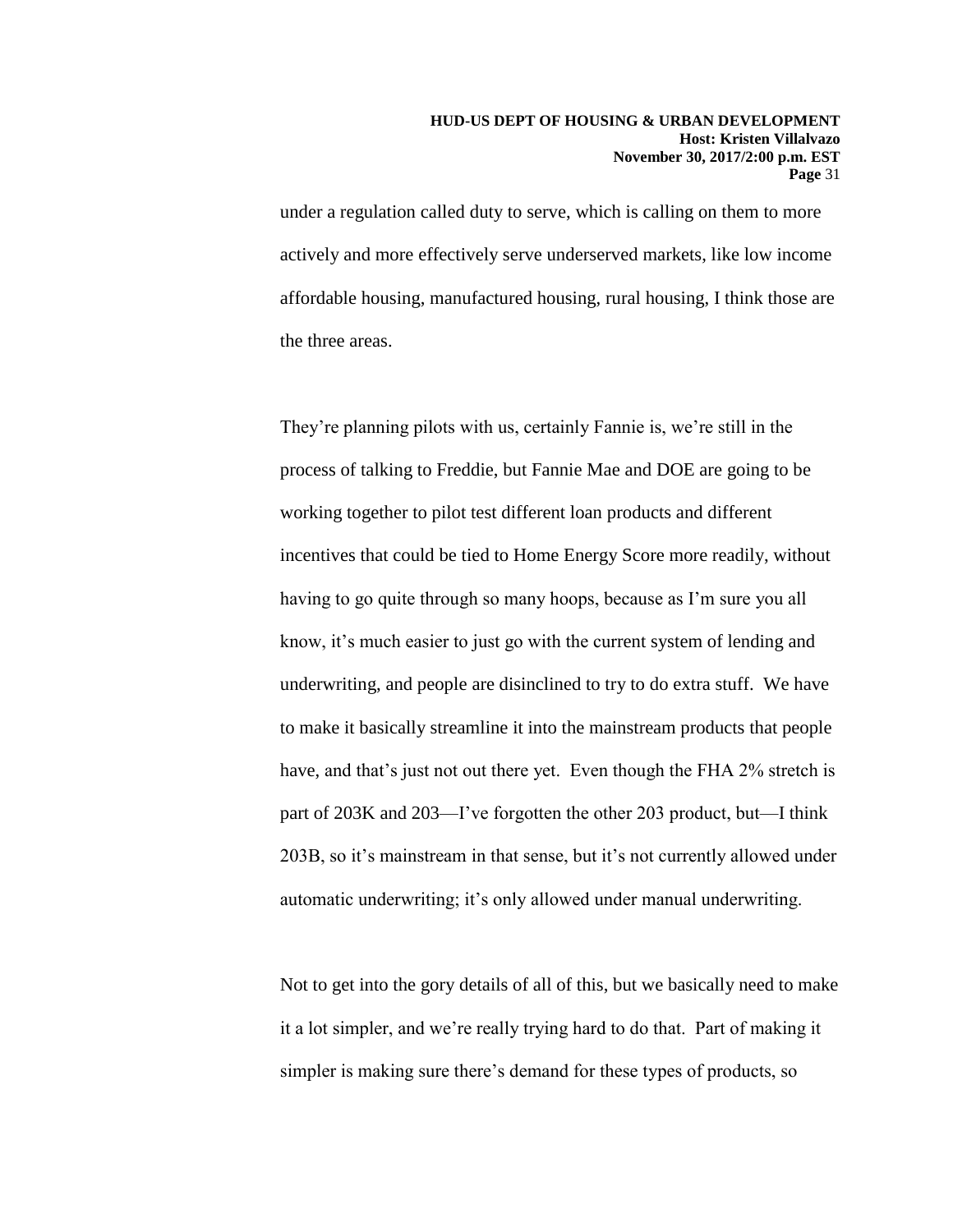#### **HUD-US DEPT OF HOUSING & URBAN DEVELOPMENT Host: Kristen Villalvazo November 30, 2017/2:00 p.m. EST Page** 32

that's part of the reason we're really excited to talk to you, because you are a link to the consumers, who we really are not talking to directly.

If your folks that you're talking to want to get a Home Energy Score, how can they do that? Well, we have over 500 trained assessors who are qualified to provide the score. Some of them are home inspectors, some of them work for utilities, and we have outstanding partner organizations around the country. Everywhere that the green state is, there's somebody, at least one or more individuals available, and we'd like them all to be green, so we're trying hard to get people to sign up in other states, and more obviously, in the ones that already have it.

Here's a list of our partners by region. As you'll see, some of these are nonprofits, some of them are states, some of them are efficiency programs or utilities. We started off with utilities, and we have some outstanding partners all around the country. What they do is they integrate the Home Energy Score into some other offerings, whether it's their weatherization programs, or their Home Performance with Energy Star programs, or rebate programs, they choose how they want to do it. If they're already going into someone's house, it basically just makes sense to do it, because then you have a very systematic way of understanding the house, you get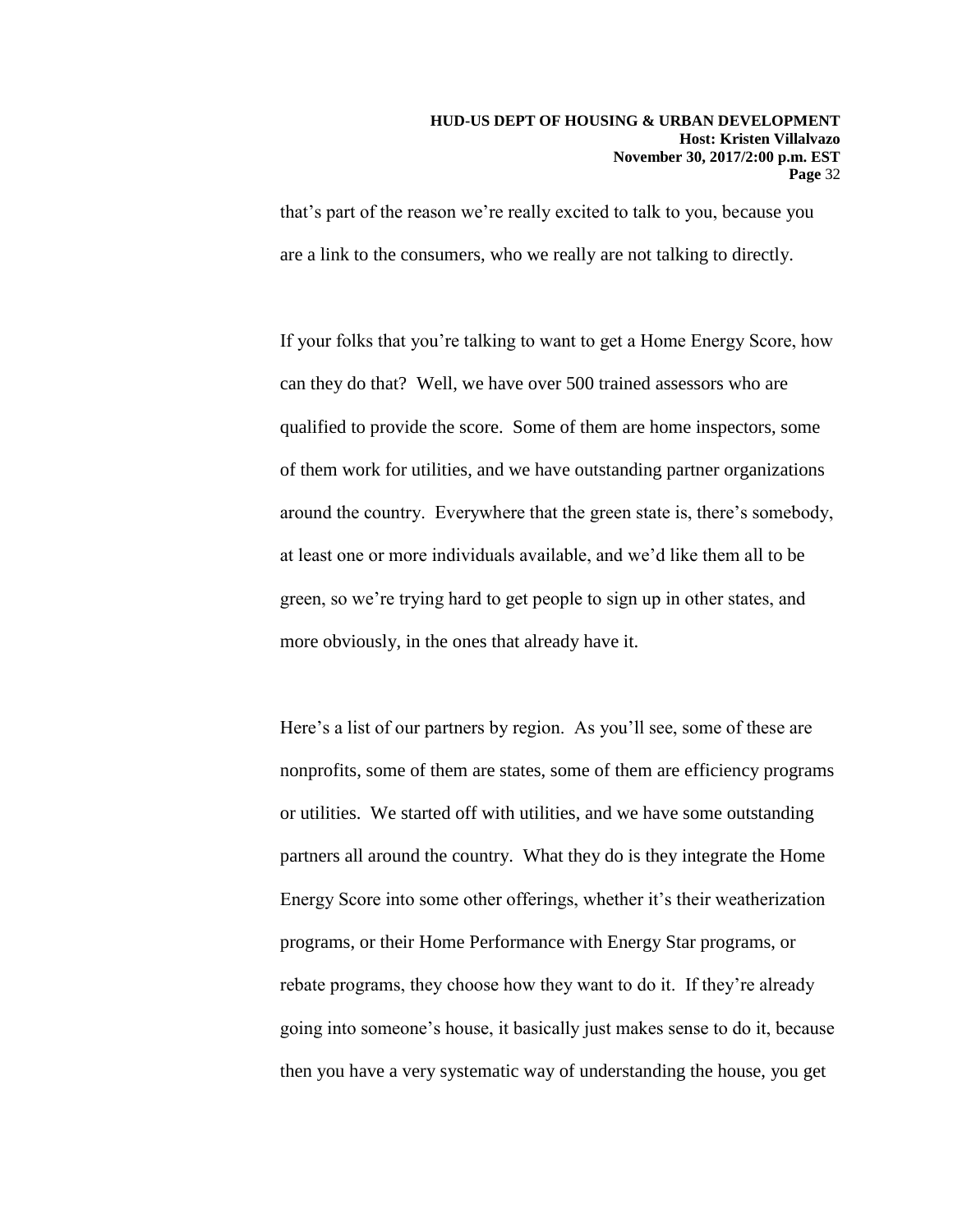good data, all of that. They have found it useful, and a useful way to communicate with their customers.

In the last two years we've been really focusing on trying to build up the home inspector market, and so we work with the American Society of Home Inspectors and the International Association of Certified Home Inspectors, and obviously both of them are nationwide, as is Building Performance Institute, which is an energy efficiency group of very qualified experts.

Any of those folks can also provide qualified assessors. They all go through our program regardless of which partner you're under. That's just the way we work, and you'll basically be getting the same product, whether you're getting it—a Home Energy Score directly from a utility or directly from a home inspector. Obviously the utility might be offering many other products, just like the home inspector's going to give you a full home inspection. It's not going to be—that just means that the Home Energy Score piece of it will be the same; it's consistent.

If you want to find an assessor you can go to our website and look up Find the Assessor, or just click on this link and put your zip code in there, and it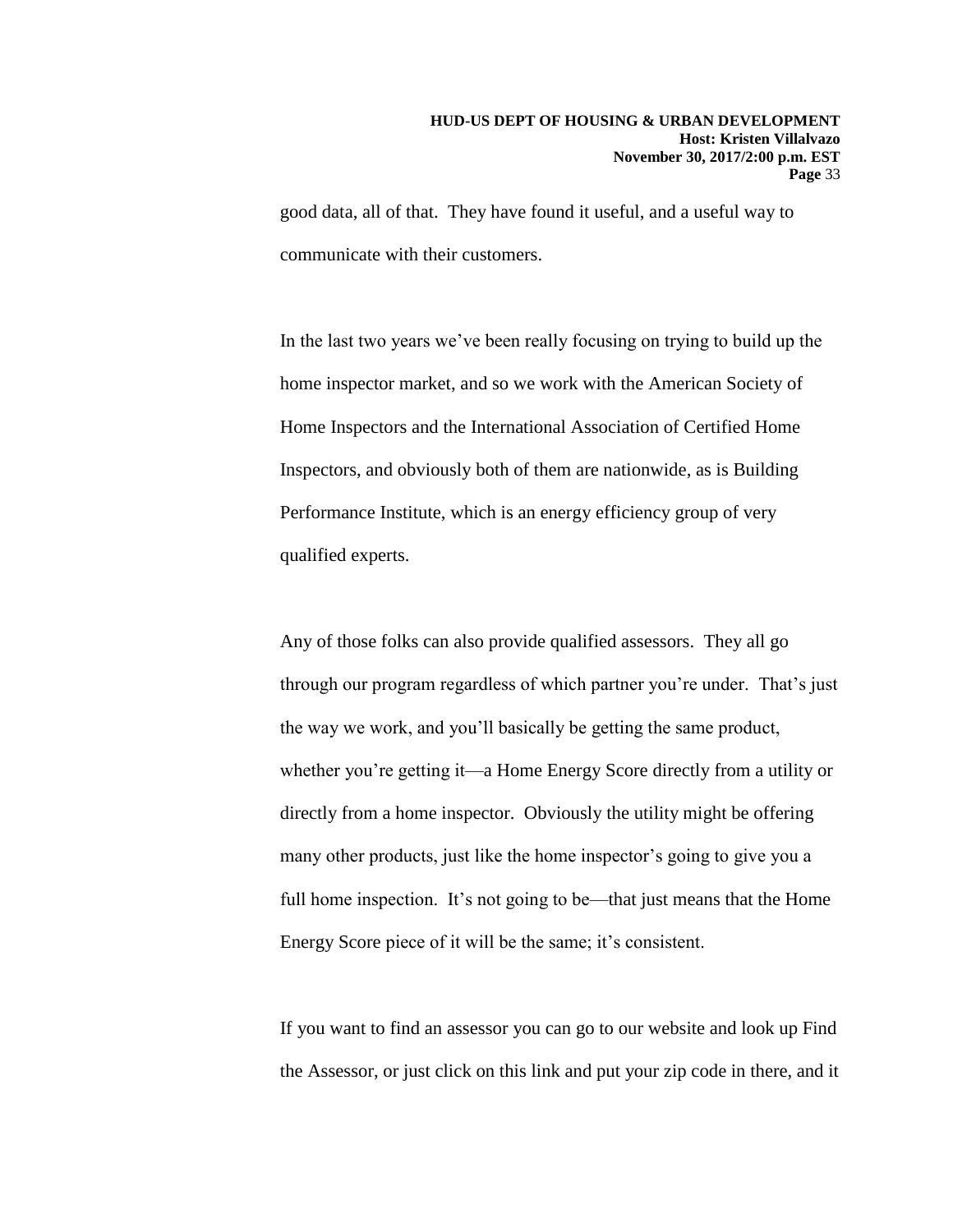will list those partners that are in your city, or state, or whatever region you've selected. It will also list the specific inspectors.

Sometimes an assessor is not listed individually because the utility will be just wanting you to call them directly rather than list all of their different employees or contractors. So, you won't see a whole list, but you can just contact the utility in that case and they can help you out.

So, any questions now before we get to our last section of our presentation?

Maddie No new questions.

Joan Okay. Well, then with that, I'm going to pass it Maddie Kohler who's going to take to you about the fact that there are other resources out there as well, besides Home Energy Score. We really want you to focus on that, but we also realize that there's a lot of other information that we'd love for you to provide to make our homeowners more savvy. Okay, so, I'll pass it on to you.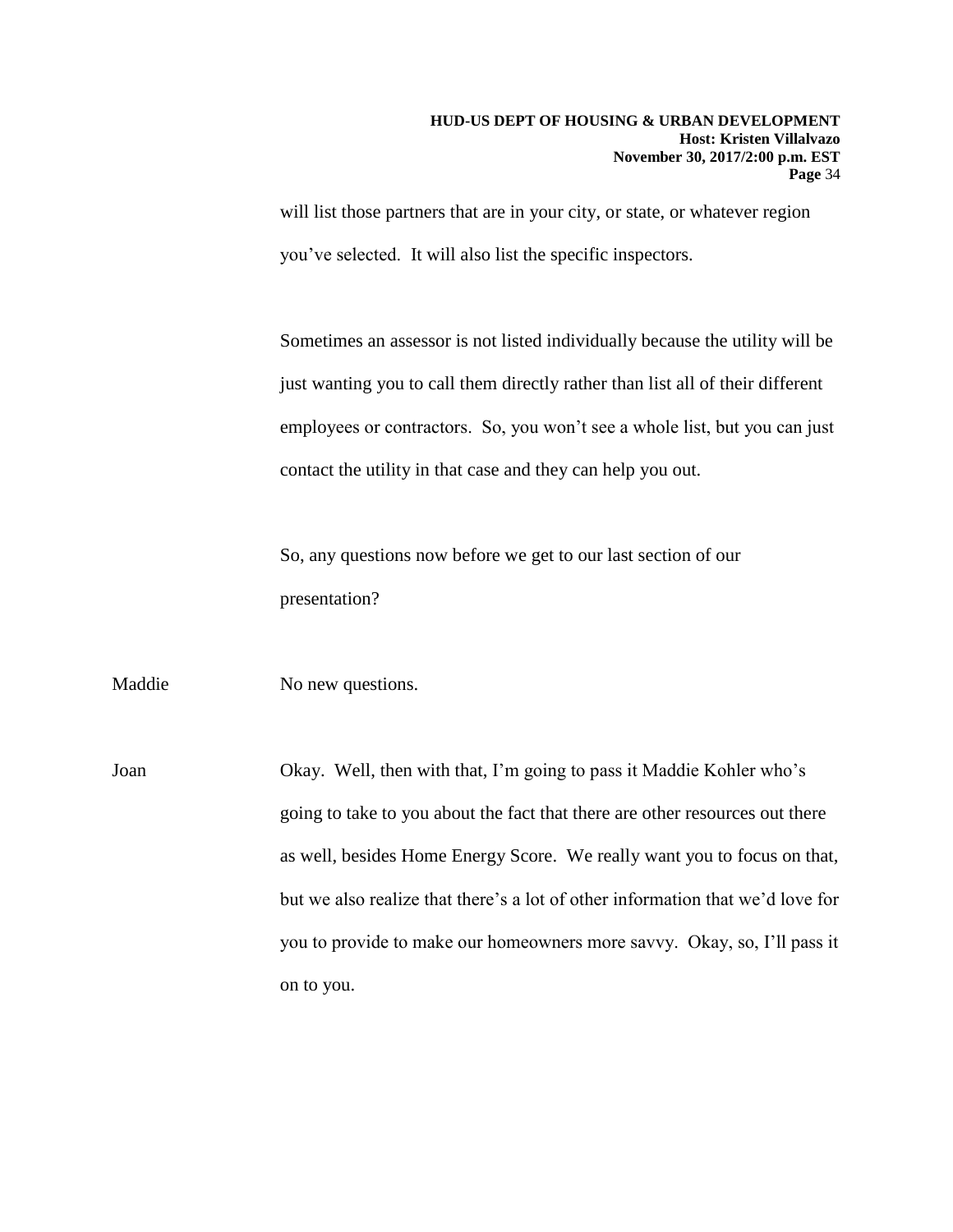Maddie Thanks, Joan. Next slide, please. After the webinar today we want to give you guys some things you can take away if you're really excited, really jazzed about what we have to say so far. The first is if you're interested in sharing this information with homeowners, please use a training that we've prepared called Home Energy Score Educational Module Insert for First-Time Homebuyers. This is something that we've prepared that you guys can take and use. It's ten slides covering similar information to what we've talked about today.

> It provides an overview of why energy efficiency is valuable and important, and it also includes specifics on Home Energy Score, the different details that Maddie and Joan went over about what the report means, and how to get one. This is available to all of you for free, so please download this presentation and share it with your clients whether you're working one-on-one, doing a workshop or a class. This is something that you can get through pretty easily and spread the good word about Home Energy Score.

> In addition to that presentation, we also have many other tools available to help you train others on Home Energy Score and energy efficiency. Some of these we've covered already. The top, middle one that you see there is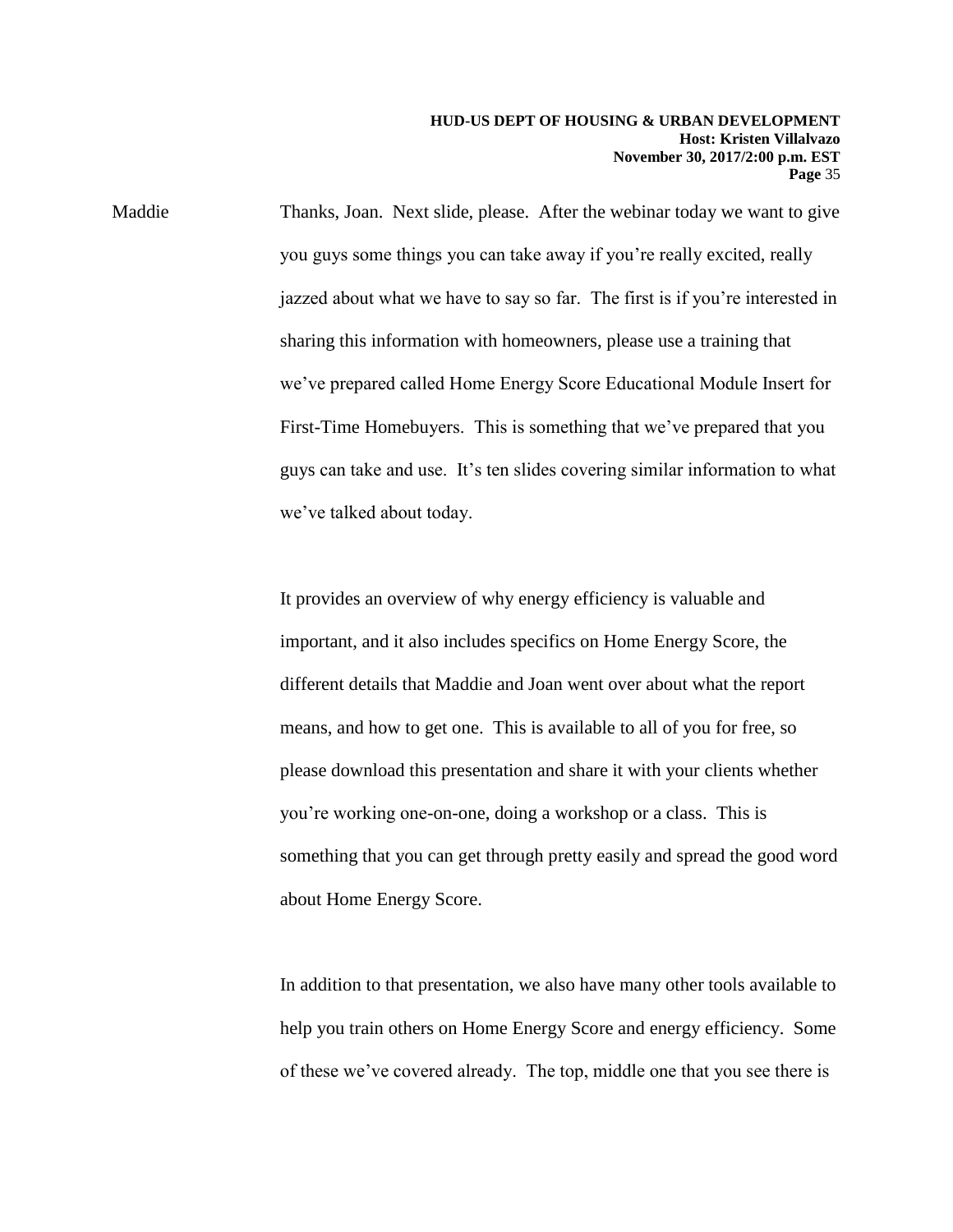what Maddie Salzman mentioned earlier, the Home Energy Information Guide. This is a tool that you can use if you're interested in connecting Home Energy Score information to your local MLS. This guide will explain how you can do that.

To the left of that one you'll see a training that we've put together for realtor associations. If you know any associations that should be interested in energy efficiency and Home Energy Score, in particular, you can take this presentation from our website and give it to them. Again, it's very similar to what we've covered today, the importance of energy efficiency and then it drills down to Home Energy Score, in particular.

On the bottom row there you'll see a training that we've put together for realtors again, but this one is for people who are interested in acquiring the green designation. That's a certain subsector of realtors that are particularly interested in energy efficiency. So, we've out together something that explains what the Home Energy Score is, just for their training.

Then also in the middle there, like Joan mentioned, home inspectors are really out there and doing this for us creating the scores, so we've created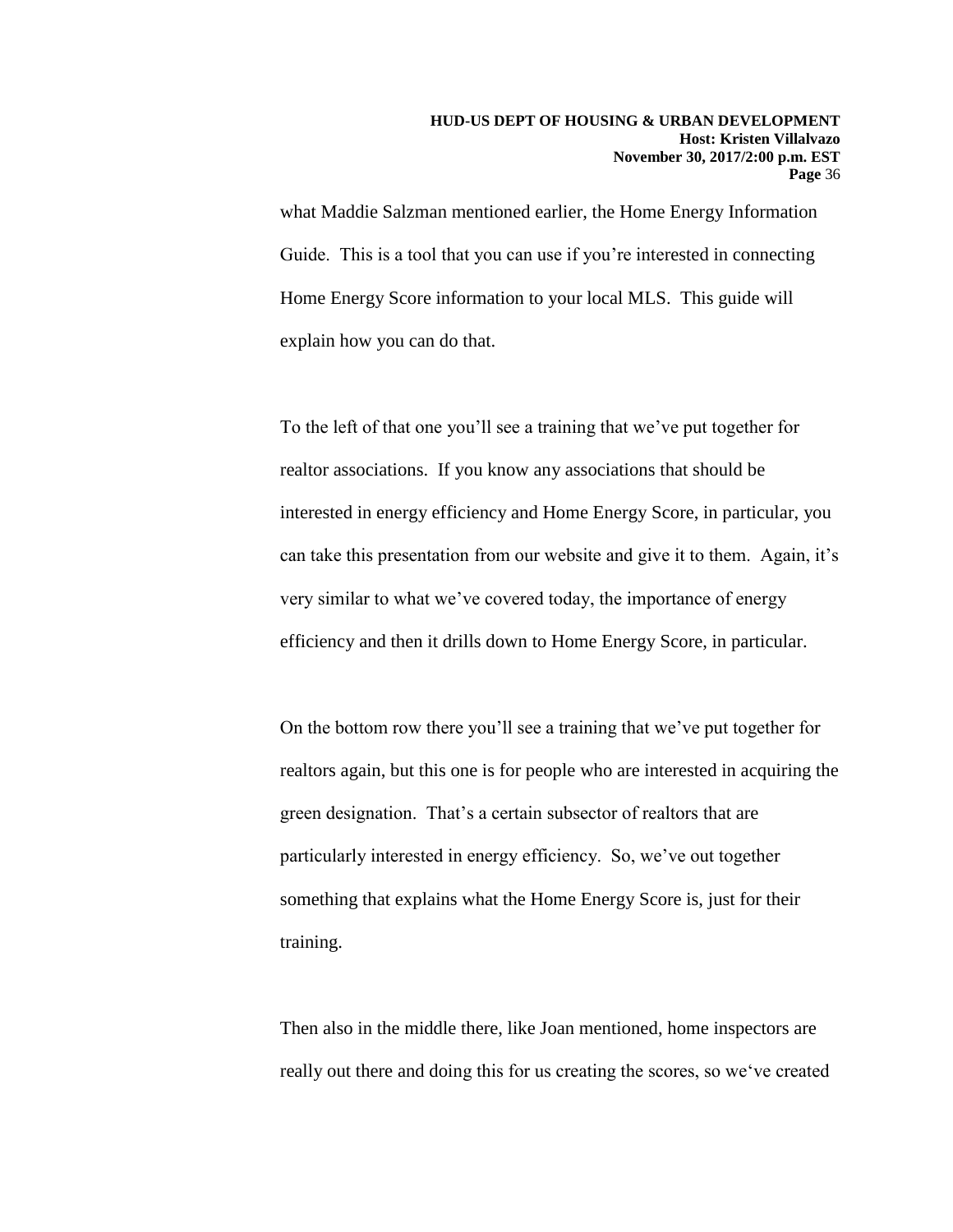something to explain to them the value-add to their business if they decide to offer the Home Energy Score. So, if you work with home inspectors or you refer your clients to home inspectors, this will be something that you might consider giving to them that explains how the Home Energy Score differentiates themselves from other home inspectors in their market, and all the tools and resources that are available to them if they do decide to offer the Home Energy Score.

Finally, on the right there, you'll see a tool for appraisers. This is the residential green and energy efficiency addendum. This is something that appraisers can use whenever they're writing their appraisals to document to green and energy efficient features of homes. So, if you know anyone in any of these realms, please feel free to pass along these resources to them. These are all available on our website for download.

In addition to everything I mentioned that was pretty specific to Home Energy Score, the Department of Energy had a lot of other resources on residential energy efficiency. So, the first one is actually a commercial program. If you know anybody who's working in the commercial field they may be interested in the Asset Score which is very similar to Home Energy Score in that it measure the assets of a building, but this program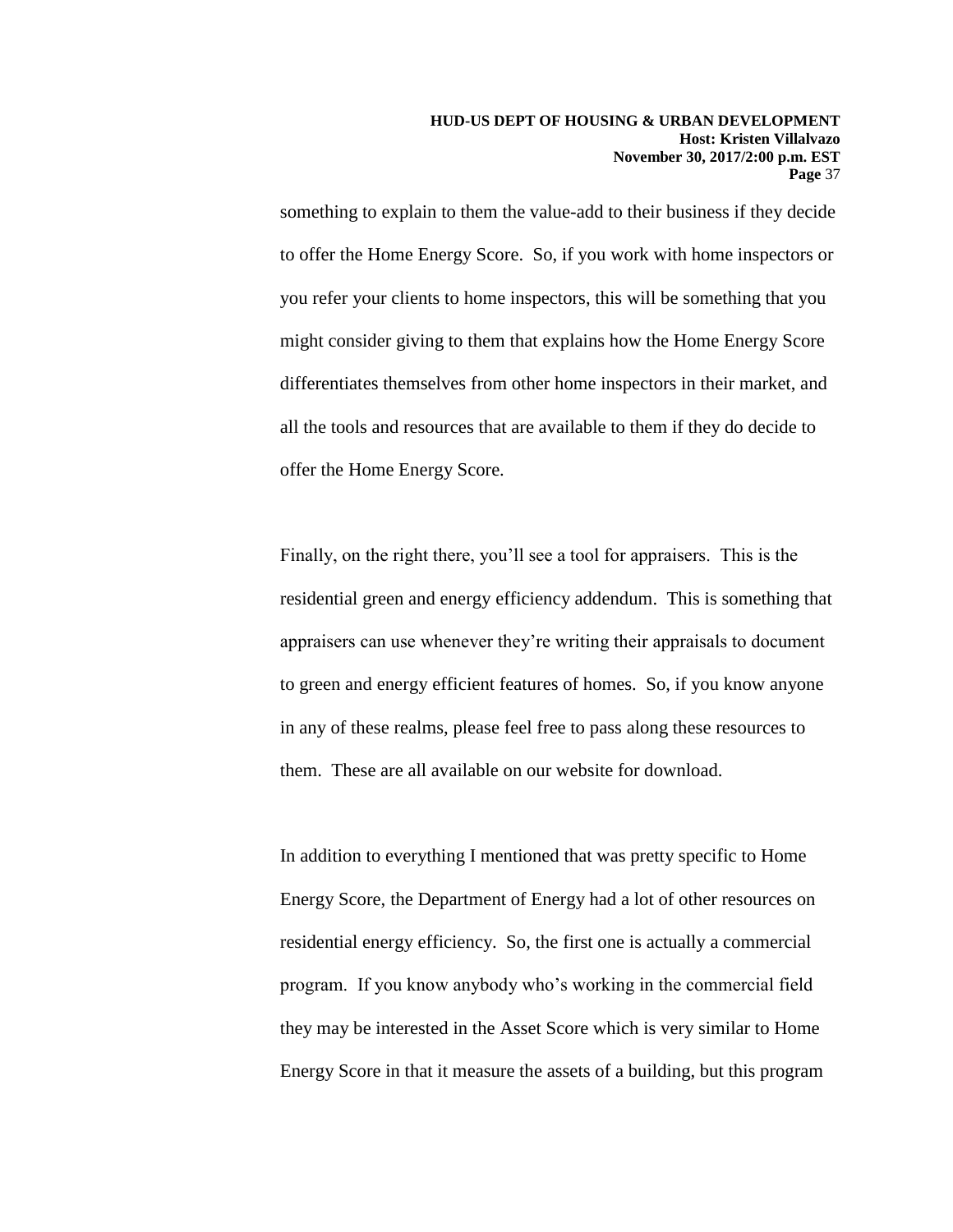is for commercial buildings. So, if you work in that space you might want to check out this program.

The next one on our list is the Energy Saver Guide. This is a program from the Department of Energy that's really targeted at homeowners, providing them tips and guidance on how to save energy in their houses. The next one is Home Energy Score. That's us. Our website is there. That's where you can find all of our tools and resources.

The next one is Home Performance with Energy Star. So, this is a program that you can use if you're ready to make improvements on your house but you're not sure who to call or what to do. Home Performance with Energy Star is a program that includes an audit that might be a Home Energy Score, or something else, improvements, and then a test out, and there's also quality assurance associated with Home Performance Energy Star program.

So, this is a program for home improvement that is really focused on quality and trust. We offer all the steps I mentioned to ensure that all the improvements that are made are made to the highest quality possible and that the home is considered a system. You know, you're not just thinking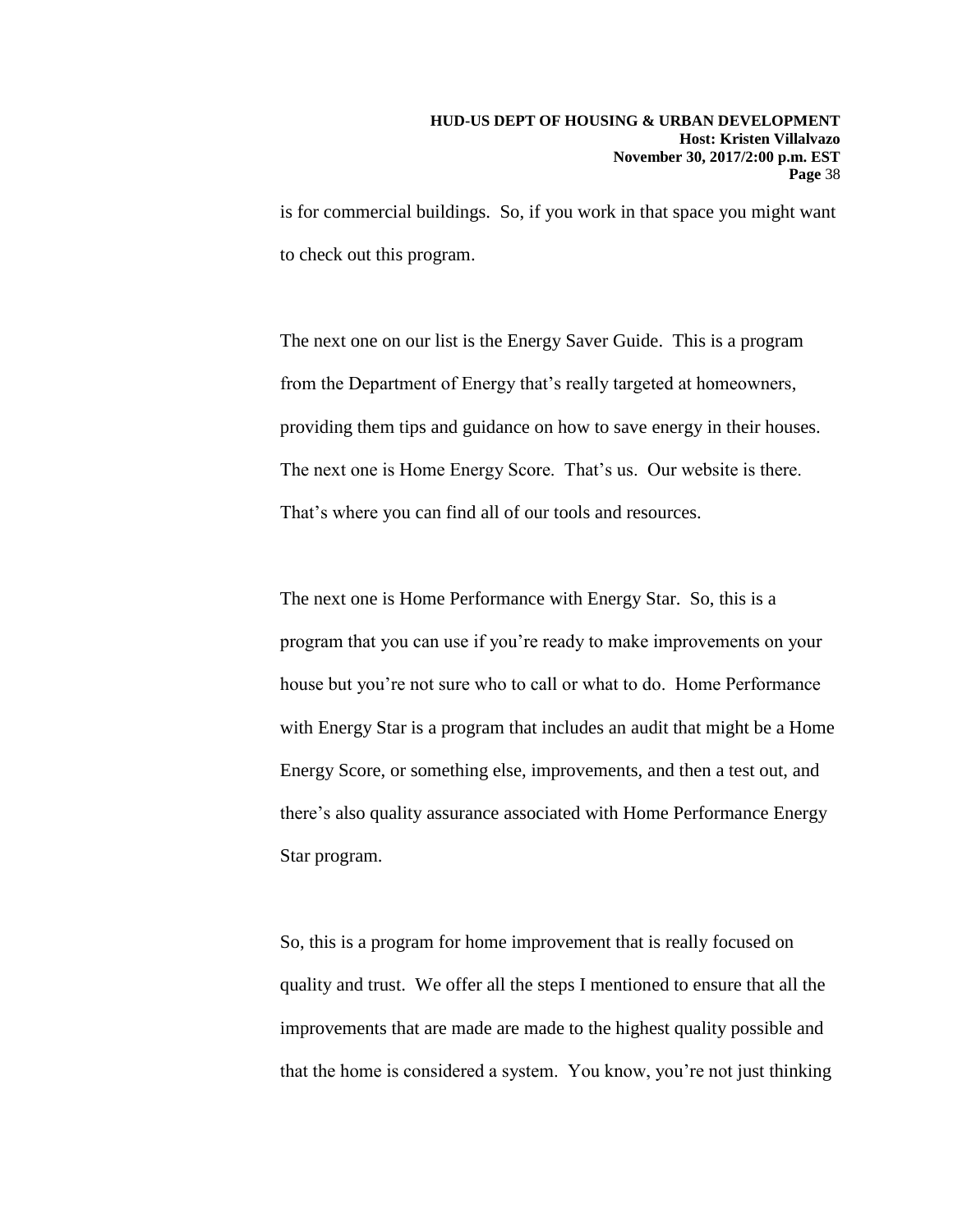about making improvements piecemeal, but that you really consider the house as a whole system before you make improvements.

The next one on our list is Zero Energy Ready Homes. This is a program at the Department of Energy for builders. Builders have to meet certain rigorous standards to meet the Zero Energy Ready designation. So, if you work with people who are building new homes and are really passionate about energy efficiency, this might be somewhere you point them towards.

The next one on our list is something that Joan mentioned earlier. The DSIRE USA database. This is something that people can use to search for incentives and rebates by state. Finally, the last one on our list here is the Weatherization Assistance Program. This is a program that helps lowincome households make energy efficiency improvements so that they can reduce their energy bills. Please check out all the links listed here so that you can learn more about these programs.

I mentioned the Energy Saver Guide. Here is an example of a tool that they put together. This is the tips on saving money and energy in your home. The link for this is at the bottom of the slide. As you can see, it's homeowner focused. It's very clear and simple instructions that any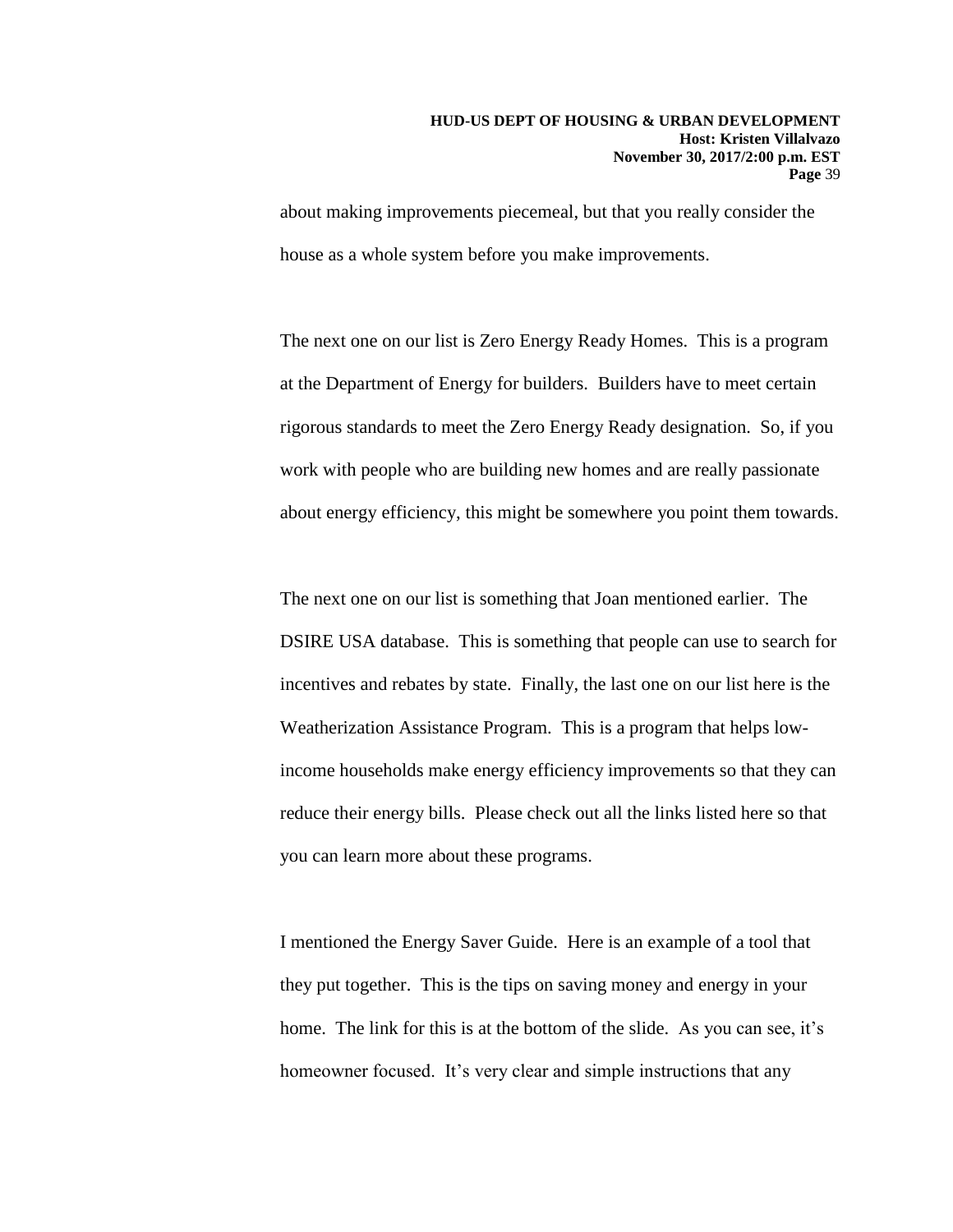homeowner could use to save energy. On the right side of the screen, a couple of example graphics that are in the guide.

Finally, just a further example of the tools that the Energy Saver Guide offers. Here are some examples of improvements that almost any home could implement, and it also includes several that are behavioral or require little effort from homeowners. So, maybe they're not ready to do a renovation of their house, but they could switch out their lightbulbs, or they could make some behavioral differences that will make an impact on their bill. So, if your clients are interested in something, maybe a first step before they're ready to make serious improvements, you can point them towards the Energy Saver Guide and it can give them some suggestions.

To recap my little section here, what can you do after the webinar today? Offer the training to your clients, to your first-time home buyers, connect to the Home Energy Score partners that Joan mentioned, learn about their programs, see what they have to offer, see the best way to make referrals to your local programs.

Next on the list is spread the word about Home Energy Score to your stakeholders. Use all the resources I mentioned to help us get the word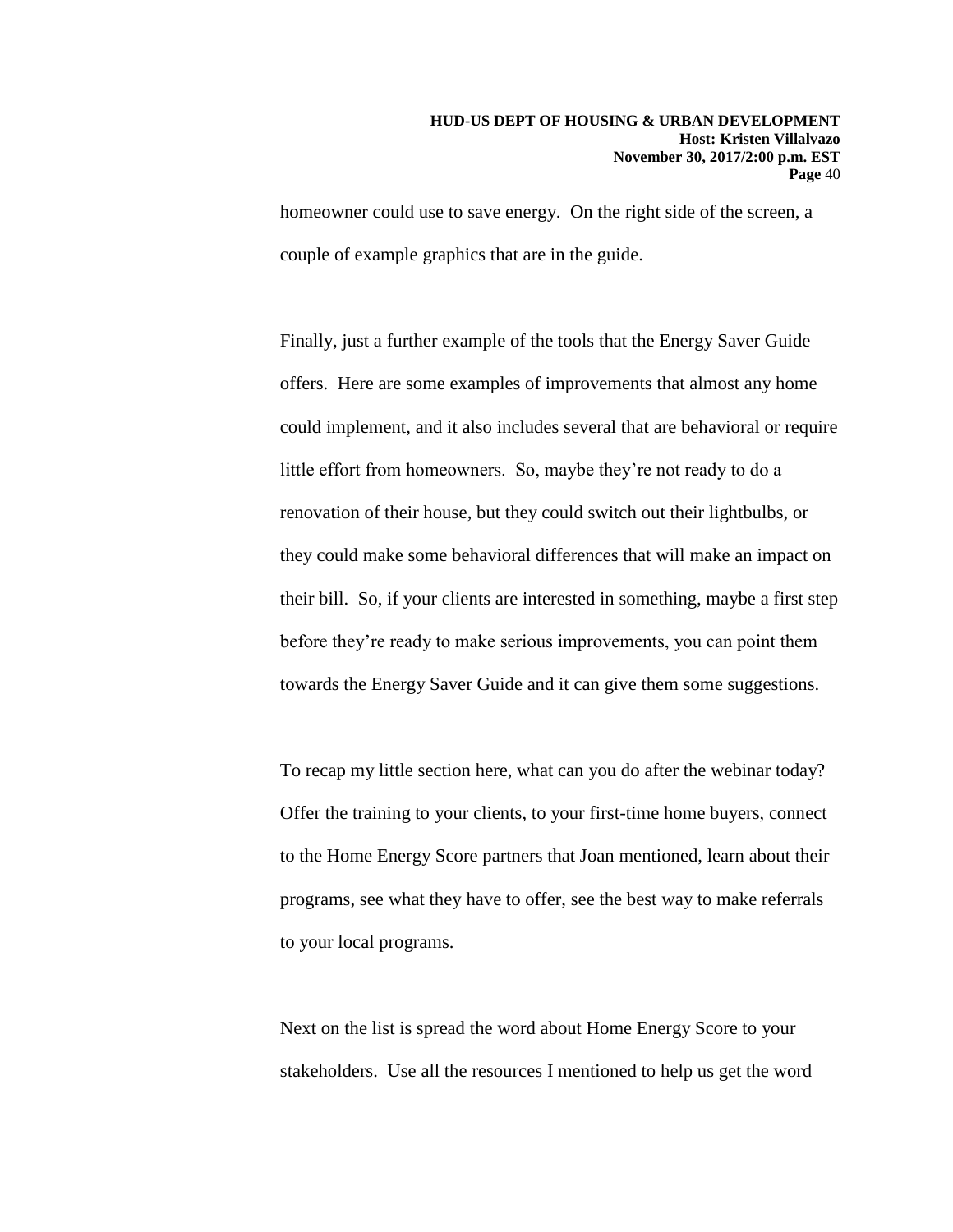out about how important this tool is. Then, finally, let us know what you need to help spread the word. We're always open to editing our materials and creating new materials. Just let us know what you need, and we'll be happy to help you train others or just spread the word in general.

I think that's the end of my section. Yes, terrific.

Joan Great. That's excellent. Any more questions that have come in so far?

Maddie Yes. Let me—just a second here.

Joan Sorry, Maddie is the only one who can see the questions, so she has to do all the work there.

Maddie We did have a question if we have any of this available in Spanish.

Joan That's a really good question. The answer is no, but we do—there is a training that we had translated a long time ago. It's called The Building Service Professionals—Glenn, please correct me if that's wrong. We just say BSP. It's put out by the Building Performance Institute, and they have a training, it's more for the person who wants to go out and do scores or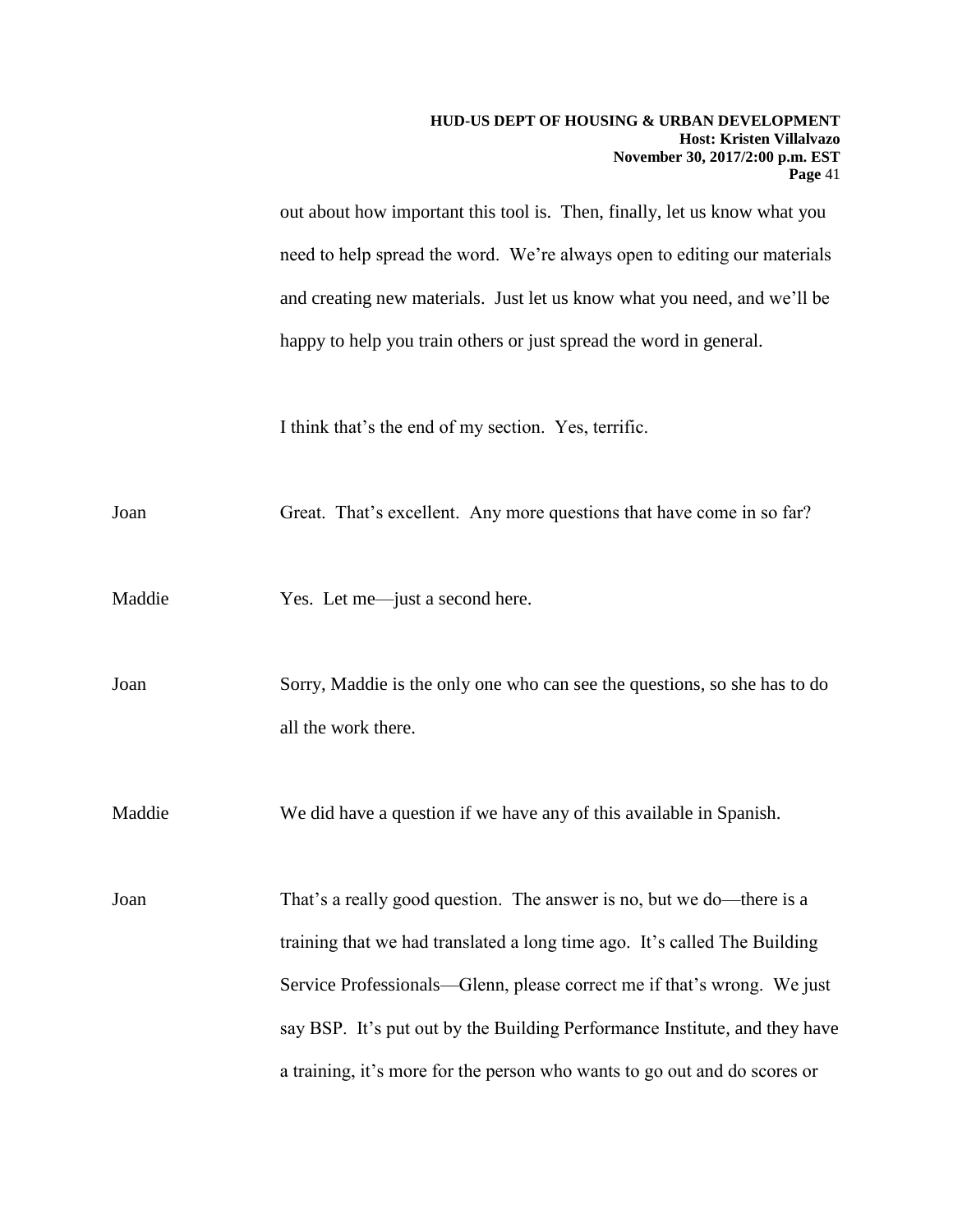do assessments of homes, and that I know is available in Spanish. It's BSP's training through BPI, the Building Performance Institute.

But, you raise a really good point and let me look into what we should have translated. That's a very—it's an excellent point and we just hadn't thought of it.

Maddie S. I know also, just one other thing, the Energy Saver Guide that we mentioned towards the end there, is also available for download in Spanish.

Joan Excellent.

Maddie S. So, those are the tips and stuff for homeowners.

Joan If there's specific resources that you see on our website that you think would be better in Spanish than others, let us know, or if there's other languages, I think Spanish is obviously easiest for us to deal with, but if there's—if you're working with communities that are—obviously, we can't cover every language, but languages that you find you come in contact with a lot, then we could try to do that.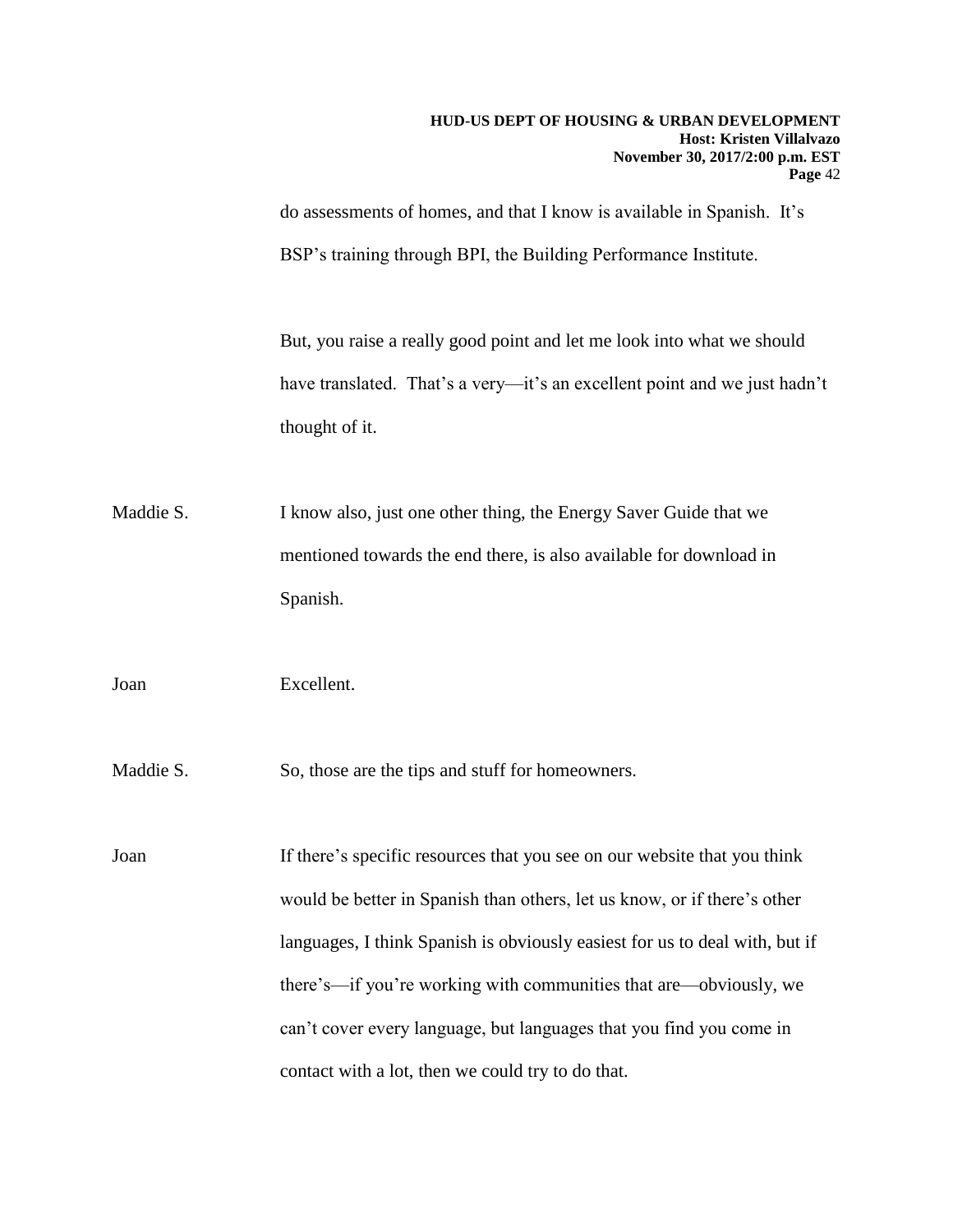Maddie We have another question that says, "It was stated that there was no method for scoring multi-family or manufactured homes. Is there any recommendations for improving the energy efficiency for these types of properties?"

Joan Some multi-family homes you can do with Home Energy Score, but it will do the whole building. So, if you have a duplex, you can do each side of the duplex, or townhomes, you can do those. But, if you have a—I think garden apartments can usually work too for the whole building. It just won't do the individual apartment because it's just, it's too complicated to deal with the interior walls, exterior walls, all that stuff.

> The Asset Score that Maddie Kohler I think mentioned is a tool that does multi-family buildings, but right now I believe it does only four stories and above. So, anyone can use that, you don't actually have to be a qualified assessor because it doesn't generate an official score right now. But, if you wanted to go in and put in the information for a five-story multi-family building or whatever number of stories four or above, you can do that and it will score the whole building on a one to ten scale. They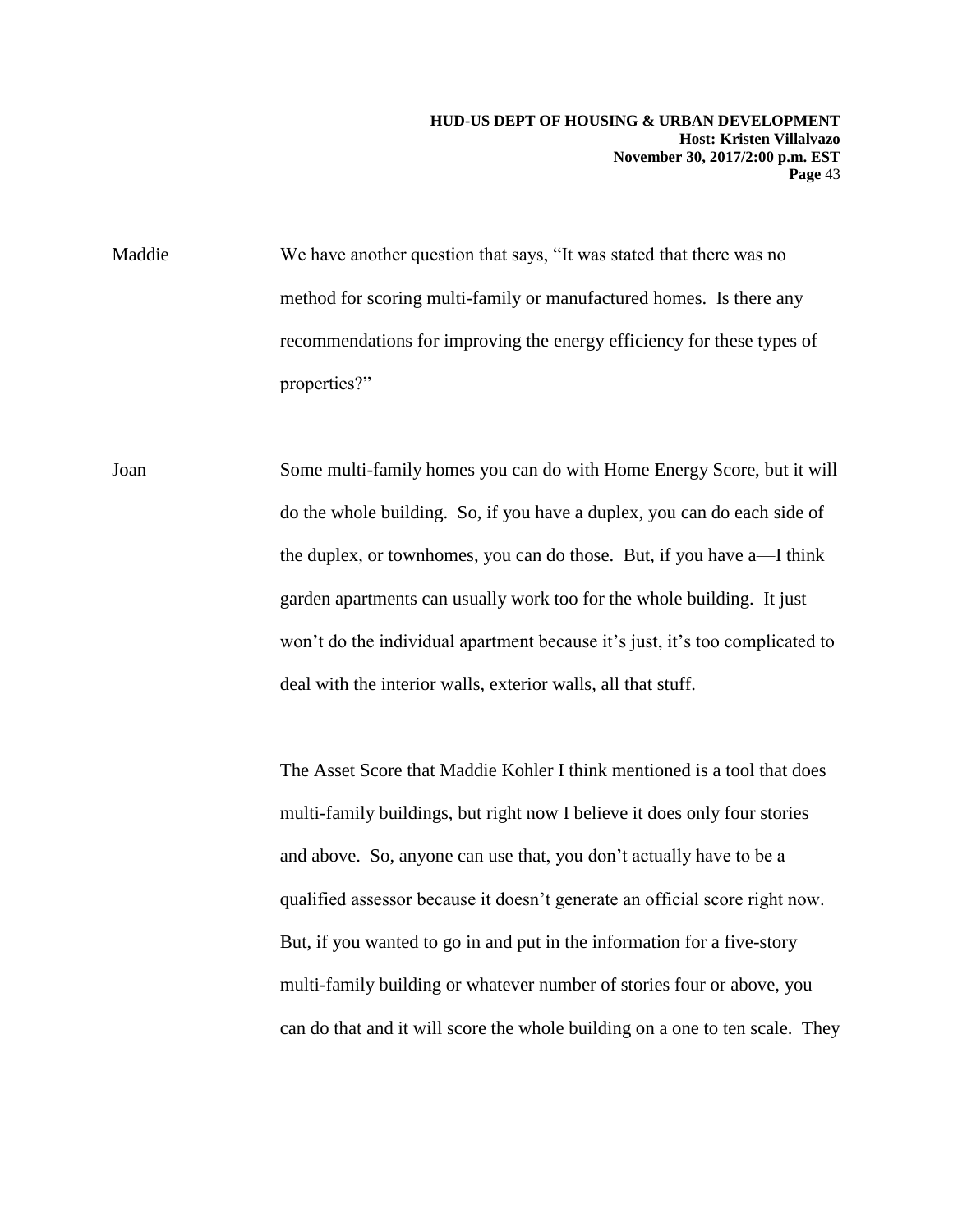actually have 0.5 as well, so it will give you a 6.5 rather than just a 6 or a 7.

They offer similar types of recommendations for that specific building. So, it'll run what's called the Energy Model, which is pretty much saying how much energy is this house or building going to use over the course if a year given average weather in this area. It models that and then it gives you answers as to what would make sense for improvements as well. So, that can be a useful tool.

Then in terms of commercial building tips, if you give us more information as to what you want, we can probably try to find that for you.

Maddie Just to clarify that, we can score manufactured pre-fab homes, but not mobile homes. It's an important distinction.

Joan I'm sorry about that. I missed that.

Maddie That's okay. Somebody else in the audience is interested to know where the pilot programs will be rolled out.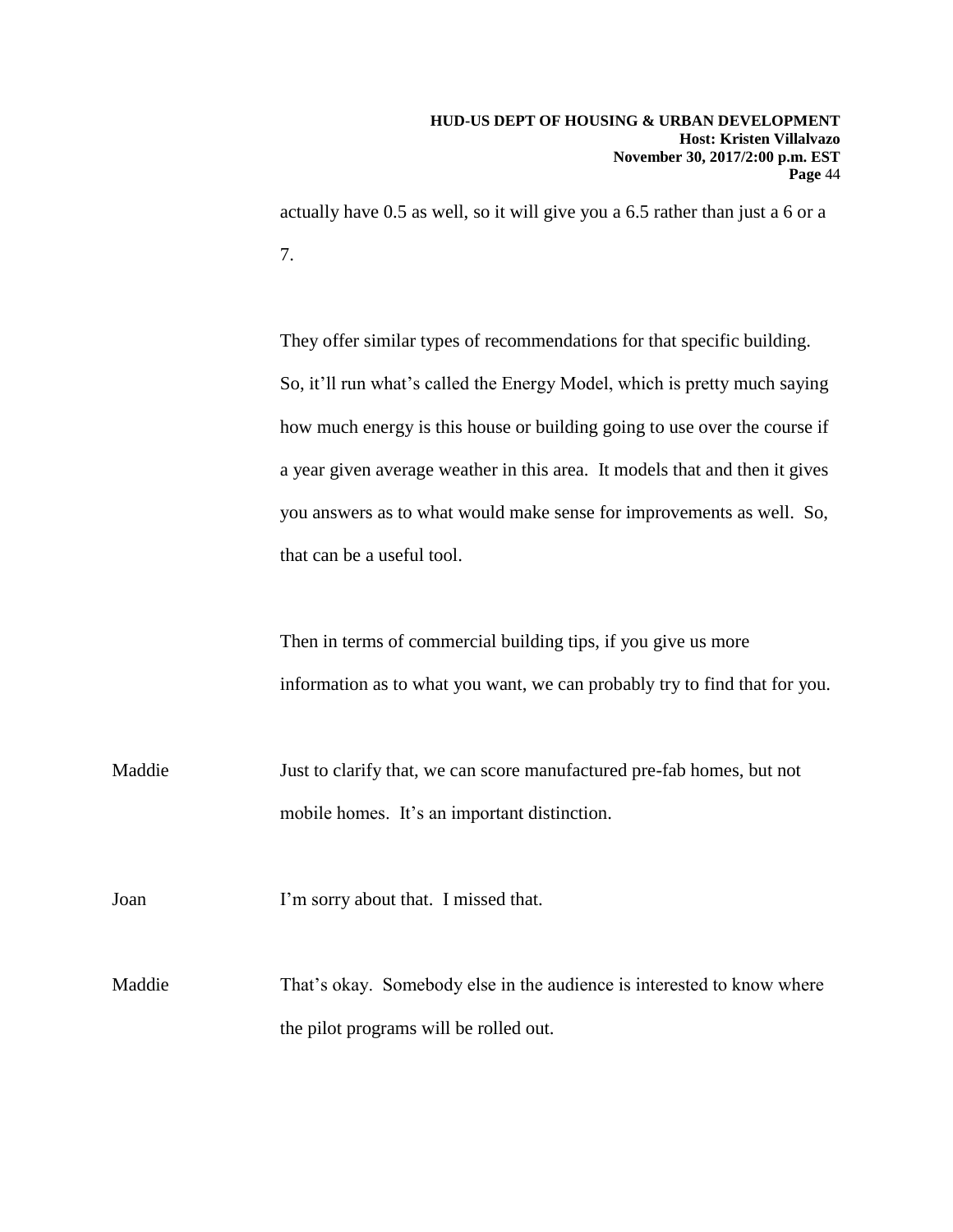Joan The pilot programs with Fannie and Freddie have not been announced yet, so I don't think I'm allowed to announce it. But, I know that in working with Fannie, they're trying to find locations that would represent diversity of the country or certainly different climates and, hopefully, different kinds of demographics in general.

> If you're interned and you think your community would be a good candidate for that you can send us a note and just put that in the headings that you'd like to talk about financial loan pilots or whatever. Let us know and we can see what we can do. We don't really have any control over that. We are working with them, but they lead the pilot.

- Maddie And, like Joan said, our e-mail address is on the screen now. That is where you should reach us if you have any comments. Like I said earlier, we're always looking for ways to make what we offer more valuable to you guys. So, e-mail address on the screen is a way that you can reach out to us with any questions or comments on our presentation or on any of the materials that we mentioned so far.
- Joan If you take anything away from this, I think that the presentation that the second Maddie, Maddie Kohler, mentioned—I've forgotten what it was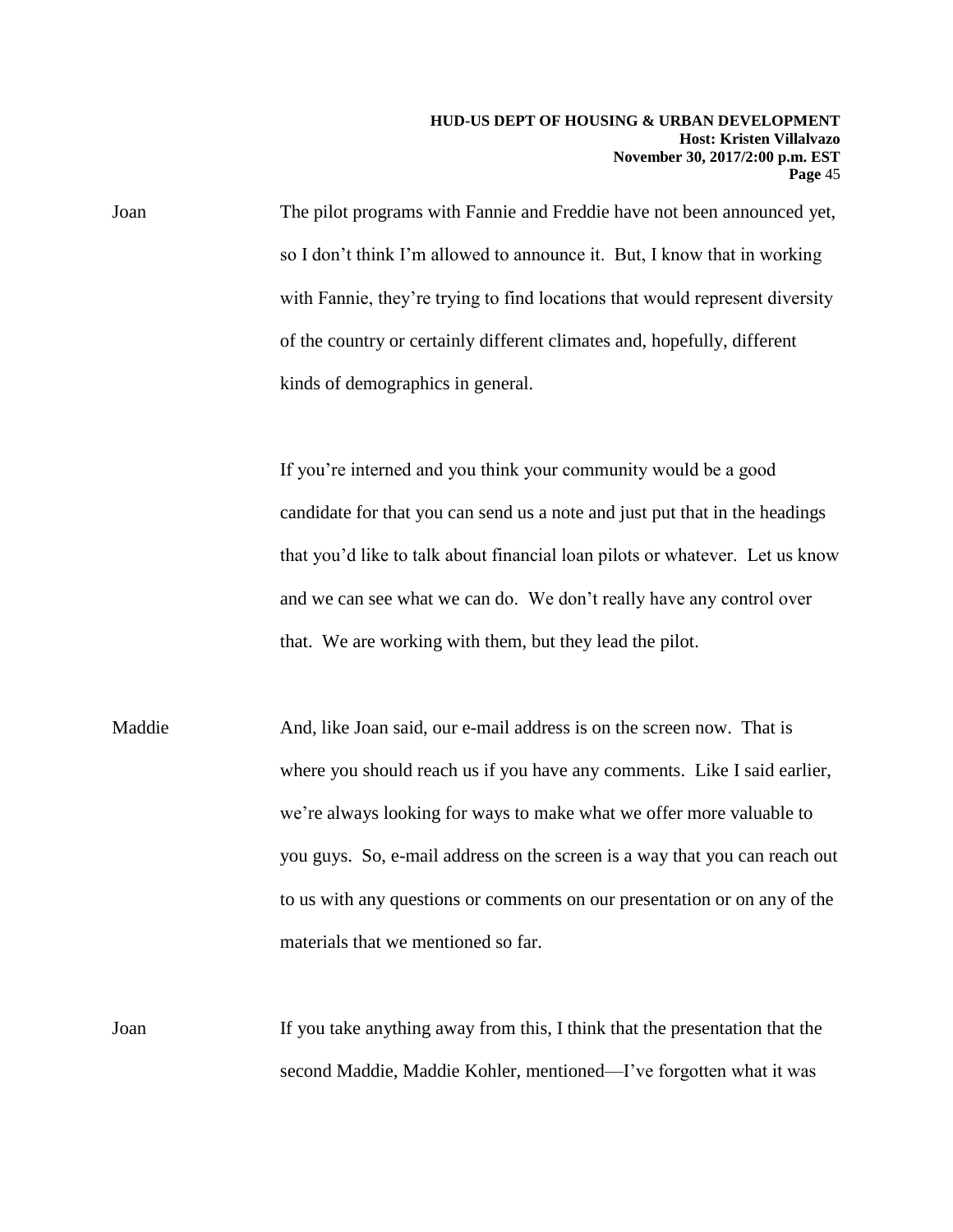called now, Educational Insert I think, the one that's specifically for homebuyer or homeowner cocounseling entities is the one you'd want to use because it's really directed at, or we hope it's directed at a consumer. So, it's for training people to offer to the consumer, because a lot of our materials are not directed to consumers because we're really interacting more with the provider. But, that one, in particular, is written in a way that it's meant to be for you to provide to homeowners, homebuyers, etc.

- Maddie And it is designed for people who might not have very much knowledge about energy efficiency. So, you can walk them through the slides that we covered earlier about why energy efficiency is important and really get them to understand why getting a Home Energy Score will be valuable.
- Joan It does have some other information in there, too, so it's not just the score. Is it obvious where you get that on our website, Maddie?

Maddie If you go to our website and then in the menu you navigate to our Resources page, it should be straightforward from there.

Joan But we'll try to put a link in the final presentation here that we give to Virginia that she loads up so that you can download that, too.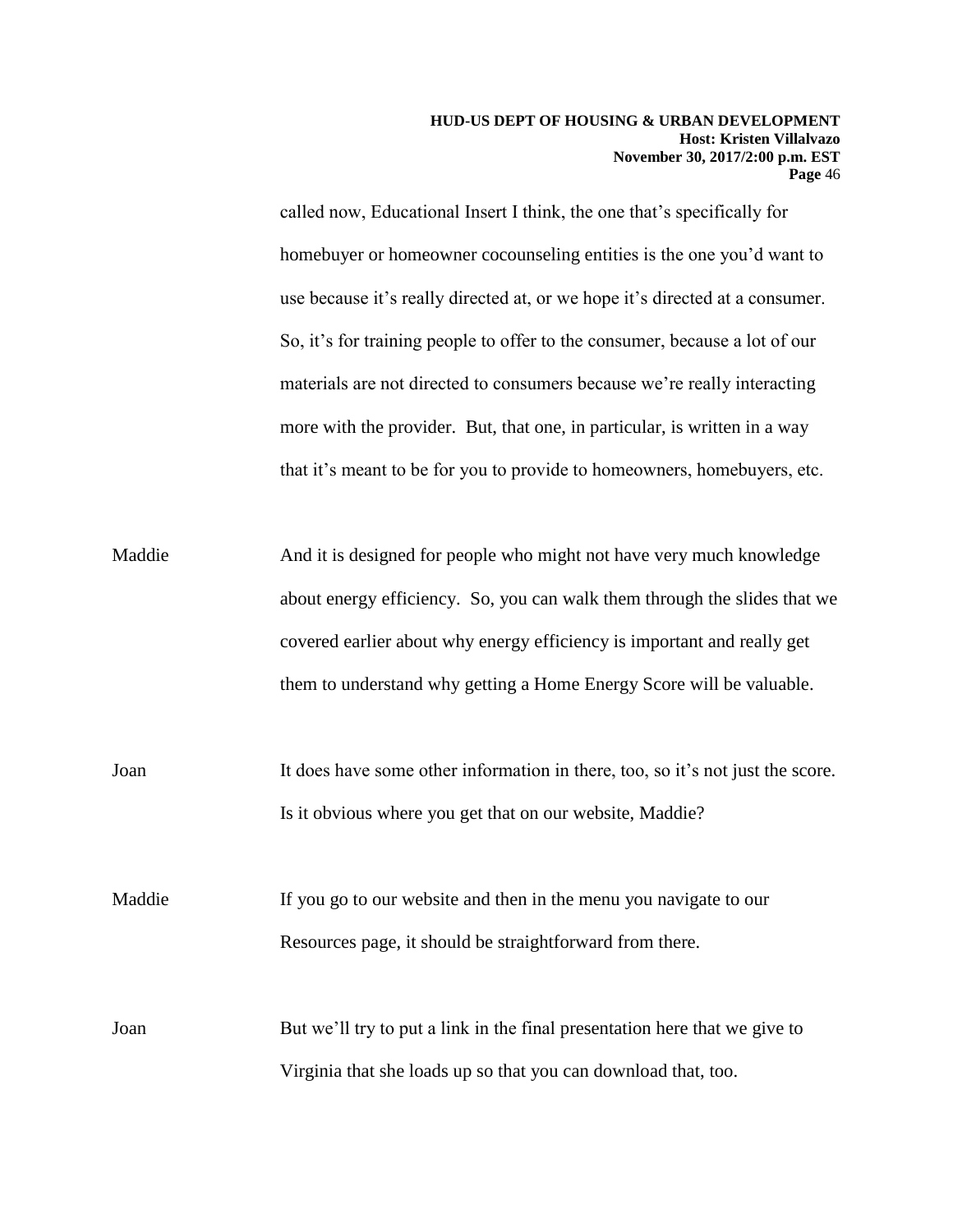If you have comments on that, as I think both Maddies said, we do really welcome comments because we're not the ones interacting with your stakeholders. So, if you find that things are not understandable, or it's not topical, or whatever, it's not addressing your needs, obviously, we can't do everything, but we certainly will try to do as much as we can to address that.

Anything else?

Maddie S. There's just one thing I wanted to add if there are no other questions.

Joan Go ahead.

Maddie S. I just wanted to mention I think Joan earlier showed the map of states where we already have assessors ready to go in the field. Of course, there might not be somebody in your city or town, or even state right now, but we didn't really go into the process of becoming a Home Energy Score assessor.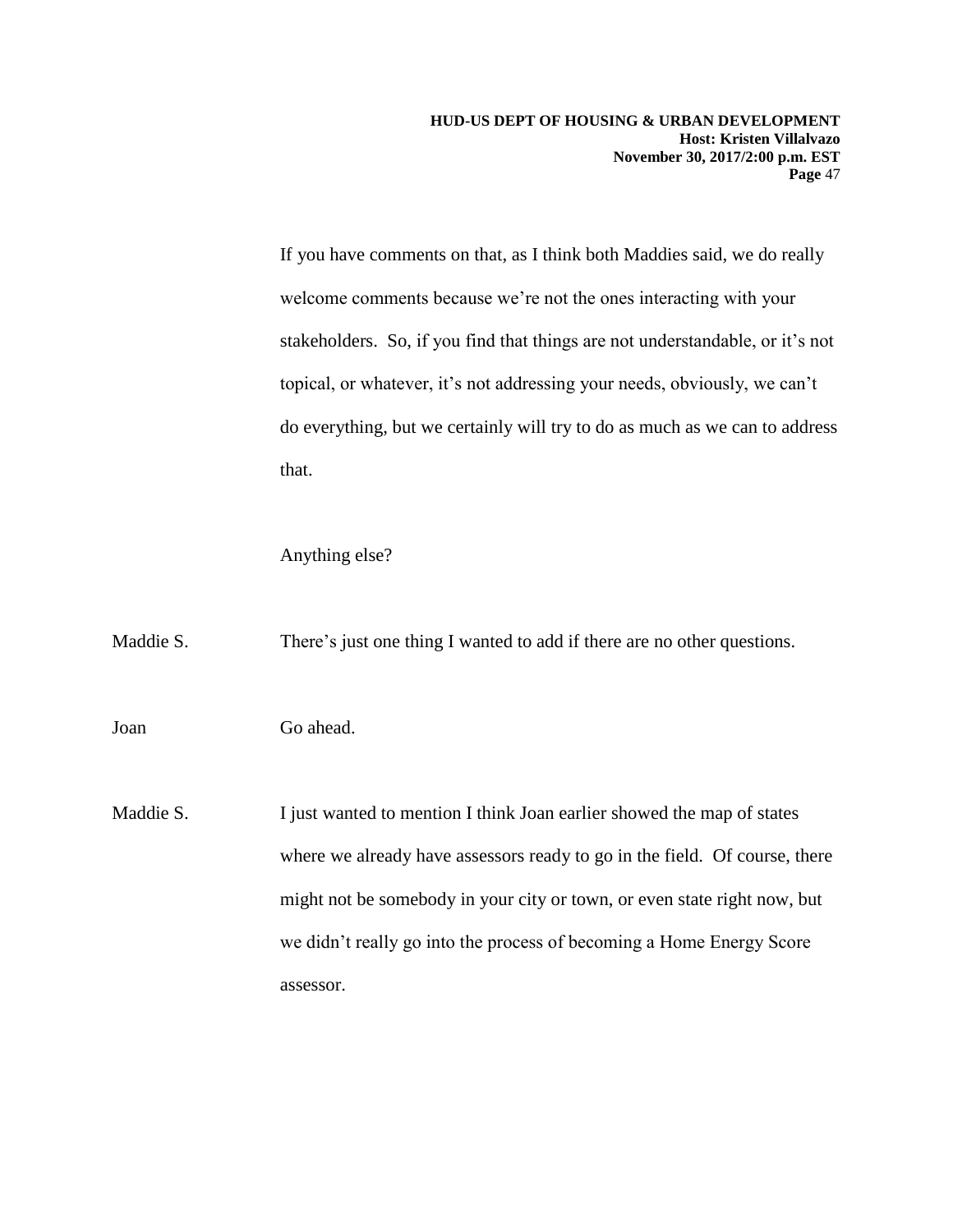But if there are home inspectors that you work with or other types of energy contractors that you know in your area, they can become up and running Home Energy Score assessors in a matter of days. We have an online training and things like that. So, feel free to connect any of those people to us through the e-mail on the screen right now.

Joan Then, lastly, unless other questions came in, our moderator, Grace, said that she could open the phones if you prefer to say something. We didn't have that at the beginning because we thought it might be too complicated, but if we're done with the written questions if we want to do that. Oh, I do see one question here—I thought I couldn't see the questions but now I can—about HERS.

> Somebody said, "What does HERS mean?" Maybe Maddie, you can tell me if I have any other questions, or there are any questions up here that I didn't see. I can barely see them. Anyway, HERS is the Home Energy Rating Score Index. It's generally used for new homes. We showed a picture of one of them in there, but we didn't mention exactly the details. A HERS Index is set up by RESNET is the organization that set it up, and it's a very good index in that it tells you how much energy that new home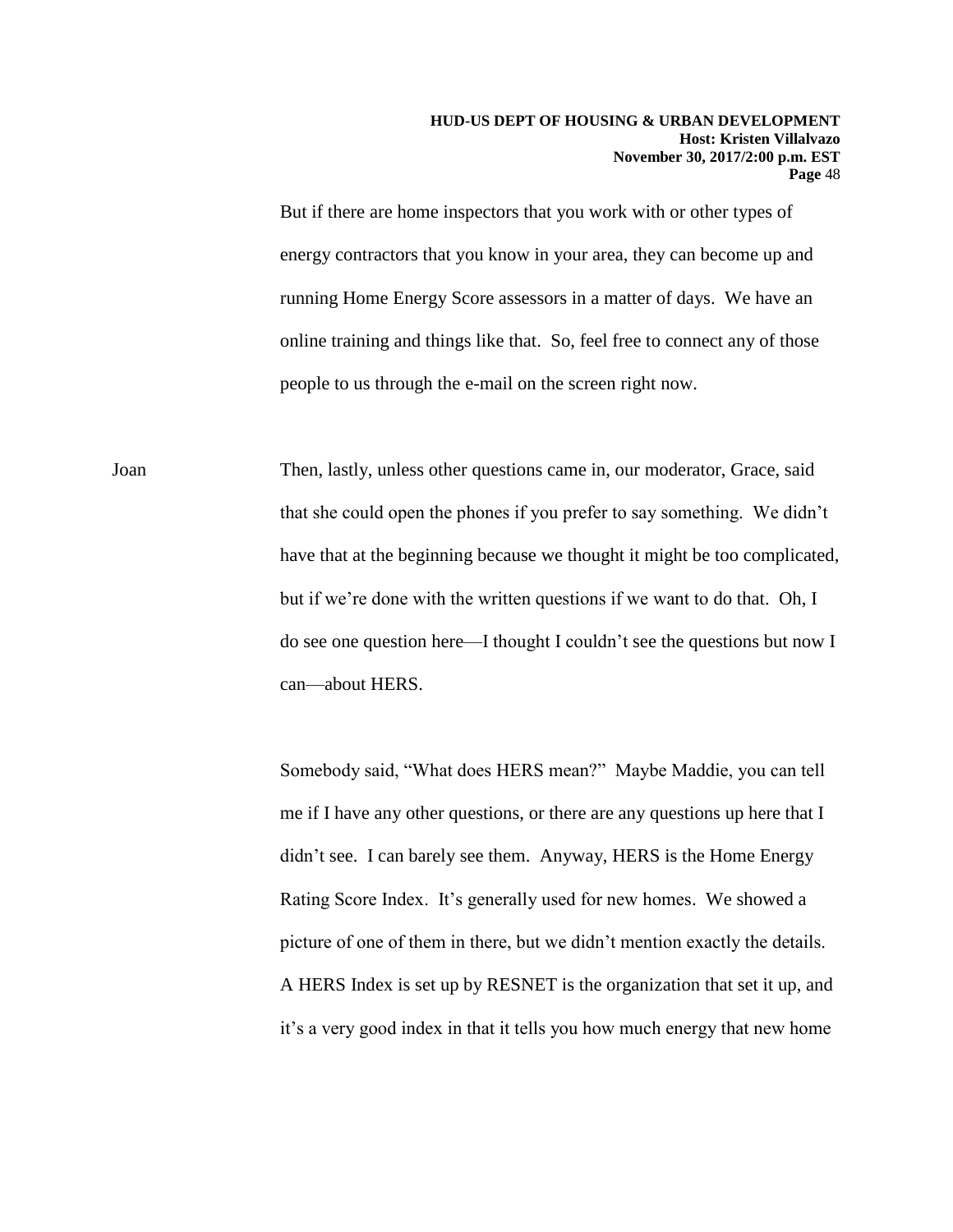is going to use compared to if you built it to code. So, energy code of 2006 is the one that they compare to.

Let's say I'm looking at a new home and it's on a 100-point scale. Let's say that's what the scale is. For HERS, it goes above and below 100, but that's the main point. So, if I look at a home and it has a 70, that means that it's going to use 30% less energy than if the build had just been built to code. But if it gets 120 it means the home is going to use more energy than if you built that exact home just to code. So, if you built that home to code and you got 120, it means it really wasn't built to code is what I'm saying. You could have built it to code, but it's built to less than code which probably means it's an older home.

So, it doesn't work as well on older homes because if you're looking at a home that was built in 1980 or 1930, or whatever, it's not that relevant to compare it to code which is one of the reasons we created a Home Energy Score, because you can use it on any home, new or old, and it just is focused on how much energy that house is going to use. It doesn't compare it to the same house built to code, it's comparing it to the whole stock of homes in the country and locally.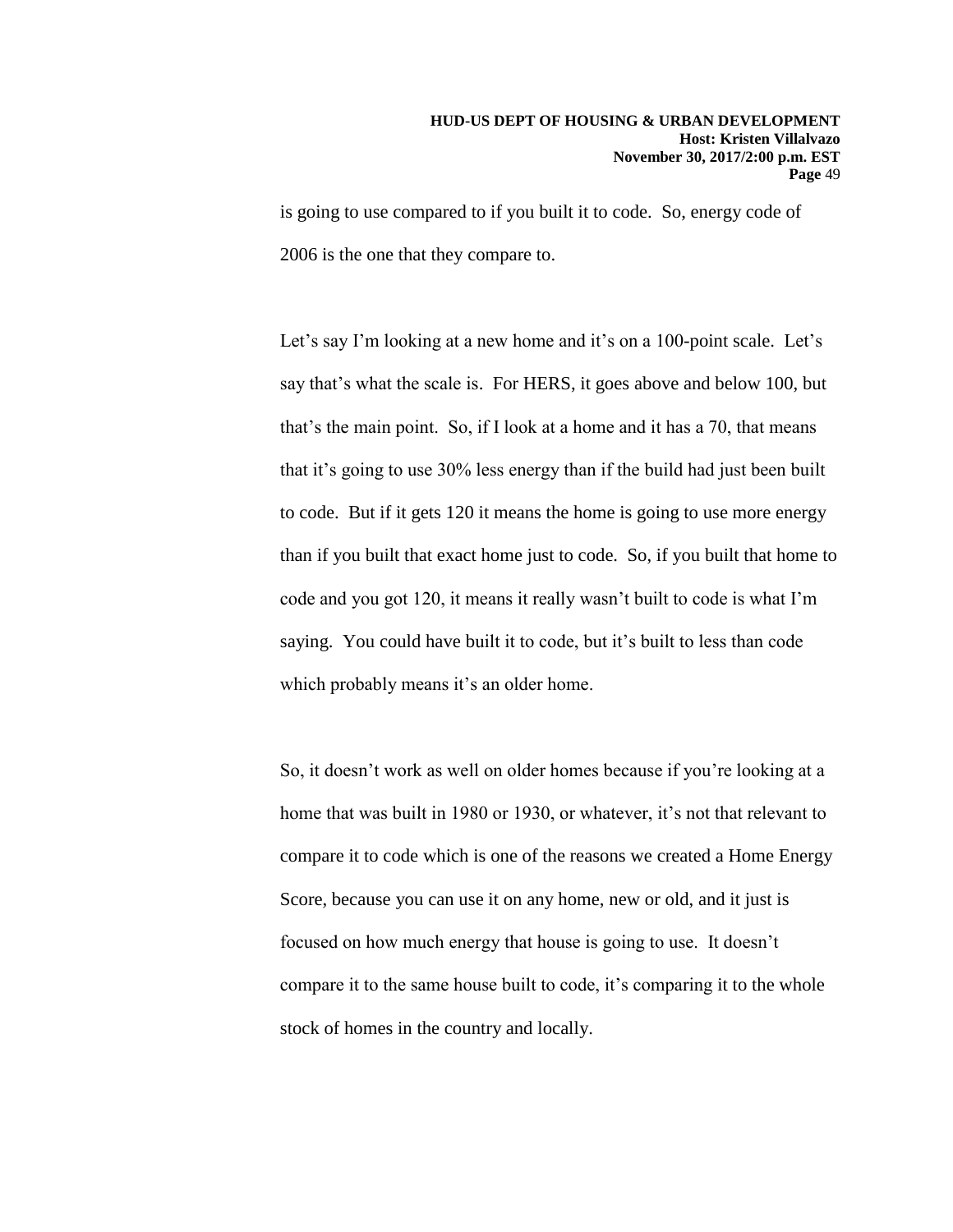So, either one, though, Home Energy Score or HERS, should provide you, also, an estimated energy bill which we probably should have focused on more, and I didn't say that. So, in that report that you get with a Home Energy Score there's a lot of other information including what the estimated bill will be for that house, and that may be of more interest to your consumers or stakeholders than just the score.

So, we like the score to be used to motivate people and to communicate really quickly whether it's good or bad, but we also want you to know how much it's going to cost on average to run that house. So, we look at state average utility prices and give you a good idea of whether it's going to cost \$1,800 a year to run this house, or \$3,000, or whatever, so you can avoid some of the gotcha feeling that you might have if you bought a house that you thought was going to be average, but it turns out it's much worse than average.

That obviously is very important to people who are first-time homebuyers and to people who are in the lower income brackets since energy costs are going to represent a larger part of their disposable income.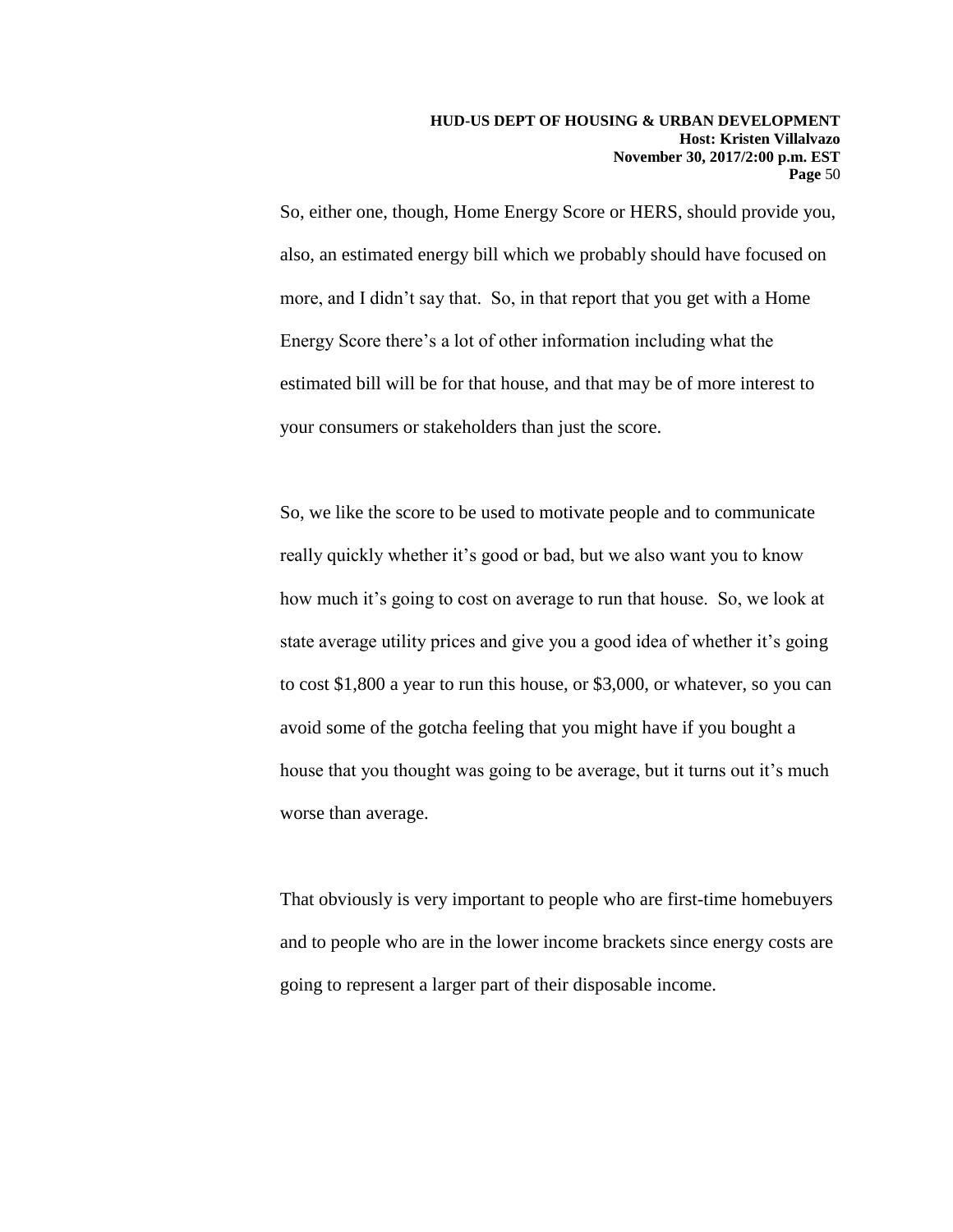#### **HUD-US DEPT OF HOUSING & URBAN DEVELOPMENT Host: Kristen Villalvazo November 30, 2017/2:00 p.m. EST Page** 51

Again, I can't really see these questions, Maddie, so you're going to have to—it looks like there might have been one or two, but for some reason I can't open them very easily.

Maddie I think we've covered most of them. There was an earlier question from somebody who does seminars on education, and they're looking for weatherization resources since they are in hurricane country. So, if you want to say anything, if you can say anything about resilience, or anything like that, I think it will be helpful.

Joan I don't know that we have anything specifically related to hurricanes, but we do have quite a few experts, and I mentioned to Virginia at the beginning of the call that maybe we could set up a time for one of them, Sam Rashkin to speak to all of you and others who are interested in dealing with communities that have had to deal with hurricanes or other natural disasters, and about the rebuild process, or about just making the existing homes as resilient as possible.

> So, it does go hand in hand with energy efficiency, but obviously it's a different topic. It's not just about energy efficiency. But, we strongly believe that, obviously, if you're going to be rebuilding you should benefit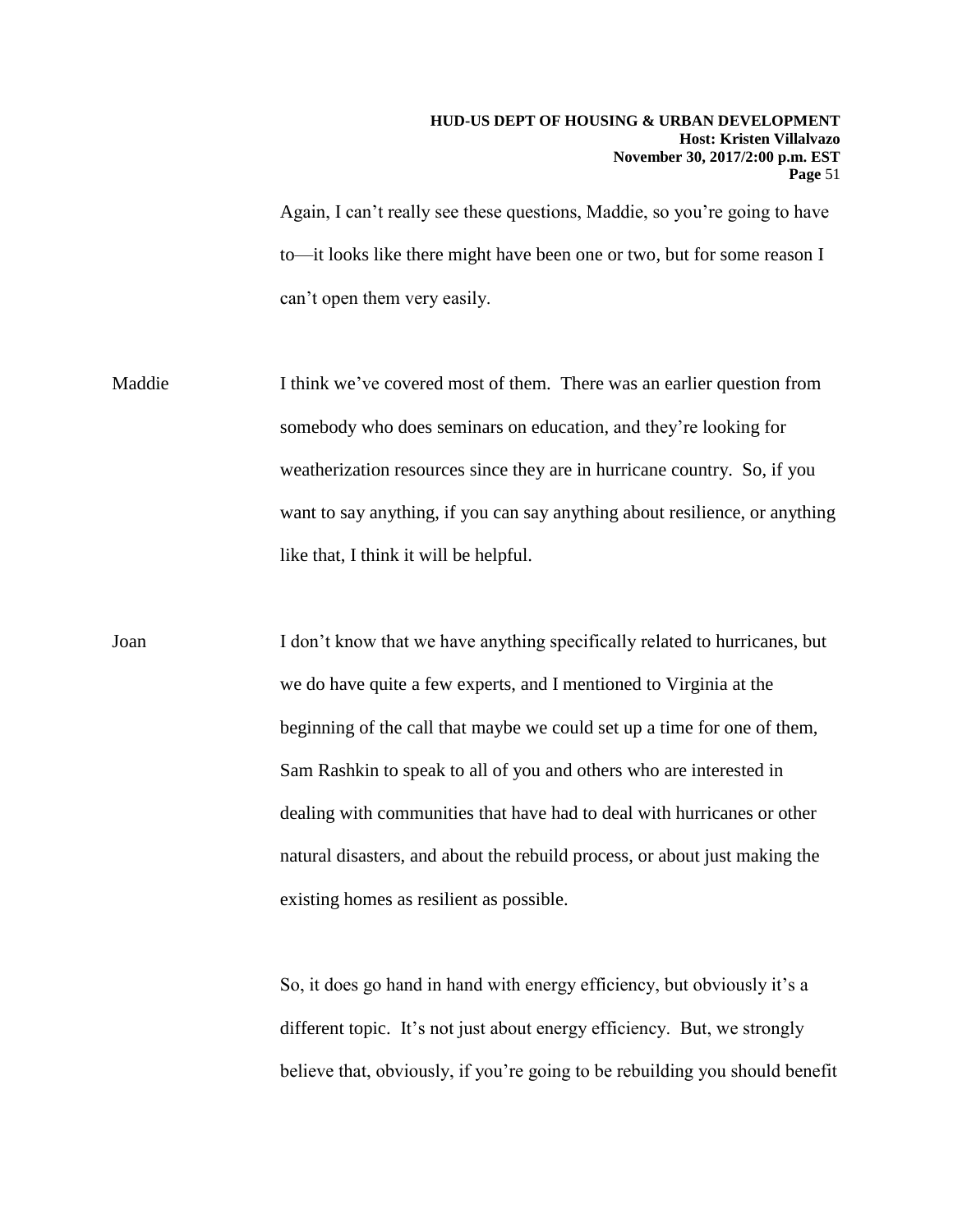from the energy efficiency part of it as well. Usually—you can definitely overlook energy efficiency just by looking at hurricane resistance, but there's no reason to, you really should be doing both at the same time.

Obviously, as I think I mentioned, one of the benefits is trying to improve the effectiveness of the grid which is obviously really important when you're dealing with severe weather, not that it's going to prevent power lines from going down, but certainly when there's stresses on the grid in terms of overuse, it certainly improves if the community has focused on energy efficiency.

So, why don't we get back to Virginia about what we have, if anything, on the hurricane piece, and we can certainly work with her if you guys have time, for a presentation on how to build effectively, or rebuild effectively.

## Anything else?

Maddie I'm checking our list now. Let me see if we've gotten anything new. There was another question on HERS and if there was any experience that you know of, Joan, about using HERS as a requirement for building.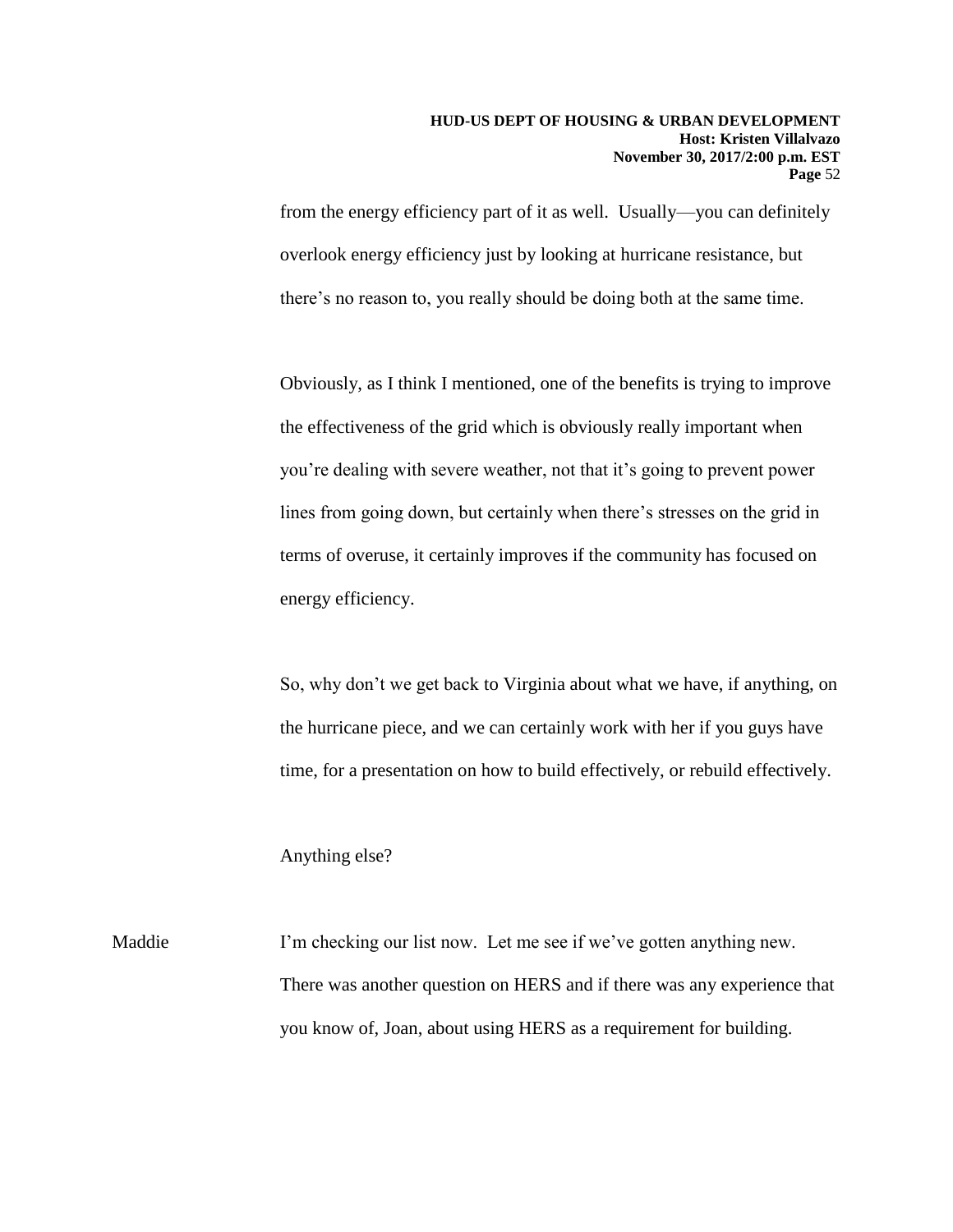Joan HERS can be used now, just in the last couple of years, it's one way that you can demonstrate that you are meeting the energy code in the area. So, there are different ways that you can meet energy code, and now this is one way to do that.

> So, it's not, I don't think it's required. Maybe Glenn knows. I don't know of any communities that specifically require a HERS rating, but there might be a couple in the country when they're building houses. I strongly doubt it would be required for any existing homes. But, for new homes it is one way to meet the requirements of code. You can do it other ways too, but there's different ways to get there.

> So, builders are typically the ones who use HERS because they can—let's say I'm building a development with lots of similar homes. I can do a HERS score on one out of seven as long as they're basically the same, and so I'm just scoring all the seven at the same time. I think it's one of the seven, maybe it's changed, I'm not sure, but that's who usually, typically uses it is builders and then they project the energy cost based on that model.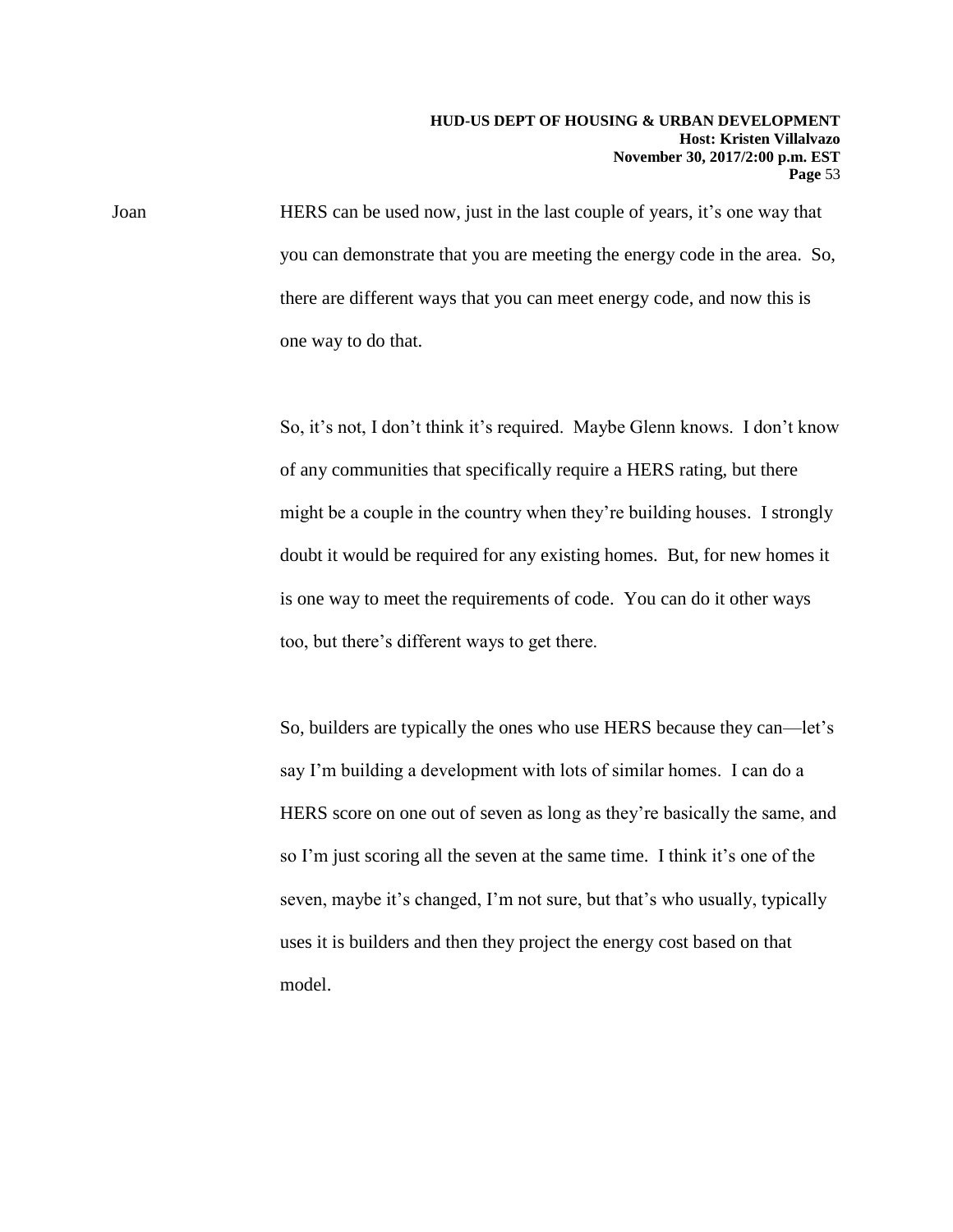We're trying to get to the point where the underlying energy model that predicts the energy cost and use would all be the same. So, whether you're getting a HERS score or a Home Energy Score you'd still get the same reliability in terms of energy use regardless of which one you'd use.

Obviously, the HERS Index requires, because it's a new home, usually, you can get a lot more information about that home because you can see the plans, and you can see inside the walls, and all that stuff. So, to get a HERS score it takes like five hours to do. To get a Home Energy Score, it takes like an hour. To get a HERS score requires many more inputs. So, it would be more accurate in the sense that it would have more detail, but we're trying to get to the point where whether you're looking at a new home or an existing home, you could get a reliable energy estimate through the same tool, and it could either generate Home Energy Score or HERS depending on the relevance to that house.

Maddie Thanks, Joan. I haven't seen any new questions come in.

Joan Okay. Well, we really, really appreciate you guys calling in and spending more than an hour with us, and we're happy to work with individual organizations if you contact us and/or put you in contact with our local